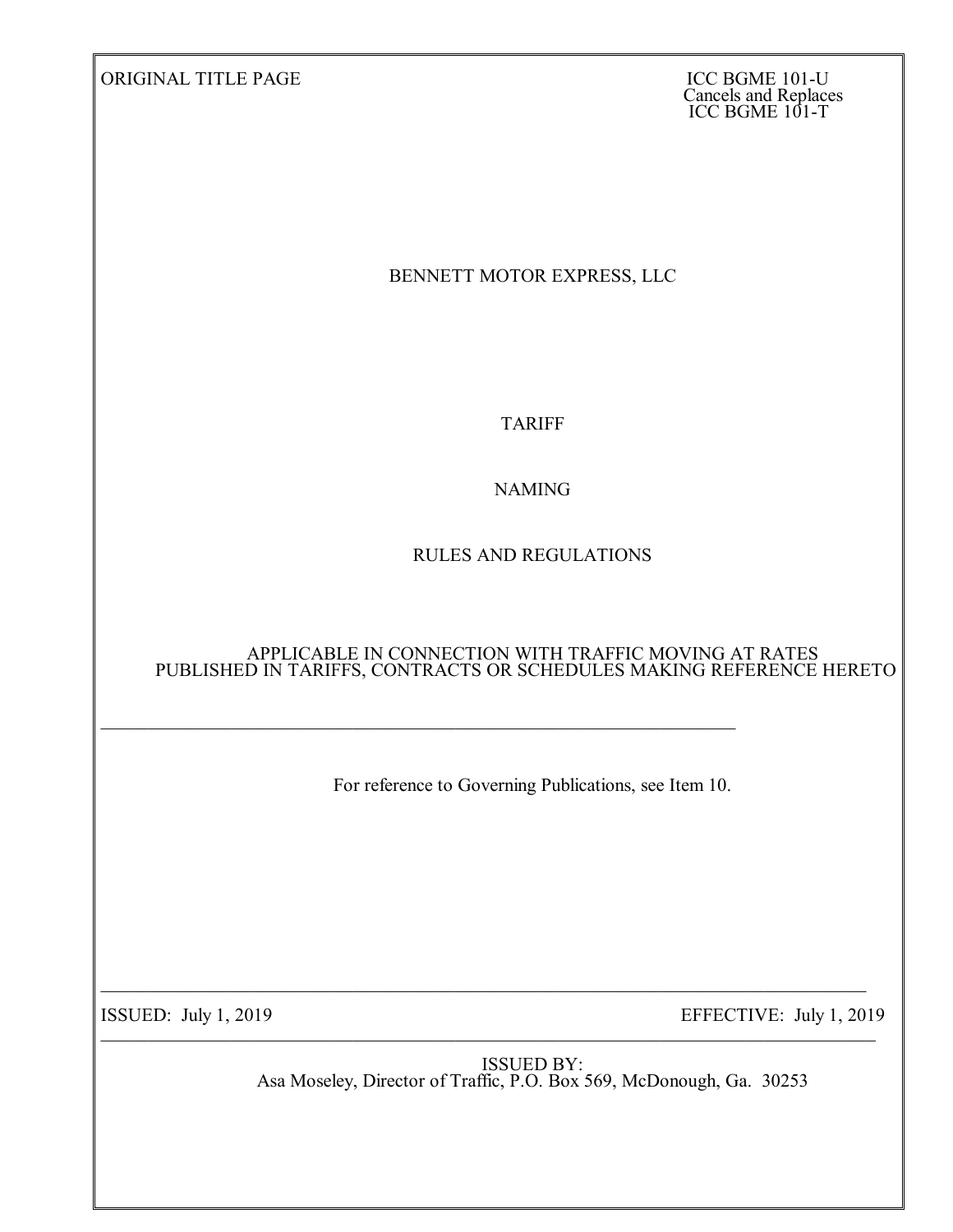## BENNETT MOTOR EXPRESS, LLC

| <b>TABLE OF CONTENTS</b><br><b>SUBJECT</b>              | <b>ITEM</b>  | <b>PAGE</b>    |
|---------------------------------------------------------|--------------|----------------|
| Acceptance of Freight-Restrictions Governing            | 20           | 3              |
| <b>Advancing Charges</b>                                | 30           | 3              |
| Alternative Application of Rates and Weights            | 40           | 3              |
| (C) Bills of Lading (General)                           | 50           | 4              |
| $\overline{(C)}$ Bills of Lading (Form)                 | 55           | 5-6            |
| Bill of Lading (Terms and Conditions)                   | 57           | 7              |
| <b>Bill of Lading (Disbursement of Copies)</b>          | 58           | 8              |
| <b>Border Crossing Fees</b>                             | 400          | 39             |
| <b>Circuitous Routing-Specific Commodity Rates</b>      | 60           | 8              |
| (C) Claims                                              | 70-130       | $9 - 11$       |
| (C)C.O.D. Shipments                                     | 140          | 12             |
| (C) Collection of Freight Charges                       | 150          | 13             |
| Control and Exclusive Use of Vehicle                    | 160          | 13             |
| (C)Credit Extension To Payer Of Freight Charges         | 165          | 13             |
| Customs or In Bond Freight                              | 168          | 15             |
| (C) Definition of Force Majeure                         | 168          | 15             |
| Definition of Shipment - LTL and TL                     | 170          | 16             |
| Definitions                                             | 180          | 16             |
| Delivery Service-without Receipt                        | 190          | 17             |
| (C) Detention of Equipment With Power Equipment         | 200          | 17             |
| (C) Detention of Equipment Without Power Units          | 205          | 18             |
| $\overline{(C)}$ Diversion or Reconsignment             | 210          | 19             |
| <b>Emergency Shipments</b>                              | 215          | 19             |
| Equipment – Amber Flashing Lights                       | 217          | 19             |
| Equipment Special:                                      |              |                |
| (C) Adjustable Equipment or Extendable Flatbed          |              |                |
| Semi-Trailers                                           | 220          | 20             |
| Air Ride                                                | 220          | 20             |
| Double Drop                                             | 220          | 20             |
| Empty movement ordered                                  | 240          | 21             |
| Refrigerated                                            | 220          | 20             |
| Equipment, Two-way Radio                                | 230          | 21             |
| <b>Escorts and Flagmen</b>                              | 250          | 21             |
| <b>Expedited Service</b>                                | 255          | 22             |
| <b>Explanation of Abbreviations and Reference Marks</b> | τ            | 45             |
| (C) Extra Driver                                        | 260          | 22             |
| Ferry Charges                                           | 265          | 22             |
| Governing Publications                                  | 10           | 3              |
| <b>Insurance Surcharge</b>                              | $\mathbf{r}$ | $\overline{3}$ |
| Limited Liability for Delays in Loading or Unloading    | 268          | 23             |
| (C)Loading and Unloading                                | 270          | 23             |
| Method of Determining Distances                         | 280          | 24             |

#### (C) - Change

(N) - NEW

(Concluded on following page)

For explanation of abbreviations and references, see last page of tariff.

ISSUED: July 1, 2019 EFFECTIVE: July 1, 2019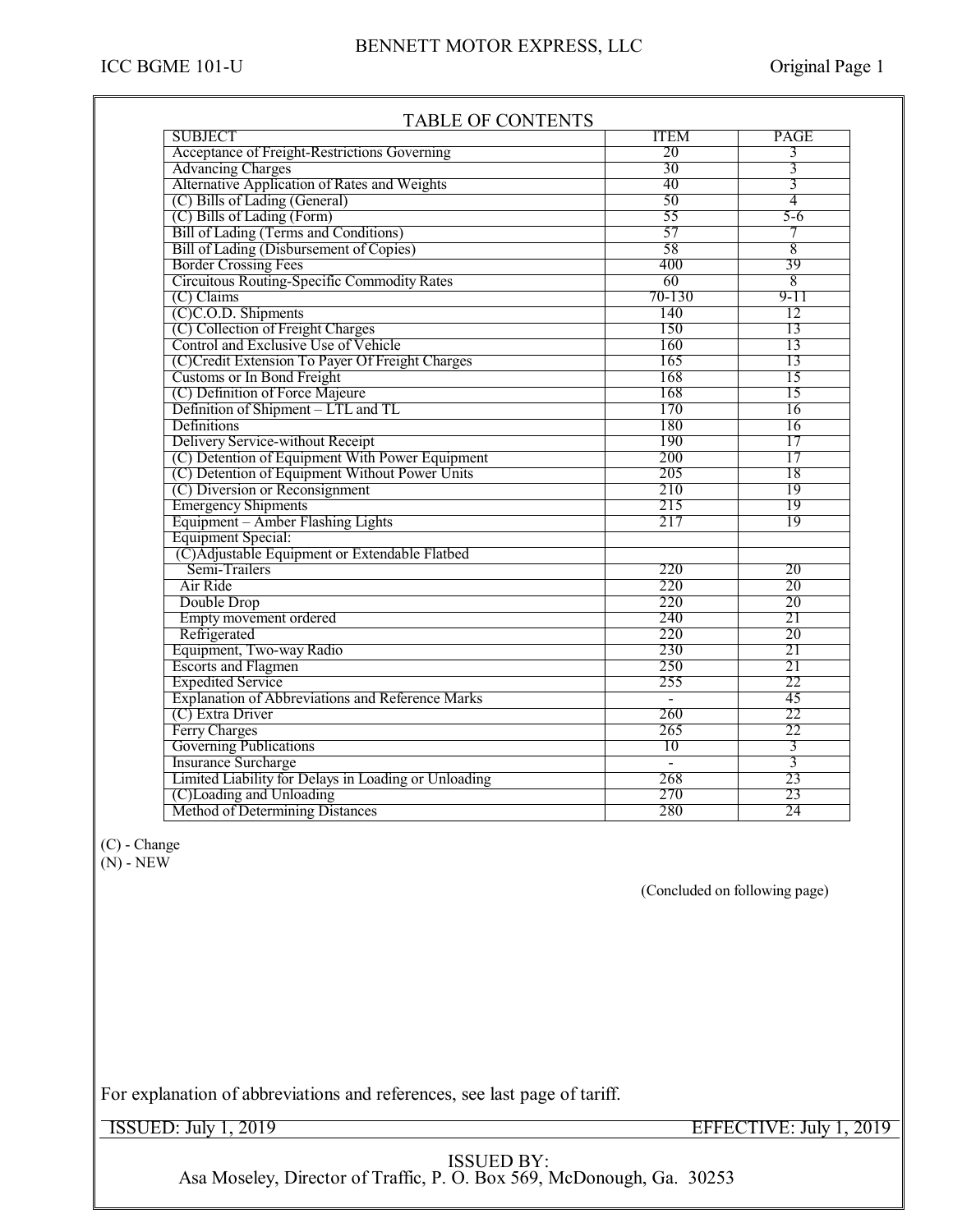# TABLE OF CONTENTS (Concluded)

| <b>SUBJECT</b>                                                 | <b>ITEM</b> | PAGE  |
|----------------------------------------------------------------|-------------|-------|
| Mixed Shipments – TL or Volume                                 | 300         | 24    |
| New York City, NY and Long Island, NY Shipping Chg             | 305         | 24    |
| Non-Sufficient Funds                                           | 307         | 24    |
| <b>Over Dimensional Shipments</b>                              | 310         | 25,26 |
| Over Weight                                                    | 325         | 26    |
| (C) Permits Ordered in Advance of Movement                     | 330         | 27    |
| (C) Permits – Special – Over Dimensional – Length-Width-Height | 340         | 28    |
| $(C)$ Permits – Special - Overweight                           | 345-347     | 29-36 |
| Pickup and Delivery Service                                    | 350         | 37    |
| Proof of Delivery                                              | 360         | 37    |
| <b>Refused and Returned Shipments</b>                          | 370         | 37    |
| <b>Released Value</b>                                          | 380         | 38,39 |
| Scheduling – Prearranged                                       | 390         | 40    |
| (C)Service Charge – Bridge                                     | 400         | 40    |
| (C)Shipments on Tour                                           | 420         | 41    |
| (C)Special Services - Loading or Unloading                     | 415         | 40    |
| Special Services - Satellite Motor Surveillance                | 425         | 41    |
| Stop offs to Partially Load or Unload                          | 430         | 42    |
| (N)Surcharge, Fuel                                             | 435         | 43    |
| (C)Tarping of Shipments                                        | 440         | 44    |
| Terminal Charges at Ports                                      | 450         | 44    |
| Tolls – Roads, Bridges, Tunnels and Other                      | 455         | 45    |
| Use of Proper Equipment                                        | 460         | 45    |
| Vehicle Furnished But Not Used                                 | 470         | 45    |
| Weight                                                         | 480         | 45    |

(N) - NEW

For explanation of abbreviations and references, see last page of tariff.

ISSUED: July 1, 2019 EFFECTIVE: July 1, 2019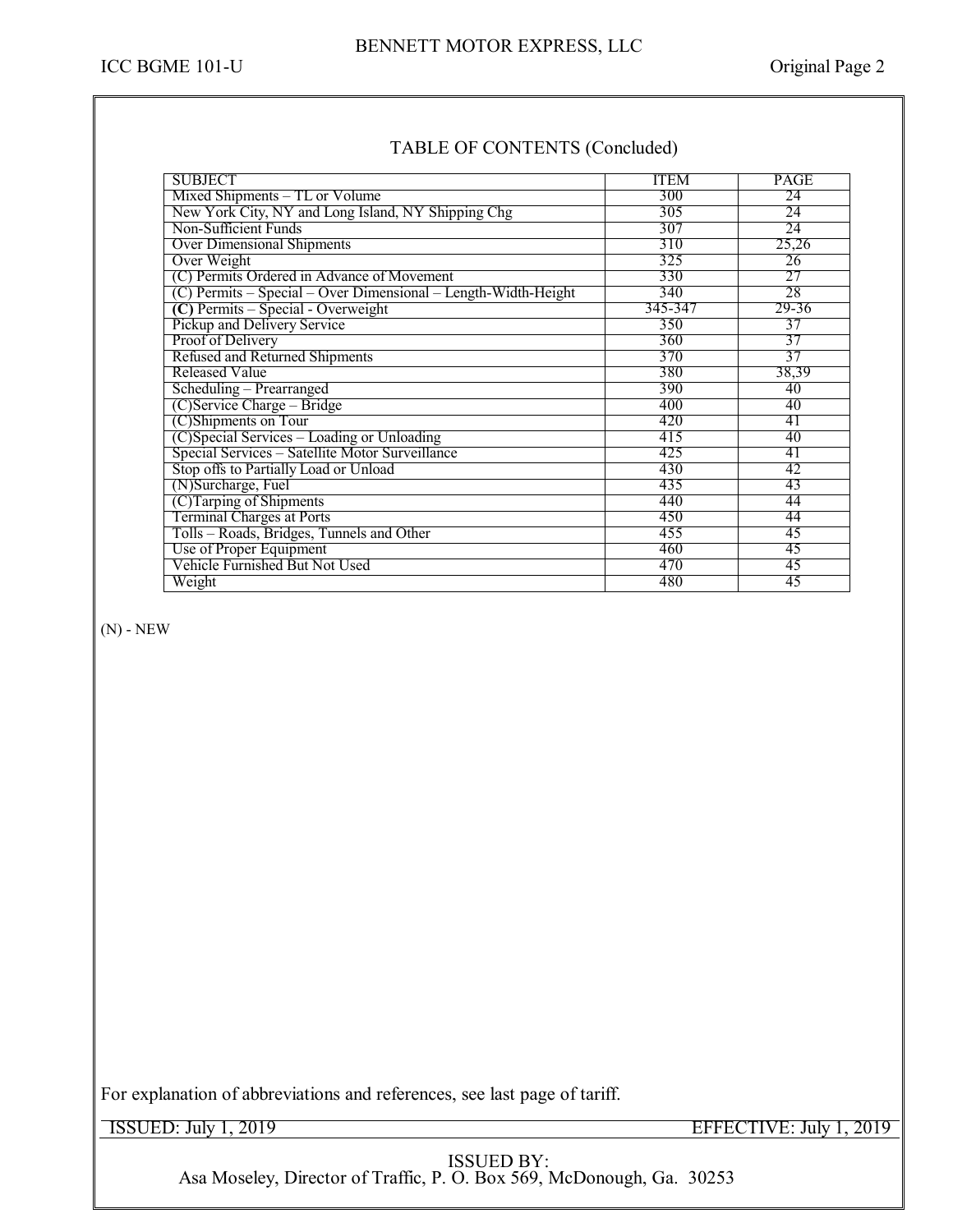#### INSURANCE SURCHARGE Rates in all Tariffs and Schedules making reference hereto include the Insurance Surcharge.

## **RULES AND REGULATIONS**

ITEM 10 (Change)

#### GOVERNING PUBLICATIONS

This Tariff is governed by the Household PC Miler (ALK Associates, LLC) latest release including revisions, changes or reissues thereto.

ITEM 20

#### ACCEPTANCE OF FREIGHT - RESTRICTIONS GOVERNING

 The publication of rates does not obligate the Carrier to accept shipments that cannot be loaded or transported in or on the equipment ordinarily operated in the service of the Carrier or to transport shipments contrary to the provisions of laws or regulations governing the transportation of property, the use of vehicles or the use of highways.

ITEM 30

#### ADVANCING CHARGES

Carrier, acting as agent of the Shipper, Consignee and/or Owner of the freight, may advance for collection from Shipper, Consignee and/or Owner of cargo the lawful charges of connecting air, motor Carrier, rail and/or water Carriers as well as storage and/or other lawful charges for property stored in public warehouse and/or other storage, including but not limited to docks, piers, wharfs, stevedore charge and/or fees, in bond and/or custom house charges, as well as charges paid by Carrier for any reason for which service rendered incidental to the transportation of any shipment. The charge for advancing monies under this ITEM shall be 20% of the advance, subject to a minimum charge of \$100.00 per advance.

#### ITEM 40

## ALTERNATIVE APPLICATION OF RATES AND WEIGHTS

 Where different rates on the same article or articles, based on different minimum weights, are provided in the same section of a tariff, the lowest charge obtainable under the different rates, and minimum weight thereto (or actual weight if greater) will be applied, except as otherwise specifically provided.

For explanation of abbreviations and references, see last page of tariff.

ISSUED: July 1, 2019 EFFECTIVE: July 1, 2019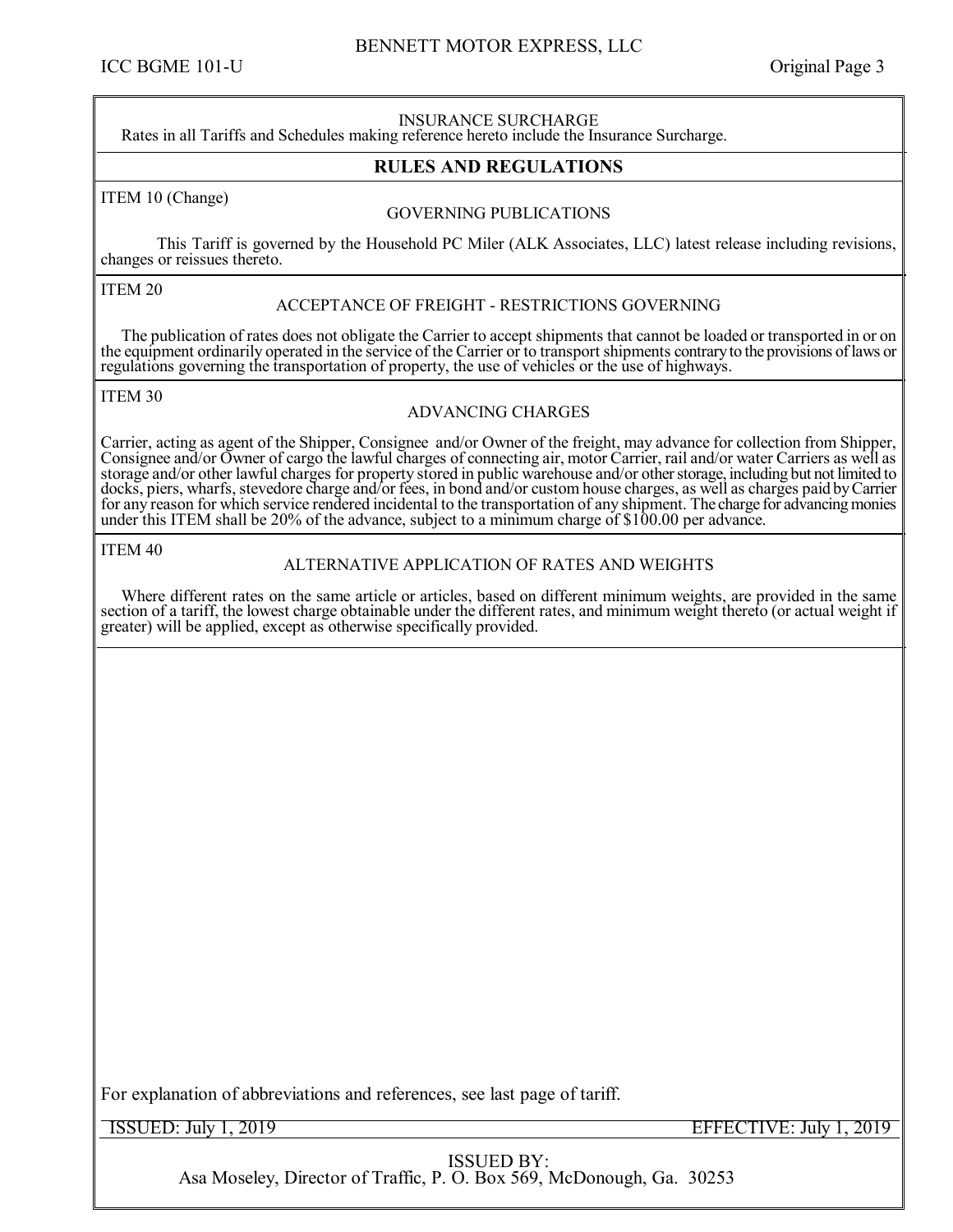ITEM 50 (Change)

## BILLS OF LADING (General)

Shipments moving under rates published in Contracts, Schedules or Tariffs, either governed by this tariff or making general reference to this tariff, will be governed by the terms and conditions as set forth in the contract first, tariff rules second and the STRAIGHT BILL OF LADING -- SHORT FORM in the substantial form as set forth in Item 55 and Item 57.

Upon request, a Straight Bill of Lading -- Short Form will be furnished either (1) by copy if request is prior to movement of the shipment; or (2) an original, if requested at time of shipment. The Carrier will be responsible for filling in the proper information supplied by the Consignor.

The name and address of only one Shipper and one Consignee and one destination for each shall appear on a Shipping Order or Bill of Lading. When shipments are consigned to a place of which there are two or more of the same name in the same state or province, the zip code or postal code must be shown.

For explanation of abbreviations and references, see last page of tariff.

ISSUED: July 1, 2019 EFFECTIVE: July 1, 2019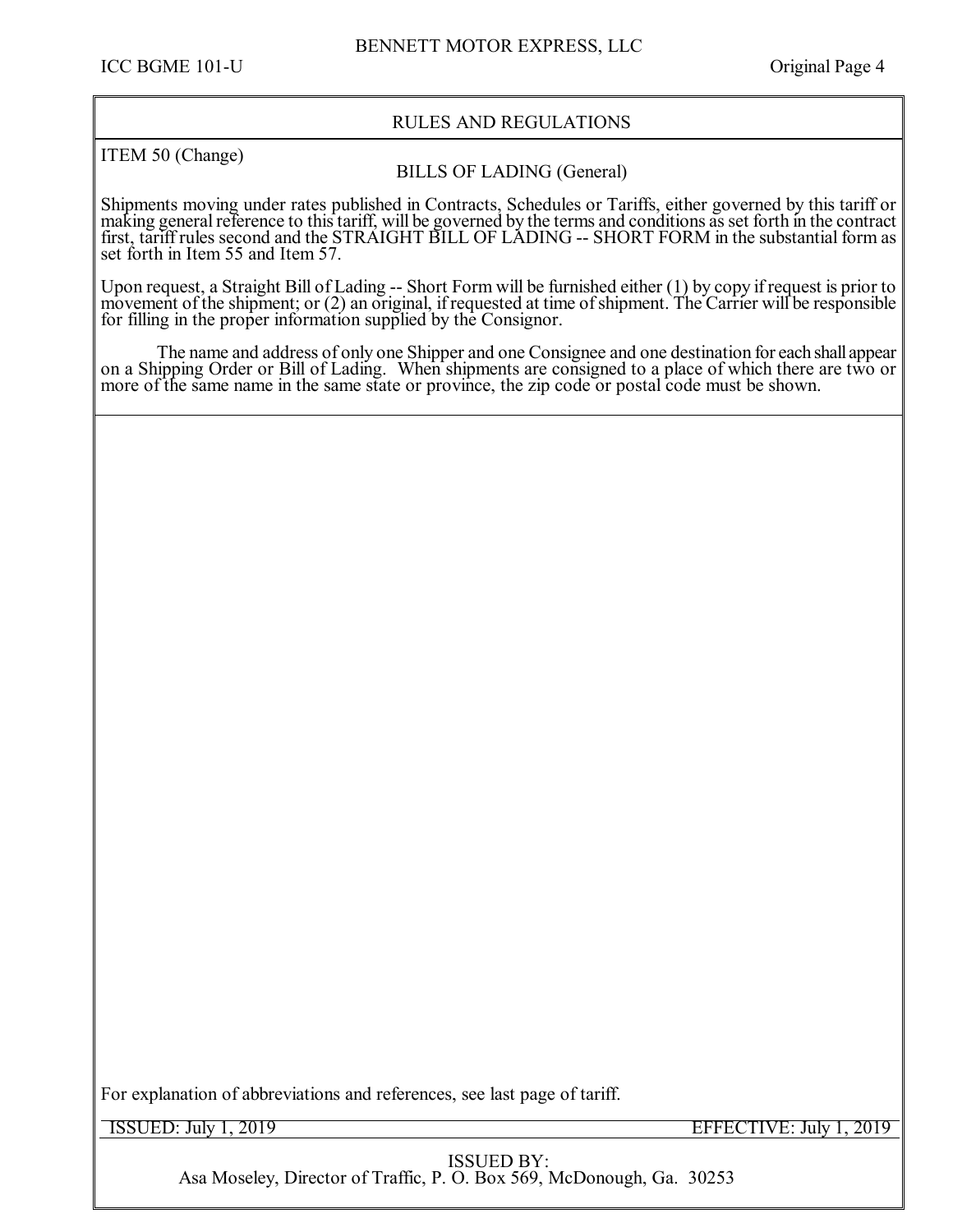|                                                                                                                         |                                                                                                                                                                                                                                                                                                                                                                                                                                                                                                                                                                                                                                                                                                                                                                                                                                                                                                                                                                                                                                                                                                                                                                                                                                                                                                                                                                                                                                                                                                                                                                                                                                                                                                                                                                                                                                                                                                                                                                                                                                                                                                                                                                                  | <b>RULES AND REGULATIONS</b>  |                                                                     |                                   |                                                                                      |                                                                                   |                                                                                                                                                                    |
|-------------------------------------------------------------------------------------------------------------------------|----------------------------------------------------------------------------------------------------------------------------------------------------------------------------------------------------------------------------------------------------------------------------------------------------------------------------------------------------------------------------------------------------------------------------------------------------------------------------------------------------------------------------------------------------------------------------------------------------------------------------------------------------------------------------------------------------------------------------------------------------------------------------------------------------------------------------------------------------------------------------------------------------------------------------------------------------------------------------------------------------------------------------------------------------------------------------------------------------------------------------------------------------------------------------------------------------------------------------------------------------------------------------------------------------------------------------------------------------------------------------------------------------------------------------------------------------------------------------------------------------------------------------------------------------------------------------------------------------------------------------------------------------------------------------------------------------------------------------------------------------------------------------------------------------------------------------------------------------------------------------------------------------------------------------------------------------------------------------------------------------------------------------------------------------------------------------------------------------------------------------------------------------------------------------------|-------------------------------|---------------------------------------------------------------------|-----------------------------------|--------------------------------------------------------------------------------------|-----------------------------------------------------------------------------------|--------------------------------------------------------------------------------------------------------------------------------------------------------------------|
| <b>ITEM 55 (Change)</b>                                                                                                 |                                                                                                                                                                                                                                                                                                                                                                                                                                                                                                                                                                                                                                                                                                                                                                                                                                                                                                                                                                                                                                                                                                                                                                                                                                                                                                                                                                                                                                                                                                                                                                                                                                                                                                                                                                                                                                                                                                                                                                                                                                                                                                                                                                                  | <b>BILLS OF LADING - FORM</b> |                                                                     |                                   |                                                                                      |                                                                                   |                                                                                                                                                                    |
|                                                                                                                         |                                                                                                                                                                                                                                                                                                                                                                                                                                                                                                                                                                                                                                                                                                                                                                                                                                                                                                                                                                                                                                                                                                                                                                                                                                                                                                                                                                                                                                                                                                                                                                                                                                                                                                                                                                                                                                                                                                                                                                                                                                                                                                                                                                                  |                               |                                                                     |                                   | <b>BILL OF LADING NO. XXXXX</b>                                                      |                                                                                   |                                                                                                                                                                    |
| <b>CARRIER:</b>                                                                                                         | <b>RENNETT</b><br><b>Motor Express, LLC</b>                                                                                                                                                                                                                                                                                                                                                                                                                                                                                                                                                                                                                                                                                                                                                                                                                                                                                                                                                                                                                                                                                                                                                                                                                                                                                                                                                                                                                                                                                                                                                                                                                                                                                                                                                                                                                                                                                                                                                                                                                                                                                                                                      |                               | <b>STRAIGHT BILL OF LADING-</b><br><b>ORIGINAL - NOT NEGOTIABLE</b> | <b>SHORT FORM</b>                 |                                                                                      | <b>DATE</b>                                                                       |                                                                                                                                                                    |
|                                                                                                                         | PO. BOX 569 · McDONOUGH, GA 30253<br>Received, subject to the tariff (which are incorporated herein as if fully set forth) in effect on the date of issue of the Bill Of Lading, the property<br>described below, in apparent good order except as noted (condition of contents of packages unknown), marked, consigned and destined as indicated below,<br>which the above indicated Carrier agrees to carry. It shall be the responsibility of Shipper to load, weigh and count all articles tendered for shipment and to<br>prepare and package the cargo in such a manner so as to insure that the cargo will withstand the normal rigors of transportation by motor carrier, without<br>special precautionary measures, and may be transported safely and without damage. If requested, Carrier will tarp the cargo (and assess tarp charges) for<br>shipments moving on open-bed trailer equipment. In no event shall Carrier have any liability for damage related to improper packaging, bracing or support<br>of the cargo or for vibration, water, moisture, dirt, dust, smoke, fumes, or similar cause of damage, caused in whole or in part, by failure of the shipper to<br>properly prepare, package, or otherwise provide sufficient protective covering of the cargo.<br>THE TERMS AND CONDITIONS OF THIS BILL OF LADING ARE PUBLISHED IN TARIFFS, as are other important rules and procedures that may apply to this<br>shipment, which are maintained at Carrier's office, shall be made available upon request and are published on www.bennettig.com. No party, including<br>driver, employee, agent, or representative of the party is authorized or empowered to vary or modify any of the terms and conditions contained in this<br>pre-printed Straight Bill of Lading and any attempt to modify, vary or add to the terms and conditions set forth herein by any party shall be null and void.<br>All parties hereto (shipper/consignor/consignee) hereby certify that they are familiar with said terms and conditions of the BILL OF LADING and Carrier's rules<br>tariff, and the same are agreed to by the parties for themselves and their assigns |                               |                                                                     |                                   |                                                                                      |                                                                                   | <b>Carrier's Freight</b><br><b>Bill Number</b><br><b>Shipper's Number</b><br><b>Manifest Number</b><br>Subject to Section 7 of conditions of                       |
| FROM (Shipper's Name)                                                                                                   |                                                                                                                                                                                                                                                                                                                                                                                                                                                                                                                                                                                                                                                                                                                                                                                                                                                                                                                                                                                                                                                                                                                                                                                                                                                                                                                                                                                                                                                                                                                                                                                                                                                                                                                                                                                                                                                                                                                                                                                                                                                                                                                                                                                  |                               |                                                                     |                                   |                                                                                      |                                                                                   | applicable bill of lading, if this shipment<br>is to be delivered to the consignee with-<br>out recourse on the consignor, the con-                                |
| <b>Street Address</b>                                                                                                   |                                                                                                                                                                                                                                                                                                                                                                                                                                                                                                                                                                                                                                                                                                                                                                                                                                                                                                                                                                                                                                                                                                                                                                                                                                                                                                                                                                                                                                                                                                                                                                                                                                                                                                                                                                                                                                                                                                                                                                                                                                                                                                                                                                                  | City                          |                                                                     | State                             | Zip Code                                                                             |                                                                                   | signor shall sign the following statement:<br>The carrier shall not make delivery of<br>this shipment without payment of<br>freight and all other lawful charges.  |
| то<br>s Name)                                                                                                           |                                                                                                                                                                                                                                                                                                                                                                                                                                                                                                                                                                                                                                                                                                                                                                                                                                                                                                                                                                                                                                                                                                                                                                                                                                                                                                                                                                                                                                                                                                                                                                                                                                                                                                                                                                                                                                                                                                                                                                                                                                                                                                                                                                                  |                               |                                                                     |                                   | Zip Code                                                                             | X                                                                                 | (Signature of Consignor)<br>Unless signed above, Carrier shall<br>be entitled to collect freight charges from                                                      |
| Party                                                                                                                   | by Cr                                                                                                                                                                                                                                                                                                                                                                                                                                                                                                                                                                                                                                                                                                                                                                                                                                                                                                                                                                                                                                                                                                                                                                                                                                                                                                                                                                                                                                                                                                                                                                                                                                                                                                                                                                                                                                                                                                                                                                                                                                                                                                                                                                            |                               |                                                                     |                                   |                                                                                      | either shipper or consignee.                                                      | If Charges are to be prepaid, write                                                                                                                                |
| <b>Street Address</b>                                                                                                   |                                                                                                                                                                                                                                                                                                                                                                                                                                                                                                                                                                                                                                                                                                                                                                                                                                                                                                                                                                                                                                                                                                                                                                                                                                                                                                                                                                                                                                                                                                                                                                                                                                                                                                                                                                                                                                                                                                                                                                                                                                                                                                                                                                                  | City                          |                                                                     | State                             | Zip Code                                                                             | or stamp here: "To Be Prepaid"                                                    |                                                                                                                                                                    |
| Number<br>(X)<br>H,N<br>Packages                                                                                        | Kind of Package, Description of Articles, Special Marks, and Exceptions                                                                                                                                                                                                                                                                                                                                                                                                                                                                                                                                                                                                                                                                                                                                                                                                                                                                                                                                                                                                                                                                                                                                                                                                                                                                                                                                                                                                                                                                                                                                                                                                                                                                                                                                                                                                                                                                                                                                                                                                                                                                                                          |                               |                                                                     | Weight (Subject<br>To Correction) | Class<br>$_{\rm COL}^{\rm CK}$<br>or Ratio                                           | this section signed by consignor.                                                 | If Charges are to be C.O.D., the car-<br>rier accepts no such responsibility<br>unless amount is here specified and                                                |
|                                                                                                                         |                                                                                                                                                                                                                                                                                                                                                                                                                                                                                                                                                                                                                                                                                                                                                                                                                                                                                                                                                                                                                                                                                                                                                                                                                                                                                                                                                                                                                                                                                                                                                                                                                                                                                                                                                                                                                                                                                                                                                                                                                                                                                                                                                                                  |                               |                                                                     |                                   |                                                                                      |                                                                                   | C.O.D. Amount                                                                                                                                                      |
|                                                                                                                         |                                                                                                                                                                                                                                                                                                                                                                                                                                                                                                                                                                                                                                                                                                                                                                                                                                                                                                                                                                                                                                                                                                                                                                                                                                                                                                                                                                                                                                                                                                                                                                                                                                                                                                                                                                                                                                                                                                                                                                                                                                                                                                                                                                                  |                               |                                                                     |                                   |                                                                                      | х                                                                                 | (Signature of Consignor)                                                                                                                                           |
| months of the delivery date.                                                                                            | UNLESS A GREATER VALUE IS DECLARED, SHIPPER HEREBY RELEASES THE VALUE TO \$2.50<br>(\$1.00 FOR USED GOODS) PER POUND FOR EACH ARTICLE, NOT TO EXCEED \$100,000 PER TRUCKLOAD<br>Carrier shall have limited liability for delays for pickup or delivery in accordance with Carrier's Rules Tariff. Carrier shall not be liable for any damage resulting from loss<br>of use, profit, or business, non-operation or increased expense of operation, service interruption, or for any special, indirect, incidental or consequential damages<br>Carrier's maximum liability for delay for any cause, whatsoever, and regardless of the form of action (in contract or tort), shall be limited solely to the amount of freight<br>charges on the shipment which is the basis of such claim. On shipments moving within Mexico. Carrier shall have no liability during any portion of the movement within<br>Mexico in relation to the cargo or any components thereof, or to the selection of another carrier. Any loss, damage or delay claim must be filed with the Carrier within 9                                                                                                                                                                                                                                                                                                                                                                                                                                                                                                                                                                                                                                                                                                                                                                                                                                                                                                                                                                                                                                                                                               |                               |                                                                     |                                   |                                                                                      | by shipper not to exceed:<br>\$                                                   | If shipper declares a value, the<br>declared value is specifically stated<br>(subject to excess evaluation charge of<br>\$1 for each \$100.00 or portion thereof.) |
|                                                                                                                         | If credit is extended by Carrier, freight charges are due within 15 days of invoice. Freight charges not paid within 30 days of presentation of freight bill shall be<br>subject to a service charge of 1.5% per month on the unpaid balance, and if collected through an attorney-at-law Carrier shall be entitled to attorney's fees of 15% of<br>the unpaid charges or \$200.00, whichever is greater. Any suit for the collection of freight charges shall be instituted in Henry County Georgia and the parties hereto<br>consent and submit to the exclusive venue and jurisdiction of the Federal & State Courts located in Henry County, Georgia.                                                                                                                                                                                                                                                                                                                                                                                                                                                                                                                                                                                                                                                                                                                                                                                                                                                                                                                                                                                                                                                                                                                                                                                                                                                                                                                                                                                                                                                                                                                        |                               |                                                                     |                                   |                                                                                      | If Driver is to Collect Freight Charges,<br>AMOUNT TO BE<br><b>COLLECTED</b><br>S | (Signature of Consignor)                                                                                                                                           |
| Tractor No.                                                                                                             |                                                                                                                                                                                                                                                                                                                                                                                                                                                                                                                                                                                                                                                                                                                                                                                                                                                                                                                                                                                                                                                                                                                                                                                                                                                                                                                                                                                                                                                                                                                                                                                                                                                                                                                                                                                                                                                                                                                                                                                                                                                                                                                                                                                  | OVERALL DIMENSIONS            |                                                                     | Length                            | Width                                                                                | BY DRIVER                                                                         | Height                                                                                                                                                             |
| Trailer No.                                                                                                             |                                                                                                                                                                                                                                                                                                                                                                                                                                                                                                                                                                                                                                                                                                                                                                                                                                                                                                                                                                                                                                                                                                                                                                                                                                                                                                                                                                                                                                                                                                                                                                                                                                                                                                                                                                                                                                                                                                                                                                                                                                                                                                                                                                                  | <b>AFTER LOADED</b>           |                                                                     |                                   |                                                                                      |                                                                                   |                                                                                                                                                                    |
| eral and state Department of Transportation                                                                             | Shipper hereby certifies that the above named materials are properly classified, described, packaged, marked and labeled, and are in proper condition for transportation according to the applicable requlations of the fed-                                                                                                                                                                                                                                                                                                                                                                                                                                                                                                                                                                                                                                                                                                                                                                                                                                                                                                                                                                                                                                                                                                                                                                                                                                                                                                                                                                                                                                                                                                                                                                                                                                                                                                                                                                                                                                                                                                                                                     |                               |                                                                     |                                   |                                                                                      |                                                                                   |                                                                                                                                                                    |
| <b>Scheduled Arrival</b>                                                                                                | Shipper Informed of Arrival                                                                                                                                                                                                                                                                                                                                                                                                                                                                                                                                                                                                                                                                                                                                                                                                                                                                                                                                                                                                                                                                                                                                                                                                                                                                                                                                                                                                                                                                                                                                                                                                                                                                                                                                                                                                                                                                                                                                                                                                                                                                                                                                                      |                               | Loading Began                                                       |                                   | <b>Loading Completed</b>                                                             |                                                                                   | <b>Unit Released</b>                                                                                                                                               |
| Date<br>Time<br>SHIPPER X                                                                                               | Date<br>Time<br>Shipment Released and Pick-up Acknowledged Subject to the Term of this Bill of Lading.                                                                                                                                                                                                                                                                                                                                                                                                                                                                                                                                                                                                                                                                                                                                                                                                                                                                                                                                                                                                                                                                                                                                                                                                                                                                                                                                                                                                                                                                                                                                                                                                                                                                                                                                                                                                                                                                                                                                                                                                                                                                           | Date                          | Time<br><b>DRIVER X</b>                                             | Date                              | Time<br>Driver's signature acknowledges only receipt of the above described property | Date<br>Date                                                                      | Time                                                                                                                                                               |
|                                                                                                                         | DELIVERY RECORD AND RECEIPT - TO BE COMPLETED AT DELIVERY LOCATION                                                                                                                                                                                                                                                                                                                                                                                                                                                                                                                                                                                                                                                                                                                                                                                                                                                                                                                                                                                                                                                                                                                                                                                                                                                                                                                                                                                                                                                                                                                                                                                                                                                                                                                                                                                                                                                                                                                                                                                                                                                                                                               |                               |                                                                     |                                   | CONSIGNEE'S AGENT MUST SIGN ON LINE INDICATED                                        |                                                                                   |                                                                                                                                                                    |
| Scheduled Arrival<br>Date<br>Time                                                                                       | Consignee Informed of Arrival<br>Date<br>Time                                                                                                                                                                                                                                                                                                                                                                                                                                                                                                                                                                                                                                                                                                                                                                                                                                                                                                                                                                                                                                                                                                                                                                                                                                                                                                                                                                                                                                                                                                                                                                                                                                                                                                                                                                                                                                                                                                                                                                                                                                                                                                                                    | Date                          | Unloading Began<br>Time                                             | Date                              | <b>Unloading Completed</b><br>Time                                                   | Date                                                                              | <b>Unit Released</b><br>Time                                                                                                                                       |
| RECEIVED THE ABOVE DESCRIBED PROPERTY UNDER<br>THE TERMS OF THIS BILL OF LADING AND IN                                  |                                                                                                                                                                                                                                                                                                                                                                                                                                                                                                                                                                                                                                                                                                                                                                                                                                                                                                                                                                                                                                                                                                                                                                                                                                                                                                                                                                                                                                                                                                                                                                                                                                                                                                                                                                                                                                                                                                                                                                                                                                                                                                                                                                                  | <b>CONSIGNEE X</b>            |                                                                     |                                   |                                                                                      |                                                                                   |                                                                                                                                                                    |
| GOOD CONDITION, EXCEPT AS OTHERWISE NOTED.<br>For explanation of abbreviations and references, see last page of tariff. | CO. NAME                                                                                                                                                                                                                                                                                                                                                                                                                                                                                                                                                                                                                                                                                                                                                                                                                                                                                                                                                                                                                                                                                                                                                                                                                                                                                                                                                                                                                                                                                                                                                                                                                                                                                                                                                                                                                                                                                                                                                                                                                                                                                                                                                                         |                               |                                                                     | BY                                |                                                                                      | <b>TITLE</b>                                                                      |                                                                                                                                                                    |
| ISSUED: July 1<br>. 2019                                                                                                |                                                                                                                                                                                                                                                                                                                                                                                                                                                                                                                                                                                                                                                                                                                                                                                                                                                                                                                                                                                                                                                                                                                                                                                                                                                                                                                                                                                                                                                                                                                                                                                                                                                                                                                                                                                                                                                                                                                                                                                                                                                                                                                                                                                  |                               |                                                                     |                                   |                                                                                      | EFFECTIVE: July                                                                   | 2019                                                                                                                                                               |
|                                                                                                                         |                                                                                                                                                                                                                                                                                                                                                                                                                                                                                                                                                                                                                                                                                                                                                                                                                                                                                                                                                                                                                                                                                                                                                                                                                                                                                                                                                                                                                                                                                                                                                                                                                                                                                                                                                                                                                                                                                                                                                                                                                                                                                                                                                                                  |                               |                                                                     |                                   |                                                                                      |                                                                                   |                                                                                                                                                                    |
|                                                                                                                         | Asa Moseley, Director of Traffic, P. O. Box 569, McDonough, Ga. 30253                                                                                                                                                                                                                                                                                                                                                                                                                                                                                                                                                                                                                                                                                                                                                                                                                                                                                                                                                                                                                                                                                                                                                                                                                                                                                                                                                                                                                                                                                                                                                                                                                                                                                                                                                                                                                                                                                                                                                                                                                                                                                                            |                               | <b>ISSUED BY:</b>                                                   |                                   |                                                                                      |                                                                                   |                                                                                                                                                                    |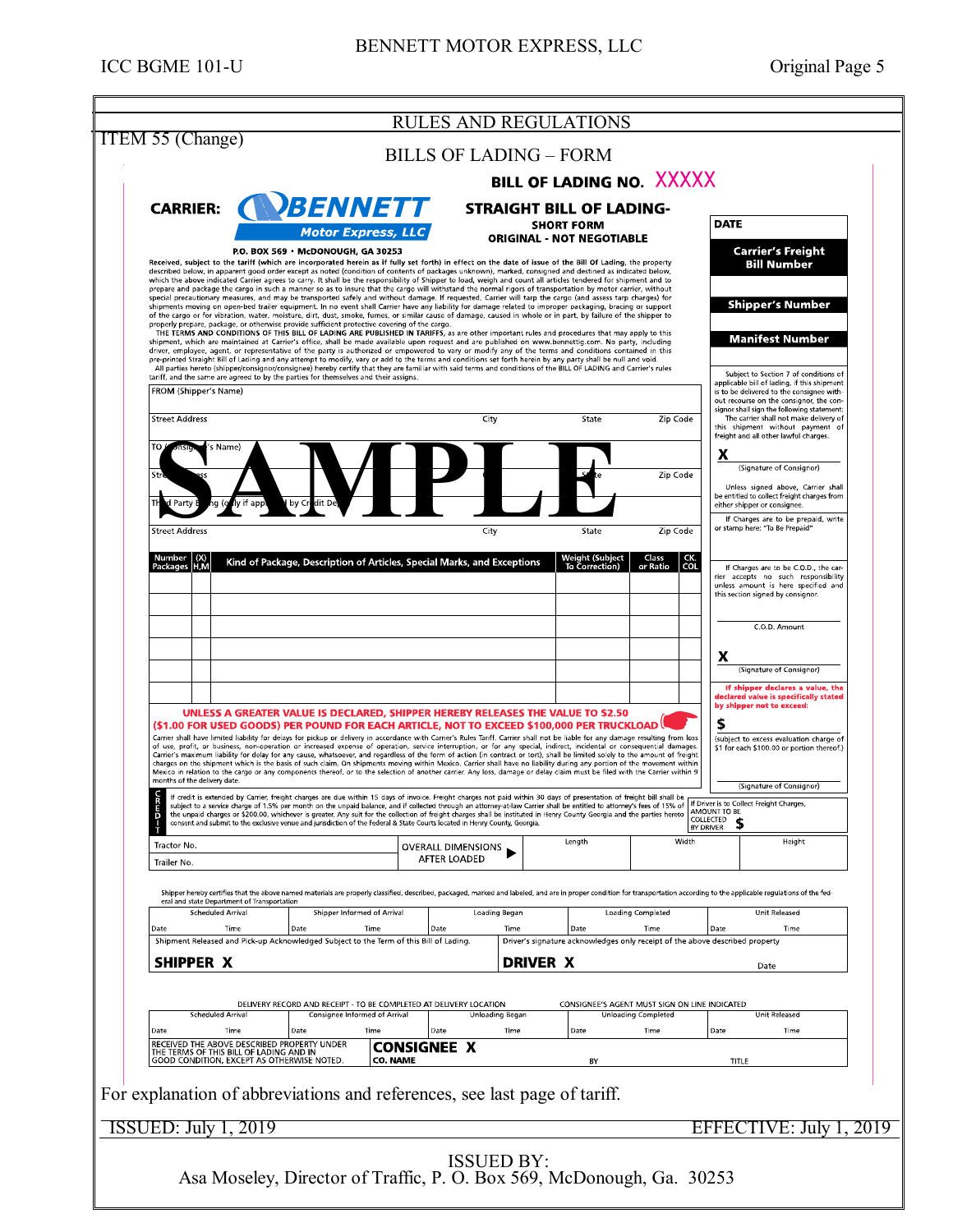#### ITEM 57 (Change)

#### **BILL OF LADING - CONTRACT TERMS AND CONDITIONS**

Section 1. (a) The carrier or party in possession of any of the property herein described shall be liable as at common law for any loss thereof or damage thereto, except as hereinafter provided.

(b) No carrier or party in possession of all or any of the property<br>herein described shall be liable for any loss thereof or damage<br>thereto or delay caused by the act of God, the public enemy, the<br>authority of law, the act negligence of the carrier or party in possession (and the burden to prove freedom from such negligence shall be on the carrier or party in possession), the carrier shall not be liable for loss, damage, or delay occurring while the property is stopped and held in transit upon the request of the shipper, owner or party entitled to make such request; or delay caused from faulty or impassible roadway or from refusal of permitting or routing by state regulatory agency.

Section 2. (a) No carrier is bound to transport said property in time for any particular market or otherwise than with reasonable dispatch. Every carrier shall have the right in case of physical necessity to forward said property by any carrier or route between the point of shipment and the point of destination.

(b) In all cases not prohibited by law, where a lower value than<br>actual value has been represented in writing as the released value<br>of the property, including by use of the following statement:<br>"UNLESS A GREATER VALUE IS D **GOODS) PER POUND, PER ARTICLE, NOT TO EXCEED \$100,000.00 PER TRUCKLOAD"** on the face of the bill of lading without declaration of a greater amount by the Shipper in the space provided on the face of the bill of lading, such lower released value, plus freight charges if paid, shall be the maximum amount to be recovered, whether or not such loss or damage occurs from negligence of carrier.

Section 3. (a) As a condition precedent to recovery, claims must be filed in writing with a participating carrier within nine (9) months after<br>delivery of the property or, in the case of failure to make delivery,<br>within nine (9) months after a reasonable time for delivery has elapsed.

(b) Suits shall be instituted against any carrier only within two years and one day from the day when notice in writing is given by the carrier to the claimant that the carrier has disallowed the claim or any part or parts thereof specified in the notice. Where claims are not filed or suits are not instituted thereon in accordance with the foregoing provisions, no carrier hereunder shall be liable, and such claims will not be paid.

(c) Any carrier or party liable on account of loss of or damage to any of said property shall have the full benefit of any insurance that may have been effected, upon or on account of said property, so far as this shall not void the policies or contracts of insurance; Provided, that the carrier reimburse the claimant for the premium paid thereon.

Section 4 (a) Property not accepted by the consignee, after notice<br>of the arrival of the property at destination has been duly sent or<br>given, may be kept subject to the tariff charge for storage and the<br>carrier's liability at the option of the carrier, may be stored in a public or licensed warehouse at the sole cost of the owner, and there held without liability on the part of the carrier, and subject to a lien for all freight and other lawful charges, including a reasonable charge for storage.

(b) Where nonperishable property is refused at destination by the consignee or where the consignee fails to received it within 15 days after notice of arrival shall have been duly sent or given, the carrier may sell same at public auction to the highest bidder, at such place as may be designated by the carrier.

(c) Where perishable property which has been transported to destination and the consignee or party entitled to receive it has failed to receive it promptly, the carrier may, in its discretion, to prevent deterioration, sell the same to the best advantage at private or public sale.

(d) Where the procedure provided for in the two paragraphs last preceding is not possible or elected, it is agreed that nothing contained in said paragraphs shall be construed to abridge the right of the carrier at its option to sell the property under such circumstances and in such manner as may be authorized by law.

(e) The proceeds of any sale made under this section shall be applied by the carrier to the payment of freight, demurrage, storage, and any other lawful charges and the expense of notice,<br>advertisement, sales, and other necessary expense and of caring<br>for and maintaining the property, if proper care of the same requires special expense. If there is a balance remaining after all charges and expenses are paid, such balance will be paid to the owner of the property sold hereunder.

Section 5. No carrier hereunder will carry or be liable in any way for any documents, specie, or for any articles of extraordinary value not specifically rated in the published classifications or tariffs unless a special agreement to do so and a stipulated value of the articles are endorsed hereon.

Section 6. Every party, whether principal or agent, shipping explosives or dangerous goods, without prior full written disclosure to the carrier of their nature, shall be liable for and indemnify the carrier against all loss or damage caused by such goods, and such goods may be warehoused at owner's risk and expense or destroyed without compensation.

Section 7. (a) The consignor or consignee shall be liable and shall pay the freight and all other lawful charges accruing on said property. The consignor shall be liable for the freight and all other lawful charges unless the consignor stipulates, by signature in the place provided for that purpose on the face of this bill of lading, that the carrier shall not make delivery without requiring payment of such charges and the carrier, contrary to such stipulation, makes delivery without requiring such payment.

(b) The consignee becomes liable for freight charges upon receipt of the goods unless the consignee is an agent only and had no beneficial title in said property, and prior to delivery has notified the delivering carrier of these facts.

(c) Nothing herein shall limit the right of the carrier to require at time of shipment the prepayment or guarantee of the charges. If upon inspection it is ascertained that the articles shipped are not those described in this bill of lading, the freight charges must be paid upon the articles actually shipped.

Section 8. If this bill of lading is issued on the order of the shipper, or his agent, in exchange or in substitution for another bill of lading, the shipper's signature to the prior bill of lading as to the statement of a value or otherwise, as to the election of common law or bill of lading liability, in or in connection with such prior bill of lading, shall be considered a part of this bill of lading as fully as if the same were written or made in or in connection with this bill of lading.

Section 9. (a) All surface transportation provided under this bill shall be subject to federal statute and common law otherwise applicable to regulated interstate shipments. U.S. statutes and regulations shall apply unless otherwise provided hereunder or waived by other signed written agreement with carrier.

(b) If all or any part of said property is carried by water, over any part<br>of said route, and loss, damage, or injury to said property occurs<br>while it is in the custody of the carrier by water, the liability of such<br>carrie Carriage of Goods By Sea Act [COGSA]).

For explanation of abbreviations and references, see last page of tariff.

ISSUED: July 1, 2019 EFFECTIVE: July 1, 2019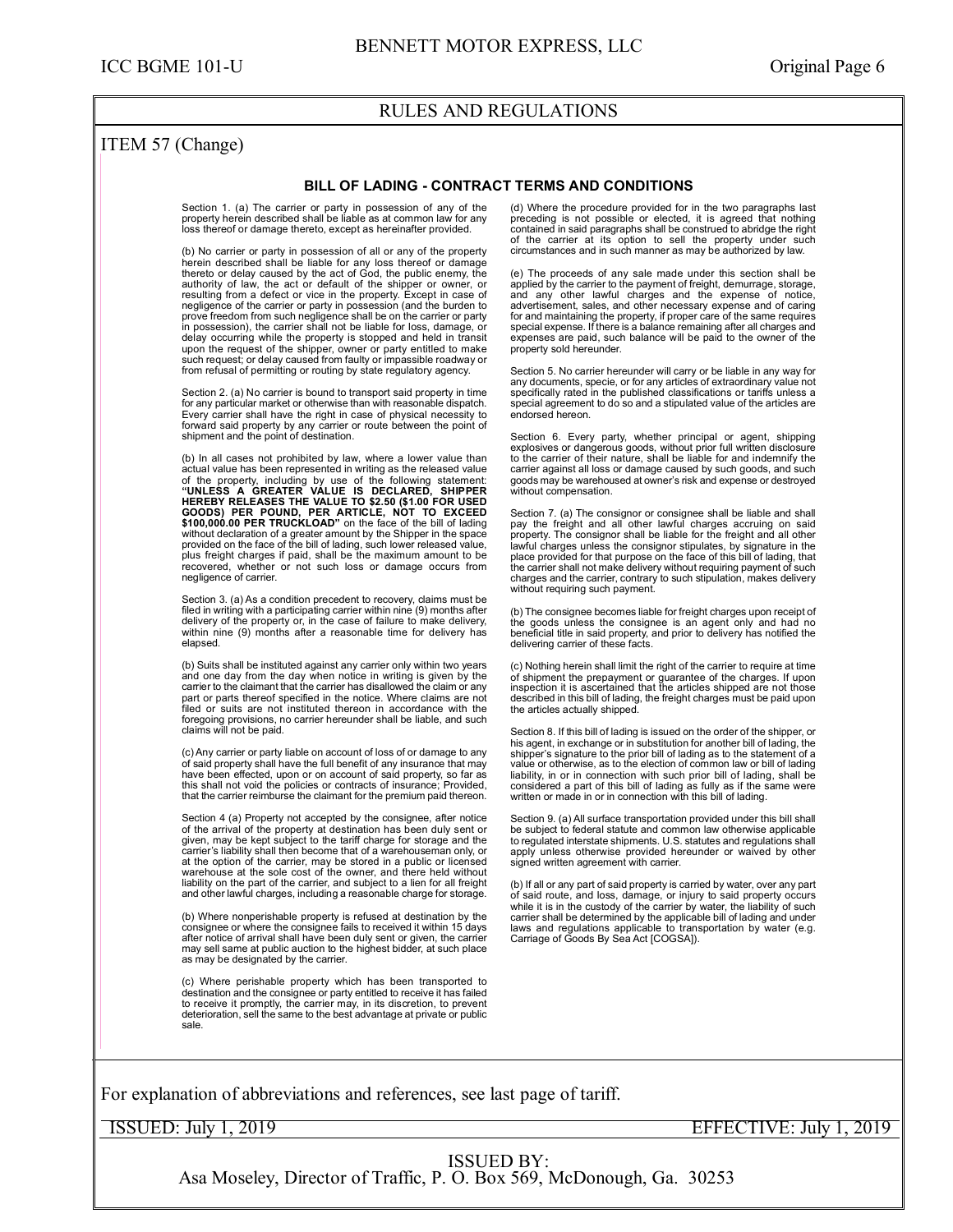## ITEM 58(Cancel) BILL OF LADING – DISTRIBUTION OF COPIES

Provisions formerly published in this Item are hereby canceled.

ITEM 60

## CIRCUITOUS ROUTING - SPECIFIC COMMODITY RATES

 Specific commodity rates (other than distance commodity rates) will not apply on permit loads or shipments subject to conditions as described in NOTE A, when the required route of movement exceeds 120 per cent of the short line mileage, see Item 280 for method of determining miles.

 When Shipper or Consignee requests transportation over a particular route, longer than the shortest route, the longer distance shall be used as provided in Item 280 whenever distance rates are applicable. When specific commodity rates (rates other than distance rates) apply, the original line haul charge divided by the original miles will be used to determine the rate per mile per truck will be assessed for all distances exceeding the shortest highway miles from origin to destination of the shipment.

NOTE A - When due to Act of God, Public Enemy, Riots or Insurrections, highways are impassable and/or when bridges, ferries, tunnels or roads are closed by governmental authorities for rebuilding, repair or frost laws, force majeure or for other reasons requiring Carrier to detour.

For explanation of abbreviations and references, see last page of tariff.

ISSUED: July 1, 2019 EFFECTIVE: July 1, 2019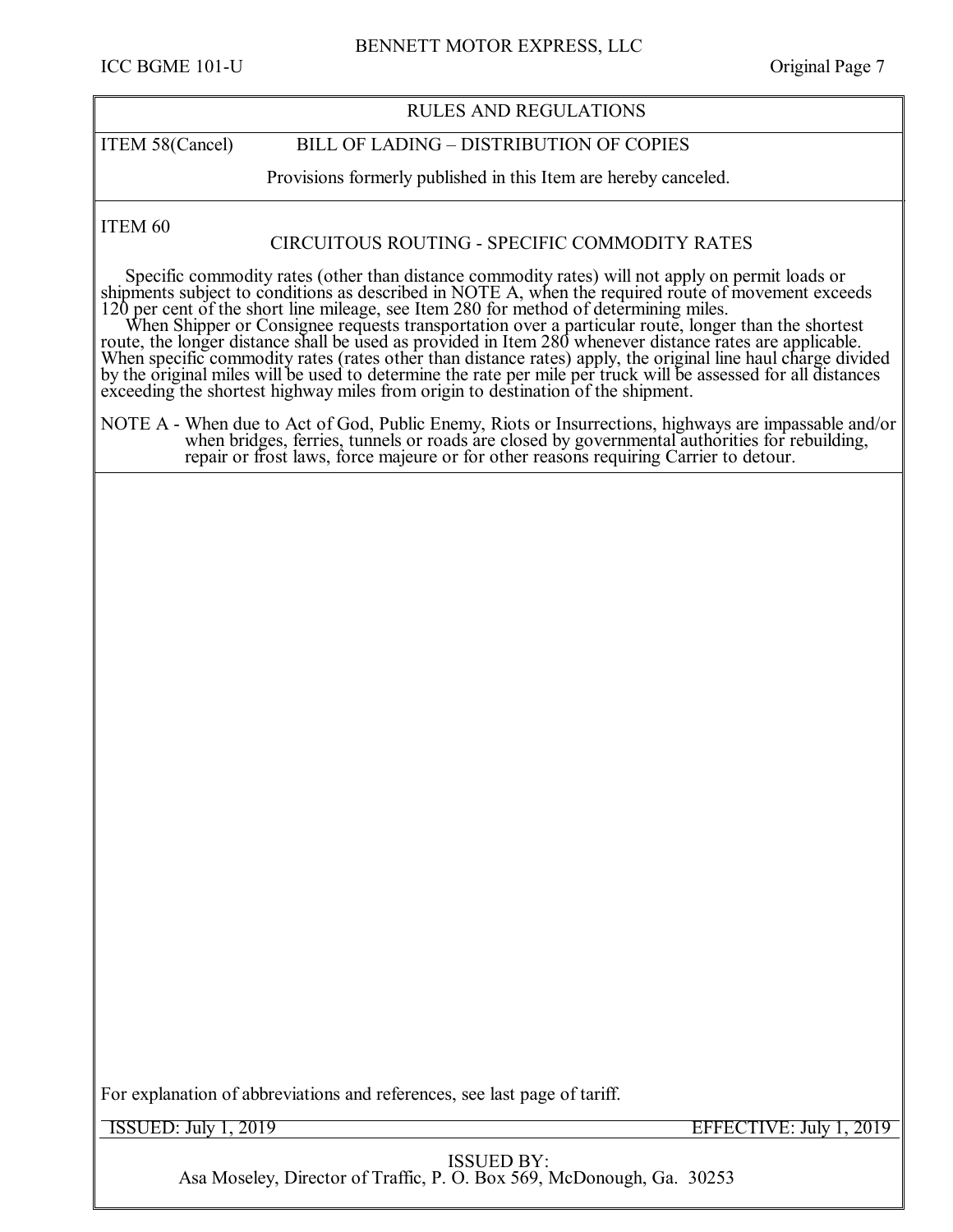### ITEM 70

#### CLAIMS - APPLICABILITY OF REGULATIONS (See NOTE A)

 The regulations set forth in Items 80 thru 130 shall govern the processing of claims for loss, damage, injury or delay to property transported or accepted for transportation, in Interstate or Foreign Commerce, subject to the Termination of Interstate Commerce Act (TICA).

NOTE A -- Carrier will not be liable regarding structural defects on the commodities hauled.

ITEM 80

## CLAIMS - FILING OF

 (a) CLAIMS IN WRITING REQUIRED - A claim for loss, damage, injury or delay to cargo shall not be voluntarily paid by a Carrier unless filed in writing, as provided in sub-paragraph (b) below, with the receiving or delivering Carrier, or Carrier issuing the Bill of Lading, or Carrier on whose line the alleged loss, damage, injury or delay occurred, within nine months after delivery of the shipment, or if unable to make delivery, within nine months after loss occurs or otherwise according to the Bill of Lading or other contract of carriage and all other Tariff or Schedule provisions applicable thereto.

 (b) MINIMUM FILING REQUIREMENTS - A communication in writing from a claimant, filed with a proper carrier within the time limits specified in the Bill of Lading or contract of carriage for transportation, and (1) containing facts sufficient to identify the shipment (or shipments) of property involved, (2) asserting liability for alleged loss, damage, injury or delay and (3) making claim for the payment of a specified or determinable amount of money shall be considered as sufficient compliance with the provisions for filing claims embraced in the Bill of Lading or other contract of carriage.

 (c) DOCUMENTS NOT CONSTITUTING CLAIMS - Bad order reports, appraisal reports of damage, notations of shortage or damage, or both, on freight bills, delivery receipts, or other documents, or inspection reports issued by Carriers or their inspection agencies, whether the extent of loss or damage is indicated in dollars and cents or otherwise, shall, standing alone, not be considered by Carriers as sufficient to comply with the minimum claim filing requirements specified in subparagraph (b) above.

 (d) CLAIMS FILED FOR UNCERTAIN AMOUNTS - whenever a claim is presented against a proper Carrier for an uncertain amount, such as "\$100 more or less" the Carrier against whom such claim is filed shall determine the condition of the shipment involved at the time of delivery by it, if it was delivered, and shall ascertain as nearly as possible the extent, if any, of the loss or damage for which it may be responsible. It shall not, however, voluntarily pay a claim under such circumstances unless and until a formal claim in writing for a specified or determinable amount of money shall have been filed in accordance with the provisions of subparagraph (b) above.

 (e) OTHER CLAIMS - If investigation of a claim develops that one or more other Carriers has been presented with a similar claim on the same shipment, the Carrier investigating such claim shall communicate with each such other Carrier and, prior to any agreement entered into between or among them as to the proper disposition of such claim or claims, shall notify all claimants of the receipt of conflicting or overlapping claims and shall require further substantiation, on the part of each claimant, of its title to the property involved or its rights with respect to such claim.

For explanation of abbreviations and references, see last page of tariff.

ISSUED: July 1, 2019 EFFECTIVE: July 1, 2019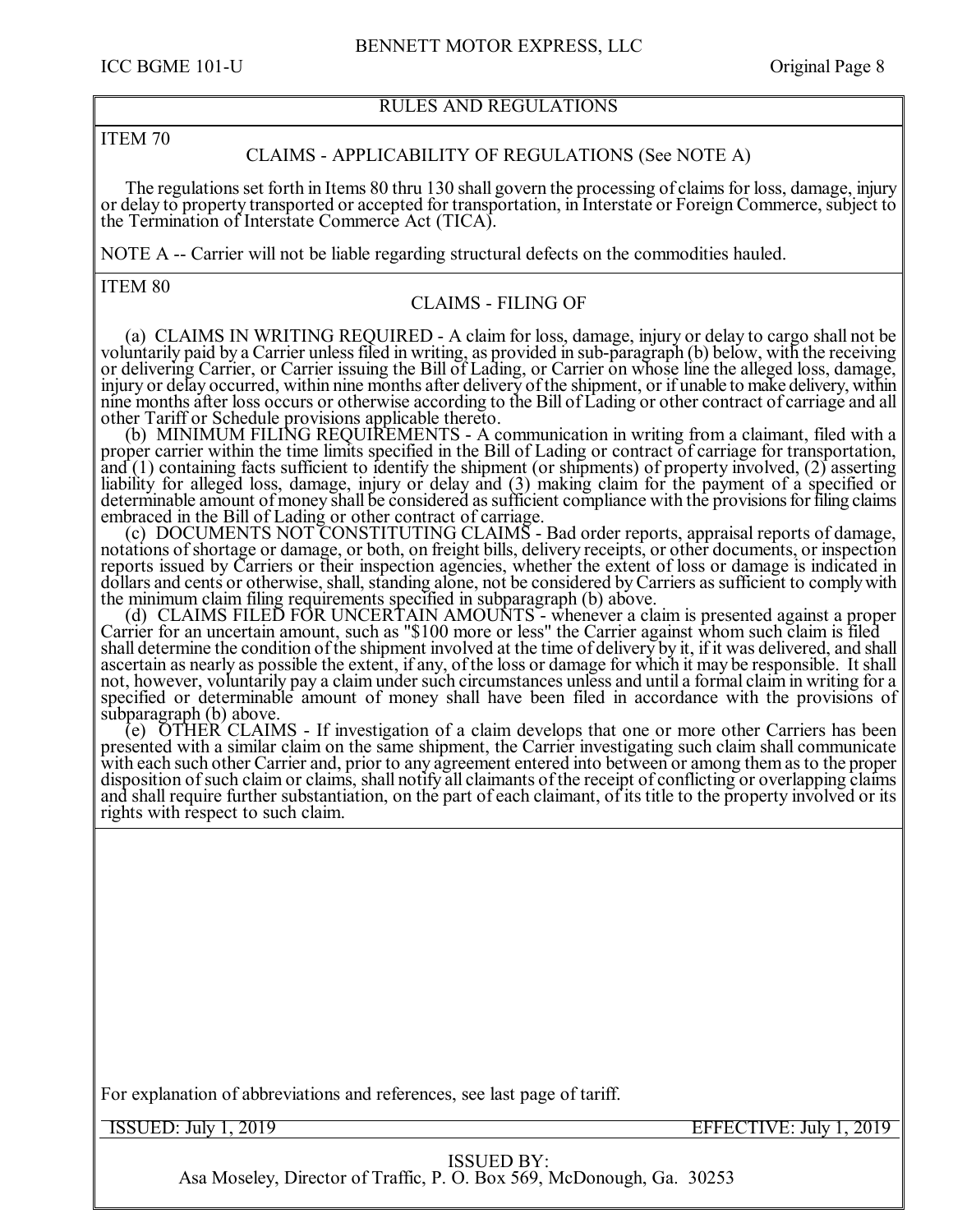#### ITEM 90

#### CLAIMS - ACKNOWLEDGEMENT OF

 Each Carrier shall, upon receipt in writing of a proper claim in the manner and form described in these regulations, acknowledge the receipt of such claim in writing to the claimant within 30 days after the date of its receipt by the Carrier unless the Carrier shall have paid or declined such claim in writing within 30 days of the receipt thereof. The Carrier shall indicate in its acknowledgement to the claimant what, if any, additional documentary evidence or other pertinent information may be required by it further to process the claim as its preliminary examination of the claim, as filed, may have revealed.

 The Carrier shall at the time each claim is received create a separate file and assign thereto a successive claim file number and note that number on all documents filed in support of the claim and all records and correspondence with respect to the claim, including the written acknowledgement of receipt and, if in its possession, the shipping order and delivery receipt, if any, covering the shipment involved. At the time such claim is received the Carrier shall cause the date of receipt to be recorded on the face of the claim document and the date of receipt shall also appear in the Carrier's written acknowledgement of receipt to the claimant.

## ITEM 100 CLAIMS - INVESTIGATION OF

 (a) PROMPT INVESTIGATION REQUIRED - Each claim filed against a Carrier in the manner prescribed herein shall be promptly and thoroughly investigated if investigation has not already been made prior to receipt of the claim.

 (b) SUPPORTING DOCUMENTS - When as necessary part of an investigation, each claim shall be supported by the original Bill of Lading, evidence of the freight charges, if any, and either the original invoice, a photographic copy of the original invoice or an exact copy thereof, or an extract made there from, certified by the claimant to be true and correct with respect to the property and value involved in the claim; or certification of prices or values, with trade or other discounts, allowance or deductions of any nature what so ever and the terms thereof, or depreciation reflected thereon. Provided, however, that where the property involved in a claim has not been invoiced to the Consignee shown on the Bill of Lading or where an invoice does not show price or value, or where the property involved has not been sold, or where the property has been transferred at bookkeeping values only, the Carrier shall, before voluntarily paying a claim thereon, require the claimant to establish the destination value in the quantity shipped, transported, or involved and to certify the correctness thereof in writing.

 (c) VERIFICATION OF LOSS - A prerequisite to the voluntary payment by a Carrier of a claim for loss of an entire package or an entire shipment shall be the securing by it of a certified statement in writing from the Consignee of the shipment involved that the property for which the claim is filed has not been received from any other source.

ITEM 110 (Change)

## CLAIMS - DISPOSITION OF

 Each Carrier subject to the Interstate Commerce **Commission Termination** Act which receives a written claim for loss, damage, injury or delay to property transported shall pay, decline, or make a firm compromise settlement offer in writing to the claimant within 120 days after receipt of the claim by the Carrier. Provided, however, that if the claim cannot be processed and disposed of within 120 days after the receipt thereof, the Carrier shall at that time and at the expiration of each succeeding 60 day period while the claim remains pending, advise the claimant in writing of the status of the claim and the reason for the delay in making a final disposition thereof, and it shall retain a copy of such advice to the claimant in its claim file thereon.

For explanation of abbreviations and references, see last page of tariff.

ISSUED: July 1, 2019 EFFECTIVE: July 1, 2019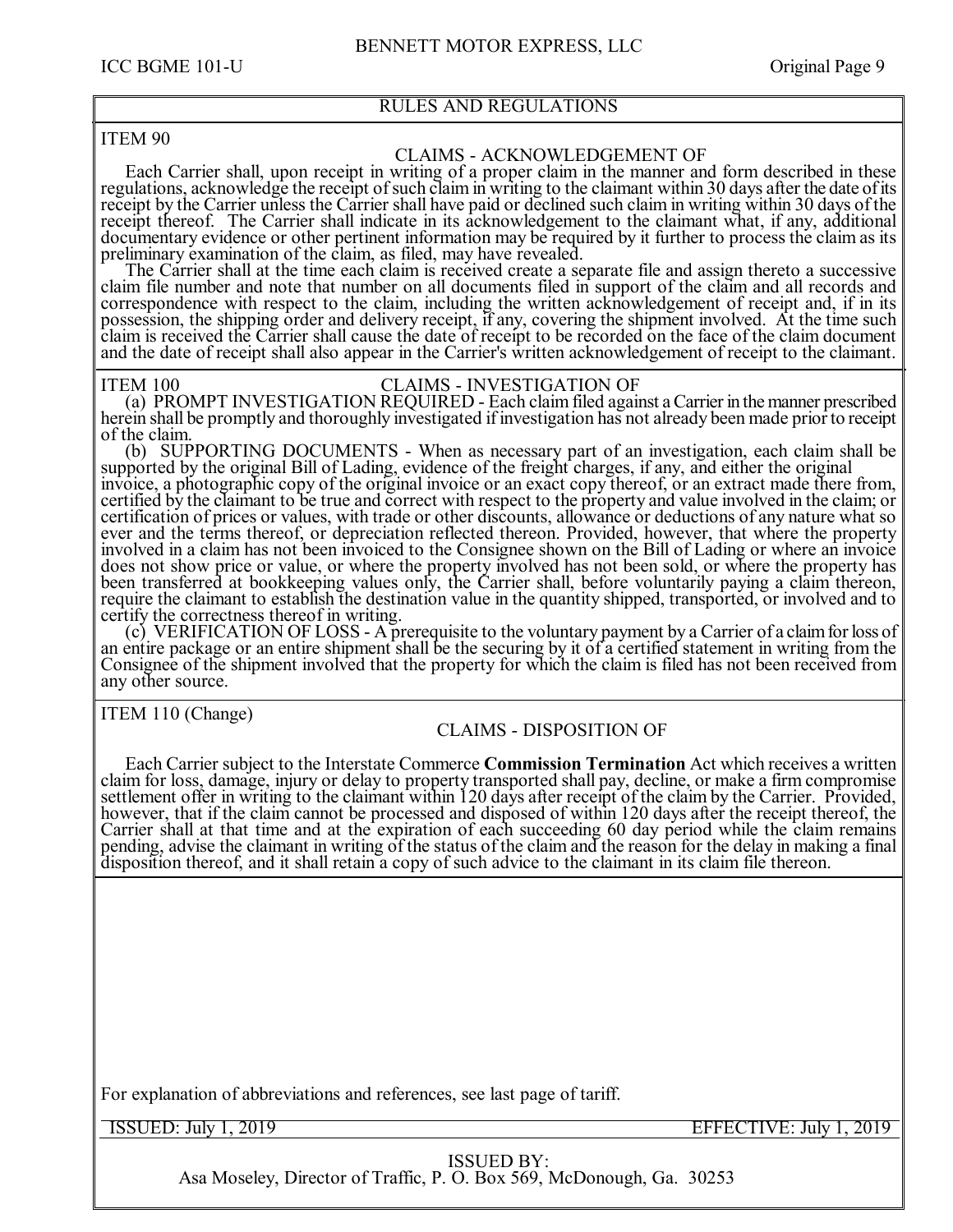ITEM 120 **(Change)**

## CLAIMS - OVERCHARGE (See NOTE A)

 Overcharge Claims shall be presented on standard form for presentation of Overcharge Claims and must be supported by the following documents:

- (a) Original paid freight (expense) bill.
- (b) Original invoice or certified copy when claim is based on weight or valuation or when shipment has been improperly described.
- (c) Original Bill of Lading, if not previously surrendered to Carrier when shipment was prepaid or when claim is based on misrouting or valuation.
- (d) Weight certificate, or certified statement, when claim is based on weight.
	- (e) Other facts obtainable in proof of overcharge claimed.

NOTE A - Overcharge Claims in the amount of **\$25.00** or less or on shipments rated "per mile" for mileages not exceeding **twenty five (25)** miles will not be processed.

#### ITEM 130

## CLAIMS - PROCESSING OF SALVAGE

 Whenever material, goods or other property transported by a Carrier subject to the provisions herein contained is damaged or alleged to be damaged and is, as a consequence thereof, not delivered or is rejected or refused upon tender thereof to the Owner, Consignee or person entitled to receive such property, the Carrier, after giving due notice, whenever practicable to do so, to the Owner and other parties that may have an interest therein, and unless advised to the contrary after giving such notice, shall undertake to sell or dispose of such property directly or by the employment of a competent salvage agent. The Carrier shall only dispose of the property in a manner that will fairly and equally protect the best interests of all persons having an interest herein. The Carrier shall make an itemized record sufficient to identify the property involved so as to be able to correlate it to the shipment or transportation involved, and claim, if any, filed thereon. The Carrier also shall assign to each lot of such property a successive lot number and note that lot number on its record of shipment and claim, if any claim is filed thereon.

 Whenever disposition of salvage material or goods shall be made directly to an agent or employee of a Carrier or through a salvage agent or company in which the Carrier or one or more of its directors, officers, or managers has any interest, financial or otherwise, that Carrier's salvage records shall fully reflect the particulars of each such transaction or relationship, or both, as the case may be.

 Upon receipt of a claim on a shipment on which salvage has been processed in the manner hereinbefore prescribed, the Carrier shall record in its claim file thereon and lot number assigned, the amount of money recovered, if any, from the disposition of such property, and the date of transmittal of such money to the person or persons lawfully entitled to have received the same.

For explanation of abbreviations and references, see last page of tariff.

ISSUED: July 1, 2019 EFFECTIVE: July 1, 2019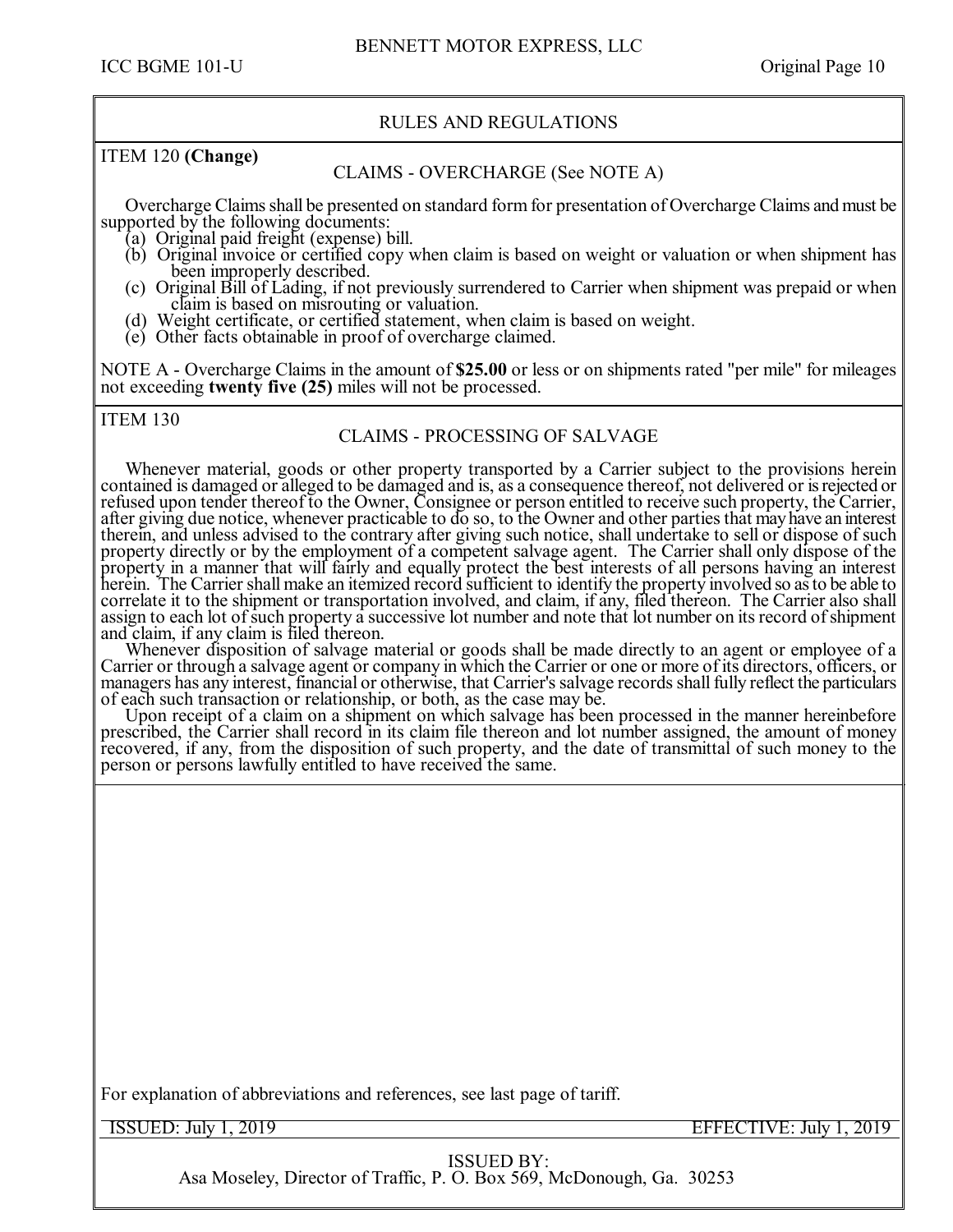ITEM 140 **(Change)**

## COD SHIPMENTS

 Carrier will collect on delivery to Consignee for all COD shipments, by Money Order, Certified Check, **Cashier's Check, or Consignee's Company Check, (including electronic check), unless otherwise instructed by Shipper in writing and agreed to by Carrier,** subject to the following provisions and charges: (a) COD shipments will not be accepted or receipted for when billed to one firm or person with

- instructions to collect charges from another firm or person.
- (b) COD shipments will not be accepted with the privilege of examination or trial, or bearing instructions to make partial delivery.
- (c) The amount of COD bills for COD shipments must be collected at the same time such shipments are delivered to the Consignee.
- (d) Charges for collecting and remitting the amount of each COD bill shall be as follows:
	- (1) A charge of \$200.00 will be made when the amount collected is not exceeding \$50,000.00. (2) If the amount collected is in excess of \$50,000.00, a charge of \$200.00 will be made, plus an additional charge of \$5.00 for each additional \$1,000.00, or fraction thereof, collected on that amount which is in excess of \$50,000.00.
- (e) Carrier will, upon written request from the Consignor, change the status of a COD shipment by increasing, reducing or canceling the amount of the COD, subject to the following provisions:
	- (1) The request must be received by the Carrier in time to accomplish the change requested prior to the effecting delivery of the shipment.
	- (2) A charge of \$20.00 per shipment will be made for increasing, reducing or canceling the COD amount. Such charge will be in addition to the COD collection fee, if any, applicable to the shipment.

(f**) All Checks (including Company Checks, Electronic Checks, Cashier's and Certified Checks) and Money Orders tendered in payment of COD shipments will be accepted by the Carrier at Shipper's risk, including, but not limited to. Risk of nonpayment, forgery, and risk of instruments purporting to be Company Checks, cashier's Checks, Certified Checks or Money Orders being fraudulent instruments, and Carrier shall not be liable upon any such instrument.**

(g) There must also be shown on the Bill of Lading and Shipping Order, in the space provided for this purpose, or by showing in the right hand side in the space provided, "If Charges are to be C.O.D., the Carrier accepts no such responsibility unless the amount is here specified and this section signed by Consignor" the following information:

C. O. D. Amount

(Signature of Consignor)

For explanation of abbreviations and references, see last page of tariff.

ISSUED: July 1, 2019 EFFECTIVE: July 1, 2019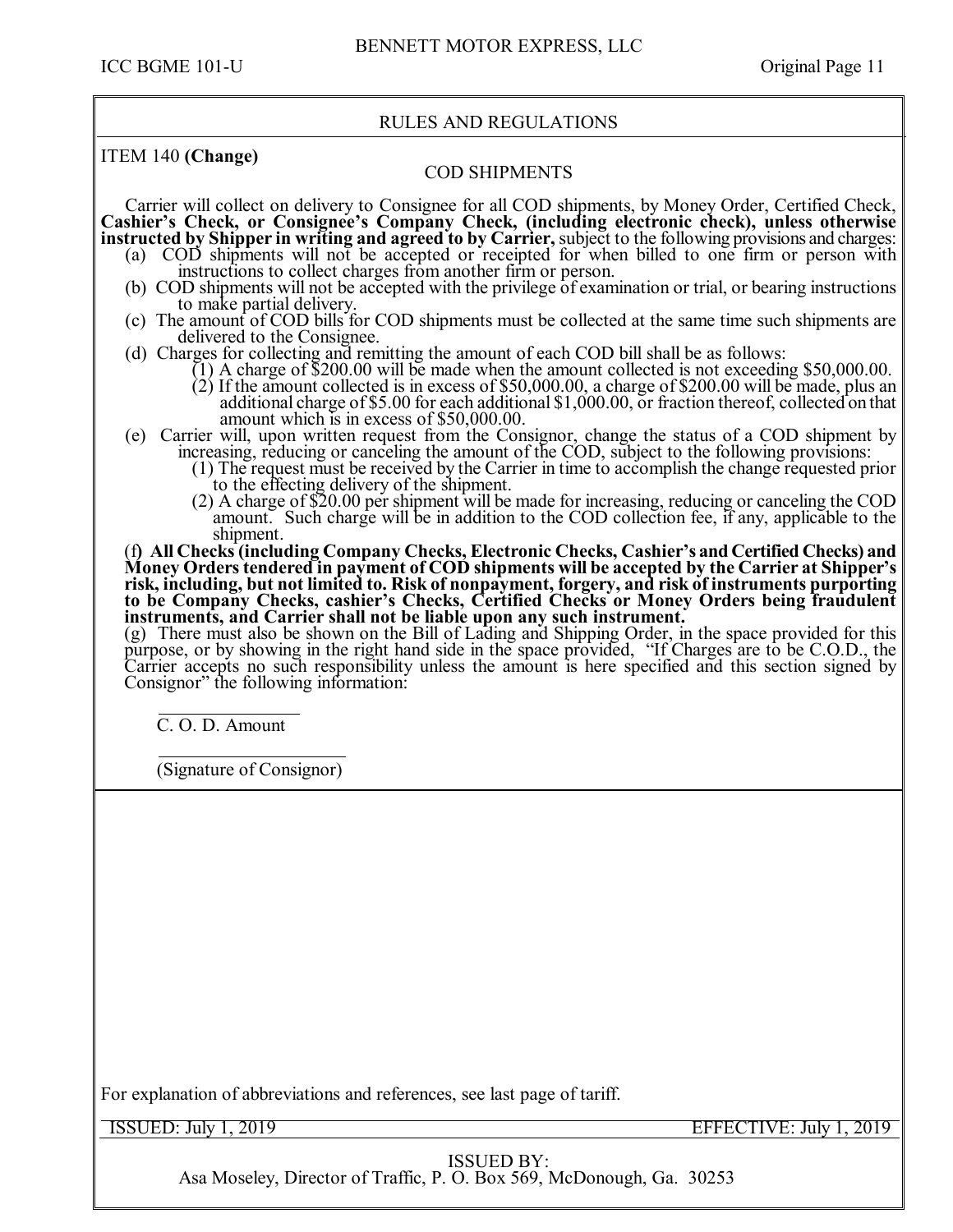Item 150 (Change)

#### COLLECTION OF FREIGHT CHARGES

(1) The Carrier will not deliver or relinquish possession of any property transported by it until all tariff and/or contract rates and charges have been paid in cash, money order or bank cashier's check, except where other arrangements have been made. The Carrier may also refuse to deliver and retain possession of other goods belonging to the debtor which come into the possession of the Carrier if at any time the Shipper, Consignor, Consignee, or any other third party involved in the movement has failed to pay the freight charges for any other property previously transported by the Carrier for such debtor. If, upon inspection, it is ascertained that the article or articles actually shipped are not those described in the bill of lading, the tariff charges must be paid upon the article or articles actually shipped.

- (2) Rates and charges are stated in lawful money of the United States. Payment of charges must be made in funds of the United States of America.
- (3) Freight charges are payable to Carrier at **the following address**, P.O. Box 569, McDonough, Georgia 30253 unless otherwise specified in writing by Carrier.

### ITEM 160

## CONTROL AND EXCLUSIVE USE OF VEHICLE

 The term "vehicle" or "freight carrying vehicle", as used in this Item, means a truck or semi-trailer, but not a truck and trailer combination.

#### SECTION 1 CONTROL OF VEHICLE

 Except as provided in Section 2 of this Item, no shipment is entitled to the Exclusive Use of the vehicle to which it is to be transported. The Carrier has control of the vehicle and the unrestricted right to:

(a) Select the vehicle or vehicles for the transportation of a shipment.

(b) Transfer the shipment to other vehicles.

(c) To load other freight in the same vehicle with any shipment.

SECTION 2

EXCLUSIVE USE OF VEHICLE

 Upon demand by the Consignor or Consignee or third party, if responsible for payment of freight charges, the Exclusive Use of freight carrying vehicle will be assigned to the transportation of a shipment, subject to the following conditions:

 (a) Only one freight carrying vehicle per shipment will be furnished. If freight is tendered in a quantity which will exceed the loading limits of the vehicle furnished, the excess will be made into a second shipment requiring a second Bill of Lading. In such instances, unless a demand for the Exclusive Use of another vehicle is made the second shipment will be transported under the provisions of Section 1 in this Item.

 (b) The order must be given in writing, attached and referred to, or inserted on the Bill of Lading and Shipping Order, in substantially the following form:

Exclusive Use of vehicle demanded.

 Seal number (if any) applied. Charges are agreed to and will be paid or guaranteed by

Signature

 (c) The vehicle will be devoted exclusively to the transportation of the shipment, without transfer of lading and without breaking of seals, if any have been applied, except in cases of emergency, when the shipment is given the Exclusive Use of the vehicle to which it is transferred. Stopping in transit for partial loading or unloading will not be permitted on shipments moving under provisions of Section 2 of this Item.

 (d) The Consignor may not execute the non-recourse stipulation on the Bill of Lading and, to this extent, Section 7 of the Contract Terms and Conditions of the Bill of Lading will not apply.

 (e) Charges on shipments moving under the provisions of Section 2 of this Item shall be computed at 125% of the applicable truckload rate and truckload minimum weight, or when rate is stated in cents per mile applicable via route of movement.

For explanation of abbreviations and references, see last page of tariff.

ISSUED: July 1, 2019 EFFECTIVE: July 1, 2019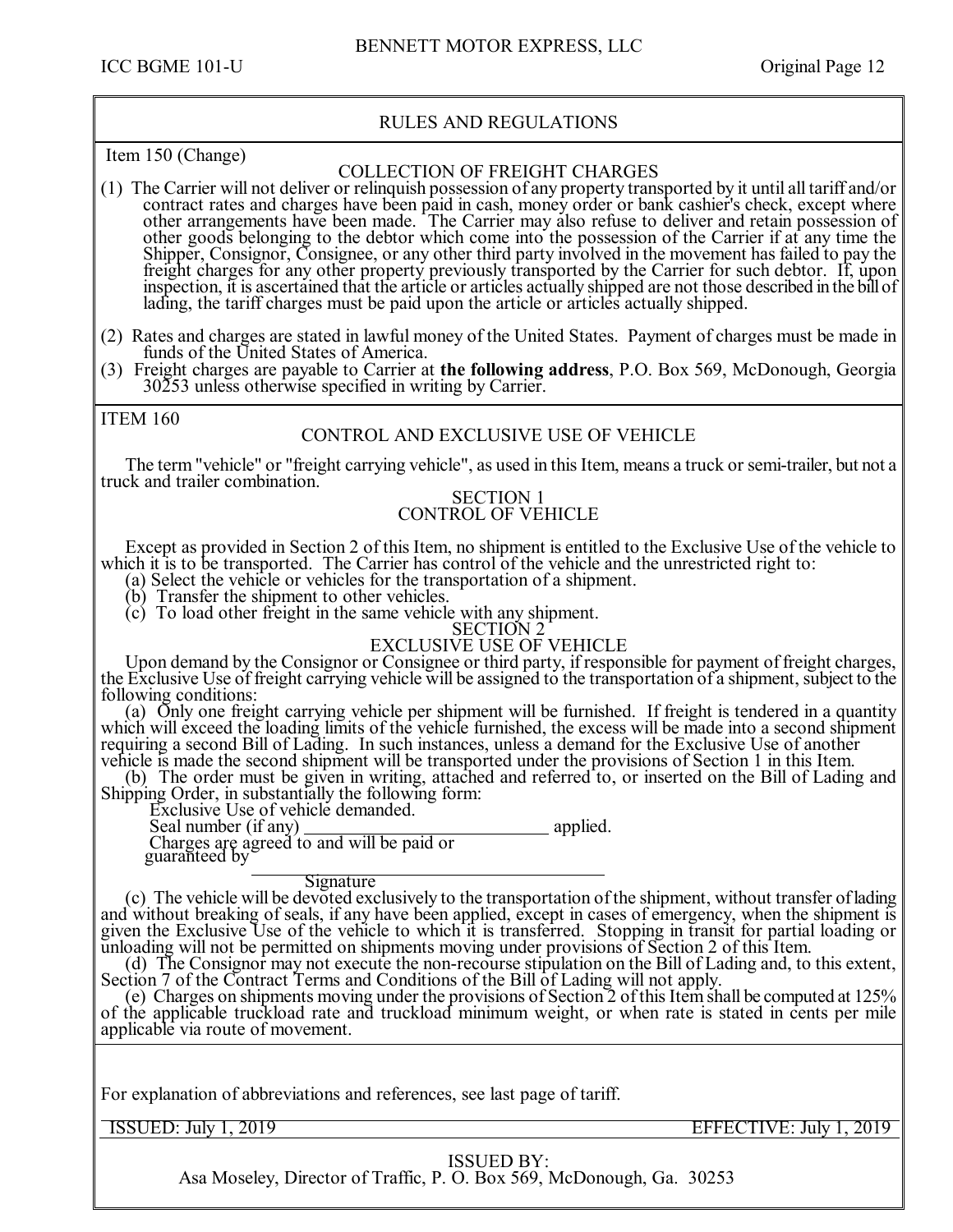| <b>RULES AND REGULATIONS</b>                                                                                                                                                                                                                                                                                                                                                                                                                                                                                                                                                                                                                                                                                                                                       |  |  |
|--------------------------------------------------------------------------------------------------------------------------------------------------------------------------------------------------------------------------------------------------------------------------------------------------------------------------------------------------------------------------------------------------------------------------------------------------------------------------------------------------------------------------------------------------------------------------------------------------------------------------------------------------------------------------------------------------------------------------------------------------------------------|--|--|
| Item 165 (Change)<br>EXTENSION OF CREDIT, LATE CHARGES AND FORUM SELECTION                                                                                                                                                                                                                                                                                                                                                                                                                                                                                                                                                                                                                                                                                         |  |  |
| (1) All transportation charges must be paid prior to delivery of a shipment, unless credit has been<br>extended by the Carrier. Decisions on whether to extend credit shall be at the Carrier's sole<br>discretion.                                                                                                                                                                                                                                                                                                                                                                                                                                                                                                                                                |  |  |
| (2) When credit has been extended by the Carrier, all transportation charges shall be paid in full within $15$<br>days of presentation by the Carrier of a freight bill, including Saturdays, Sundays and legal holidays.<br>Time of mailing shall be deemed to be the time of `presentation' of freight bills; time of receipt of<br>payment by the Carrier in the form of acceptable checks, drafts or money orders, shall be deemed to<br>be the time of collection of the transportation charges.                                                                                                                                                                                                                                                              |  |  |
| (3) Payments not made within 30 days of presentation of the freight bill shall be subject to a service<br>charge of an amount equal to 1.5% per month, or fraction thereof, of the outstanding balance.<br>Pursuant to 49 C.F.R. §377.203, notice is given that the only purpose of the service charge is to<br>prevent a Shipper (or other payor of transportation charges) from having free use of funds due the<br>Carrier; that payment delays are not sanctioned; and that failure to pay within the authorized credit<br>period will, despite the provision for service charges, continue to require the Carrier, before again<br>extending credit, to determine in good faith whether the Shipper will comply with the credit<br>regulations in the future. |  |  |
| (4) In the event payment is not made within 30 days of presentation of the freight bill and the Carrier<br>deems it necessary to retain the services of a collection agency and/or an attorney to collect any<br>outstanding indebtedness, then the liable party (i.e. Shipper, Consignee, or third party) shall pay to<br>Carrier a collection fee in the amount of 15% of said total unpaid charges or \$200.00 whichever is<br>greater. In the event that above 15% of unpaid charges or $$200.00$ amount is prohibited by a state,<br>federal, or local statute or regulation, then the charge to be assessed will be reduced to the maximum<br>rate not otherwise prohibited.                                                                                 |  |  |
| (5) The Consignor, Consignee and any other third party involved in the movement of any property shall<br>remain liable for the transportation charges incurred, with the sole exception being the non-recourse<br>provisions of the bill of lading, if exercised by the Shipper. The Shipper, Consignor, Consignee and<br>any other party involved with the shipment shall be jointly and severally liable for said charges,<br>regardless of any agreement between them with the respect to the party which may be primarily<br>responsible for the payment of freight charges incurred.                                                                                                                                                                          |  |  |
| (6) All actions or proceedings instituted by Carrier for the collection of freight charges owed by the<br>Shipper, Consignor, Consignee, or any other third party involved in the movement who has failed to<br>pay such charges within 30 days of presentation of the freight bill, shall be brought in the State Court<br>of Henry County, Georgia. Such parties consent and submit to the exclusive jurisdiction of the state<br>courts located in Henry County, Georgia, and any cause of action or suit hereunder must be brought<br>by the parties in the State Court of Henry County, Georgia. The parties will not raise, and hereby<br>waive, any defenses base<br>of Henry County, Georgia.                                                              |  |  |
|                                                                                                                                                                                                                                                                                                                                                                                                                                                                                                                                                                                                                                                                                                                                                                    |  |  |
|                                                                                                                                                                                                                                                                                                                                                                                                                                                                                                                                                                                                                                                                                                                                                                    |  |  |
|                                                                                                                                                                                                                                                                                                                                                                                                                                                                                                                                                                                                                                                                                                                                                                    |  |  |
|                                                                                                                                                                                                                                                                                                                                                                                                                                                                                                                                                                                                                                                                                                                                                                    |  |  |
| For explanation of abbreviations and references, see last page of tariff.                                                                                                                                                                                                                                                                                                                                                                                                                                                                                                                                                                                                                                                                                          |  |  |
| <b>ISSUED:</b> July 1, 2019<br>EFFECTIVE: July 1, 2019                                                                                                                                                                                                                                                                                                                                                                                                                                                                                                                                                                                                                                                                                                             |  |  |
| <b>ISSUED BY:</b>                                                                                                                                                                                                                                                                                                                                                                                                                                                                                                                                                                                                                                                                                                                                                  |  |  |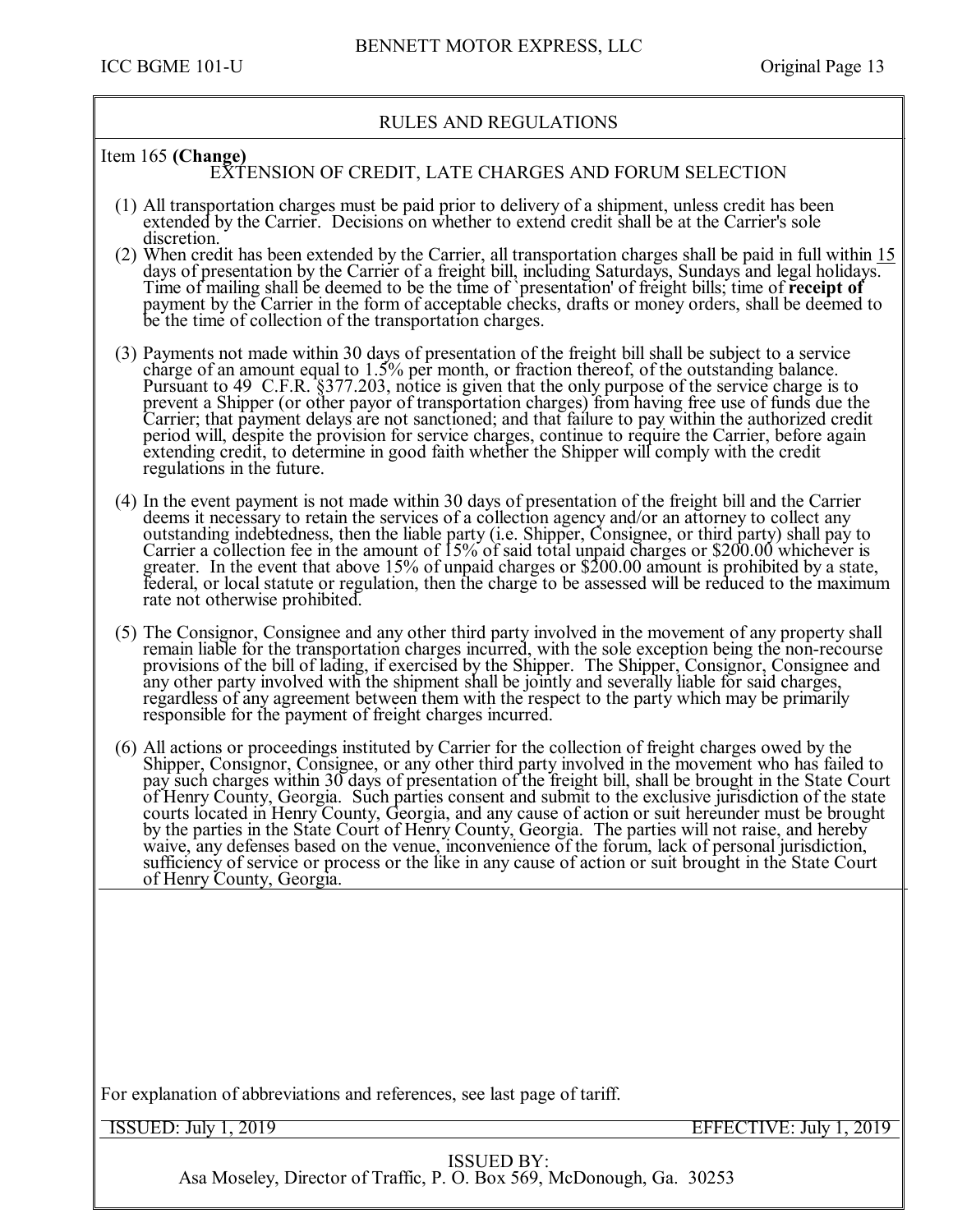ITEM 166 **(Change)**

## CUSTOMS OR IN BOND FREIGHT (NOTE A)

IN-BOND Shipments are subject to the following provisions and charges:

(a) Shipments must be tendered on uniform straight bills of lading. The words `IN-BOND' must be stamped, typed or written on all such bills of lading and shipping orders immediately before the name of the Consignee. The words `IN-BOND' must be stamped, typed or written in the body of such bills of lading and shipping orders.

(b) Each package must be plainly marked, labeled or tagged by the Consignor to show `IN-BOND'.

(c) Shipments moving under Customs Bond will be subject to a charge of \$200.00 per vehicle used to transport the shipment. The charge is to cover special handling, which charge will be in addition to all other lawful charges.

(a) Line haul charges on shipments requiring customs clearance at a point other than the final destination will be assessed on the basis of the following:

DISTANCE RATES - The rates to apply when distance commodity rates are used is the rate applicable for the total distance from origin to final destination via the clearance point.

RATES OTHER THAN DISTANCE RATES - The rate to apply when rates other than distance rates are used is the rate from the point of origin to destination or from or to a point at which the shipment is stopped for customs clearance, whichever produces the greatest charge. In addition, if the distance from origin to final destination via the customs clearance point exceeds 110% of the short-line mileage, rates other than distance rates will not apply.

NOTE A - LTL rates and Stop-In-Transit privileges will not apply on shipments moving under Customs Bond.

ITEM 168 **(Change)** 

## DEFINITION OF FORCE MAJEURE

**Either party shall be excused from rendering its contractual obligations under the Bill of Lading or other contract for transportation if it is prevented or delayed in such performance by the following conditions of excuse for non-performance that are unforeseeable: (1) inclement weather and natural phenomena, including without limitation, storms, floods, hurricanes, landslides, earthquakes and Acts of God; (2) fires or explosions; (3) wars, civil disturbances, riots, acts of terrorism, insurrections, acts of the public enemy and sabotage; (4) transportation disasters, whether by sea, rail, air or land; (5) lockouts, strikes or other labor disputes that are not due to the breach of a labor agreement by the affected party; (6) actions or failures to act of a governmental authority, including changes in laws or codes not reasonably foreseeable; (7) traffic congestion or road closure caused by accident, inclement weather, construction or other causes; or (8) any other cause beyond such affected party's reasonable control.** 

For explanation of abbreviations and references, see last page of tariff.

ISSUED: July 1, 2019 EFFECTIVE: July 1, 2019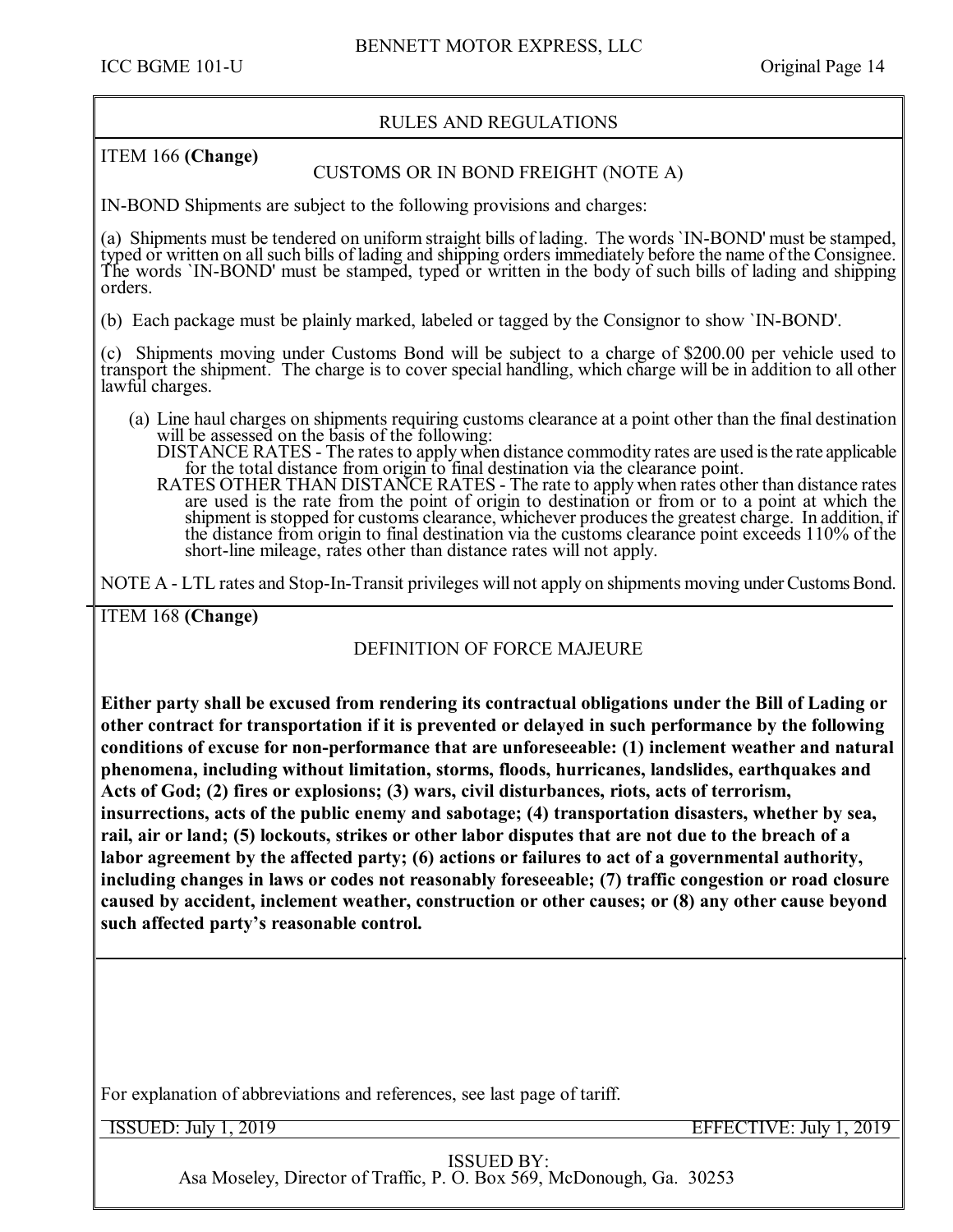| <b>ITEM 170</b>                                                                                                                                                                                                                                                                                                                                                                                                                                                                                                                                                                                                                                                                                                                                                                                                                                                                                                                                                                                                                                                                                                                                                                                                                                                                                                                                                                                                                                                                                                                                                                                                      |
|----------------------------------------------------------------------------------------------------------------------------------------------------------------------------------------------------------------------------------------------------------------------------------------------------------------------------------------------------------------------------------------------------------------------------------------------------------------------------------------------------------------------------------------------------------------------------------------------------------------------------------------------------------------------------------------------------------------------------------------------------------------------------------------------------------------------------------------------------------------------------------------------------------------------------------------------------------------------------------------------------------------------------------------------------------------------------------------------------------------------------------------------------------------------------------------------------------------------------------------------------------------------------------------------------------------------------------------------------------------------------------------------------------------------------------------------------------------------------------------------------------------------------------------------------------------------------------------------------------------------|
| DEFINITION OF SHIPMENT - LTL - TL<br>(a) A Shipment is a quantity of freight tendered for transportation by one Shipper at one point on one day,<br>on one Bill of Lading or written Shipping Order, and loaded on one vehicle, for delivery to one<br>Consignee at one destination, except as otherwise provided herein.                                                                                                                                                                                                                                                                                                                                                                                                                                                                                                                                                                                                                                                                                                                                                                                                                                                                                                                                                                                                                                                                                                                                                                                                                                                                                            |
| (b) A "less-than-truckload" (LTL) rate is a rate other than "truckload" (TL) rate applying on an article or articles for which a "truckload" rate is provided.                                                                                                                                                                                                                                                                                                                                                                                                                                                                                                                                                                                                                                                                                                                                                                                                                                                                                                                                                                                                                                                                                                                                                                                                                                                                                                                                                                                                                                                       |
| (1) The "less-than-truckload" (LTL) rates cover shipments in quantities less than the minimum weight<br>specified for truckload shipments.                                                                                                                                                                                                                                                                                                                                                                                                                                                                                                                                                                                                                                                                                                                                                                                                                                                                                                                                                                                                                                                                                                                                                                                                                                                                                                                                                                                                                                                                           |
| (2) LTL is defined as a piece or unit under 15,000 lbs. and less than 15 feet in length and requires<br>pickup within two (2) days after notification and delivery within 10 working days after<br>notification. (See NOTES A and B)                                                                                                                                                                                                                                                                                                                                                                                                                                                                                                                                                                                                                                                                                                                                                                                                                                                                                                                                                                                                                                                                                                                                                                                                                                                                                                                                                                                 |
| (c) Except as otherwise provided, a truckload rate is a rate in connection with which a truckload minimum<br>weight is provided. A truckload rate applies only when a volume of freight is shipped from one point in<br>one day on one vehicle by one Shipper on one Bill of Lading for delivery to one Consignee at one                                                                                                                                                                                                                                                                                                                                                                                                                                                                                                                                                                                                                                                                                                                                                                                                                                                                                                                                                                                                                                                                                                                                                                                                                                                                                             |
| destination.<br>(d) When a less-than-truckload shipment is tendered to the Carrier and the Bill of Lading is marked or<br>stamped "Tendered as a Truckload", the applicable truckload rate and minimum weight will<br>apply and they will not alternate with LTL rates. When shipment is tendered to Carrier under Bill of<br>Lading marked or stamped "Tendered as a Truckload" and shipment has begun its movement to<br>destination, a                                                                                                                                                                                                                                                                                                                                                                                                                                                                                                                                                                                                                                                                                                                                                                                                                                                                                                                                                                                                                                                                                                                                                                            |
| corrected Bill of Lading will not be accepted to remove the truckload application.                                                                                                                                                                                                                                                                                                                                                                                                                                                                                                                                                                                                                                                                                                                                                                                                                                                                                                                                                                                                                                                                                                                                                                                                                                                                                                                                                                                                                                                                                                                                   |
| NOTE A - The rates per mile will be based on either the actual weight or lineal length of trailer space used,<br>whichever produces the higher rate.                                                                                                                                                                                                                                                                                                                                                                                                                                                                                                                                                                                                                                                                                                                                                                                                                                                                                                                                                                                                                                                                                                                                                                                                                                                                                                                                                                                                                                                                 |
| NOTE B - Not applicable on the following:<br>(1) Over dimensional shipments.<br>$(2)$ Shipments exceeding 10 feet in height.<br>(3) Exclusive use of vehicle.<br>(4) Shipments requiring special equipment.<br>(5) Shipments requiring expedited service.<br>(6) Shipments requiring stopping in transit privileges                                                                                                                                                                                                                                                                                                                                                                                                                                                                                                                                                                                                                                                                                                                                                                                                                                                                                                                                                                                                                                                                                                                                                                                                                                                                                                  |
| ITEM 180 (Change)<br><b>DEFINITIONS</b>                                                                                                                                                                                                                                                                                                                                                                                                                                                                                                                                                                                                                                                                                                                                                                                                                                                                                                                                                                                                                                                                                                                                                                                                                                                                                                                                                                                                                                                                                                                                                                              |
| (a) The term "Double Drop Deck" means a semi-trailer with a load-carrying bed or platform suspended not<br>more than 30 inches above the ground or street level.<br>(b) The term "Point" means a particular city, town, village, community, or other area which is treated as a<br>unit or the application of line-haul rates.<br>(c) The term "Place" (See NOTE A) means a particular street address, or other designation of a factory,<br>store, warehouse, place of business, or private residence at a "point".<br>(d) The term "site" means a particular platform or specific location for loading or unloading at a "place".<br>(e) The term "Truck" means any vehicle or vehicles propelled or drawn by a single mechanical power unit<br>and used on the highways in the transportation of property.<br>The term "Business Day" means each day, Monday thru Friday, excluding holidays.<br>(1)<br>(g) The term "Holiday" means any day designated as a full holiday (not 1/2 day) nationally, by Federal or<br>State statue, or by local proclamation. When the holiday falls on Sunday, the following Monday will be<br>considered as a holiday.<br>(h) The terms "Carrier, "Consignor", "Shipper" or "Consignee" include the authority representatives or agents of such "Carrier", "Consignor", "Shipper" and "Consignee".<br>(i) The term "Business Hours" means that time during<br>Carrier at the point where the service is performed.<br>NOTE A - the "place" shall include only contiguous property which shall not be deemed separated if<br>intersected only by a public street or thoroughfare. |
| For explanation of abbreviations and references, see last page of tariff.                                                                                                                                                                                                                                                                                                                                                                                                                                                                                                                                                                                                                                                                                                                                                                                                                                                                                                                                                                                                                                                                                                                                                                                                                                                                                                                                                                                                                                                                                                                                            |
| ISSUED: July $1, 2019$<br>EFFECTIVE: July 1, $2019$                                                                                                                                                                                                                                                                                                                                                                                                                                                                                                                                                                                                                                                                                                                                                                                                                                                                                                                                                                                                                                                                                                                                                                                                                                                                                                                                                                                                                                                                                                                                                                  |
| <b>ISSUED BY:</b><br>Asa Moseley, Director of Traffic, P. O. Box 569, McDonough, Ga. 30253                                                                                                                                                                                                                                                                                                                                                                                                                                                                                                                                                                                                                                                                                                                                                                                                                                                                                                                                                                                                                                                                                                                                                                                                                                                                                                                                                                                                                                                                                                                           |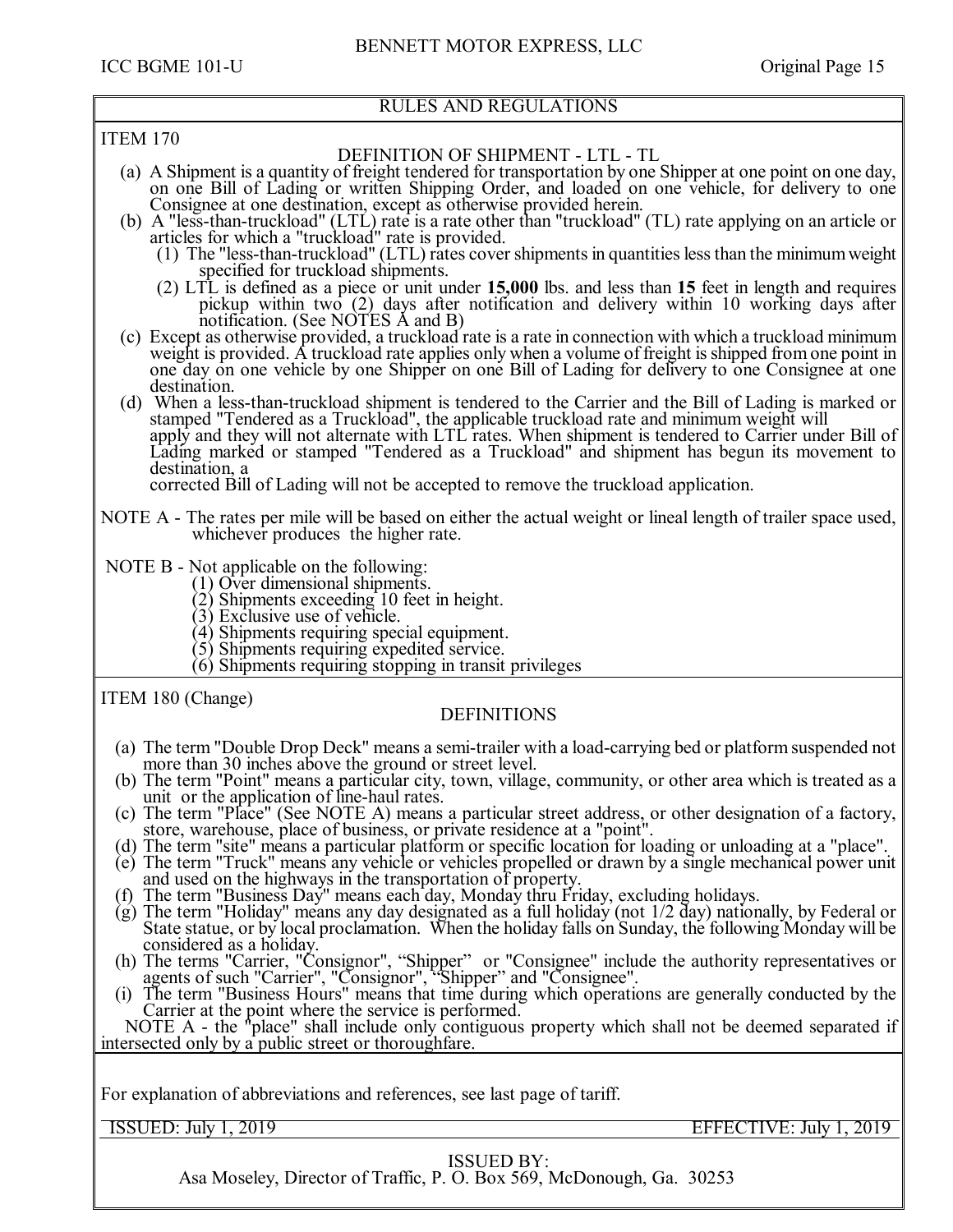#### ITEM 190

#### DELIVERY SERVICE - WITHOUT RECEIPT

 When the Bill of Lading provides for delivery at field locations, the Bill of Lading shall be so endorsed. If there is no one present to sign the delivery receipt, the Carrier shall complete delivery at the designated location and Carrier's responsibility ceases upon delivery being made.

#### ITEM 200 **(Change)**

#### DETENTION OF EQUIPMENT WITH POWER UNIT - (See NOTE A)

- (a) Except as otherwise provided two (2) hours (See NOTE B) free time shall be allowed for loading at origin and two (2) hours (See NOTE B) shall be allowed for unloading at destination of any vehicle, such free time shall begin from the time the vehicle arrives for loading or unloading. Two (2) hours free time shall be allowed at any stop-in-transit point for partial loading or partial unloading.
- (b) When Carrier's equipment, driver, accessorial vehicles or additional personnel are detained for reasons other than loading or unloading at origin, destination, or any point enroute, due to any act or failure to act of Shipper, Receiver or Owner, for reasons other than for loading or unloading, for a period in excess of one hour after arrival of equipment and driver at point of detention, the charges for detention of equipment and driver and accessorial vehicles and additional personnel will be as provided in Paragraph (c) of this Item.
- (c) For each additional hour or fraction thereof per vehicle after the expiration of free time:
	- (1) On shipments having **five (5) axles or less** (Tractor and Trailer combination), the charge will be **\$150.00 per hour (or fraction thereof) ("Hour"), per vehicle**.
	- (2) On shipments having **six (6) to ten (10) axles** (Tractor and Trailer combination), the charge will be **\$150.00 per Hour, per power unit**, **plus** an additional charge of **\$25.00 per Hour, per axle.**
	- (3) On shipments having **eleven (11) to fourteen (14) axles** (Tractor and Trailer combination), the charge will be **\$150.00 per Hour, per power unit plus** an additional charge of **\$35.00 per Hour, per axle**.
	- (4) On shipments exceeding **fourteen (14) axles** (Tractor(s) and Trailer combination), the charge will be **\$150 per Hour, per power unit plus** an additional charge of **\$40 per Hour, per axle**.

(d) Strike interference charge: When, because of a strike of its employees, it is impossible for Consignor, Consignee, or other party designated by them to make available for movement by Carrier any partially loaded or empty trailer detained on their premises, the detention of equipment without power unit charges and provisions stated in Item 205 will be applied

- NOTE A All time between 5:00 P.M. and **6:00 A.M.** will be free time and Saturdays, Sundays and National Holidays, via: New Year's Day, Independence Day (July 4), Memorial Day, Labor Day, Thanksgiving Day or Christmas Day will also be free time, unless designated time or date for pick-up or delivery is within the excepted period.
- NOTE B When Carrier places vehicle for Shipper's loading in advance of the time requested by Shipper, free time shall begin at the time scheduled for placing vehicle for loading or at the time loading actually begins, whichever is sooner. Also, when vehicle arrives on or before the designated time for pick-up, if the vehicle is not loaded and released by 5:00 P.M. on the day such loading commences the initial free time as specified in Paragraph (a) will be deemed to have expired.

For explanation of abbreviations and references, see last page of tariff.

ISSUED: July 1, 2019 EFFECTIVE: July 1, 2019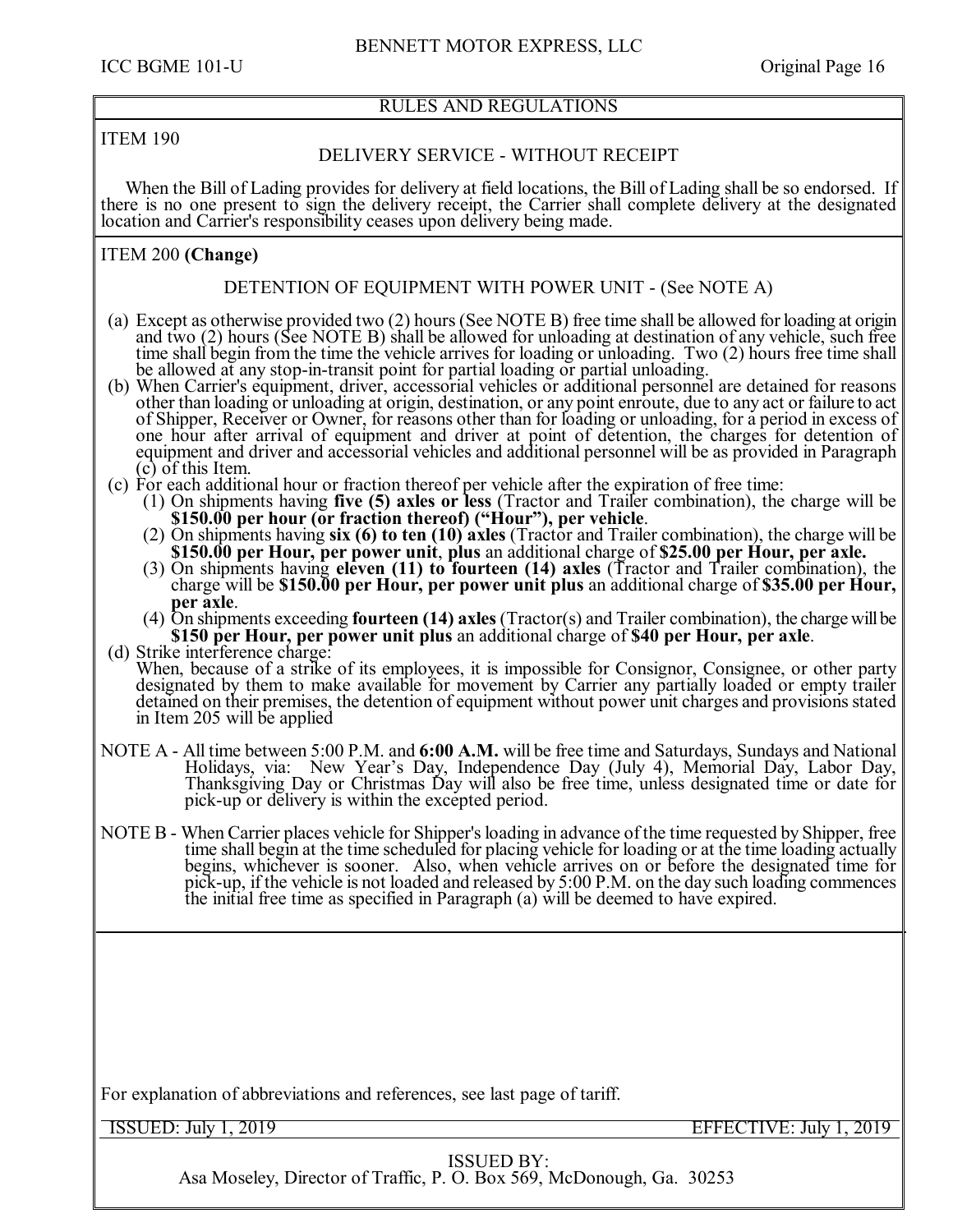ITEM 205 (Change)

## DETENTION OF EQUIPMENT WITHOUT POWER UNITS

When, at Shipper or Consignee request, Carrier places a trailer without Power Unit at origin, or if the Consignee receipt for a shipment at destination and shipment is left on Carrier's equipment, the following per day charges will apply:

- (a) On trailers having less than **three (3) axles**:
	- a. for each of the first  $(1<sup>st</sup>)$  through fourth  $(4<sup>th</sup>)$  24-hour periods or fraction thereof (excluding Saturdays, Sundays and holidays), a charge of **\$150.00 per da**y.
	- b. For the fifth (5<sup>th</sup>) and each succeeding 24-hour period or fraction thereof (including Saturday, Sundays and holidays) a charge of **\$175.00 per day**.
- (b) On trailers having **three (3) axles to five (5) axles**:
	- a. for each of the first  $(1^s)$  through fourth  $(4^{\text{th}})$  24-hour periods or fraction thereof (including Saturdays, Sundays and holidays), a charge of **\$150.00 per day plus an additional charge of \$50.00 per day, per axle.**
	- b. For the fifth  $(5<sup>th</sup>)$  and each succeeding 24-hour period or fraction thereof (including Saturday, Sundays and holidays) a charge of **\$175.00 per day, plus an additional charge of \$50.00 per day, per axle.**
- (c) On trailers having **six (6) axles to eleven (11) axles**:
	- a. for each of the first  $(1^s)$  through fourth  $(4^{\text{th}})$  24-hour periods or fraction thereof (including Saturdays, Sundays and holidays), a charge of **\$150.00 per day plus an additional charge of \$150.00 per day, per axle.**
	- b. For the fifth (5<sup>th</sup>) and each succeeding 24-hour period or fraction thereof (including Saturday, Sundays and holidays) a charge of **\$175.00 per day, plus an additional charge of \$150.00 per day, per axle.**
- (d) On trailers having more than **eleven (11) axles**:
	- a. for each of the first  $(1<sup>st</sup>)$  through fourth  $(4<sup>th</sup>)$  24-hour periods or fraction thereof (including Saturdays, Sundays and holidays), a charge of **\$150.00 per day plus an additional charge of \$250.00 per day, per axle.**
	- b. For the fifth (5<sup>th</sup>) and each succeeding 24-hour period or fraction thereof (including Saturday, Sundays and holidays) a charge of **\$175.00 per day, plus an additional charge of \$250.00 per day, per axle**.

Plus a charge of 150 cents per mile for Power Unit per vehicle from the origin or destination to the Carrier's nearest terminal and return to the origin or destination, subject to a minimum charge of \$500.00 per Power Unit. The detention charges due the Carrier will be assessed against the Consignor in the case of loading, and Against the Consignee in the case of unloading, irrespective of whether the line-haul charges are prepaid or collect. When detention charges are attributable to others who are not parties to the Bill of Lading, the party responsible for the payment of the freight charges will be held responsible for any accrued detention charges.

For explanation of abbreviations and references, see last page of tariff.

ISSUED: July 1, 2019 EFFECTIVE: July 1, 2019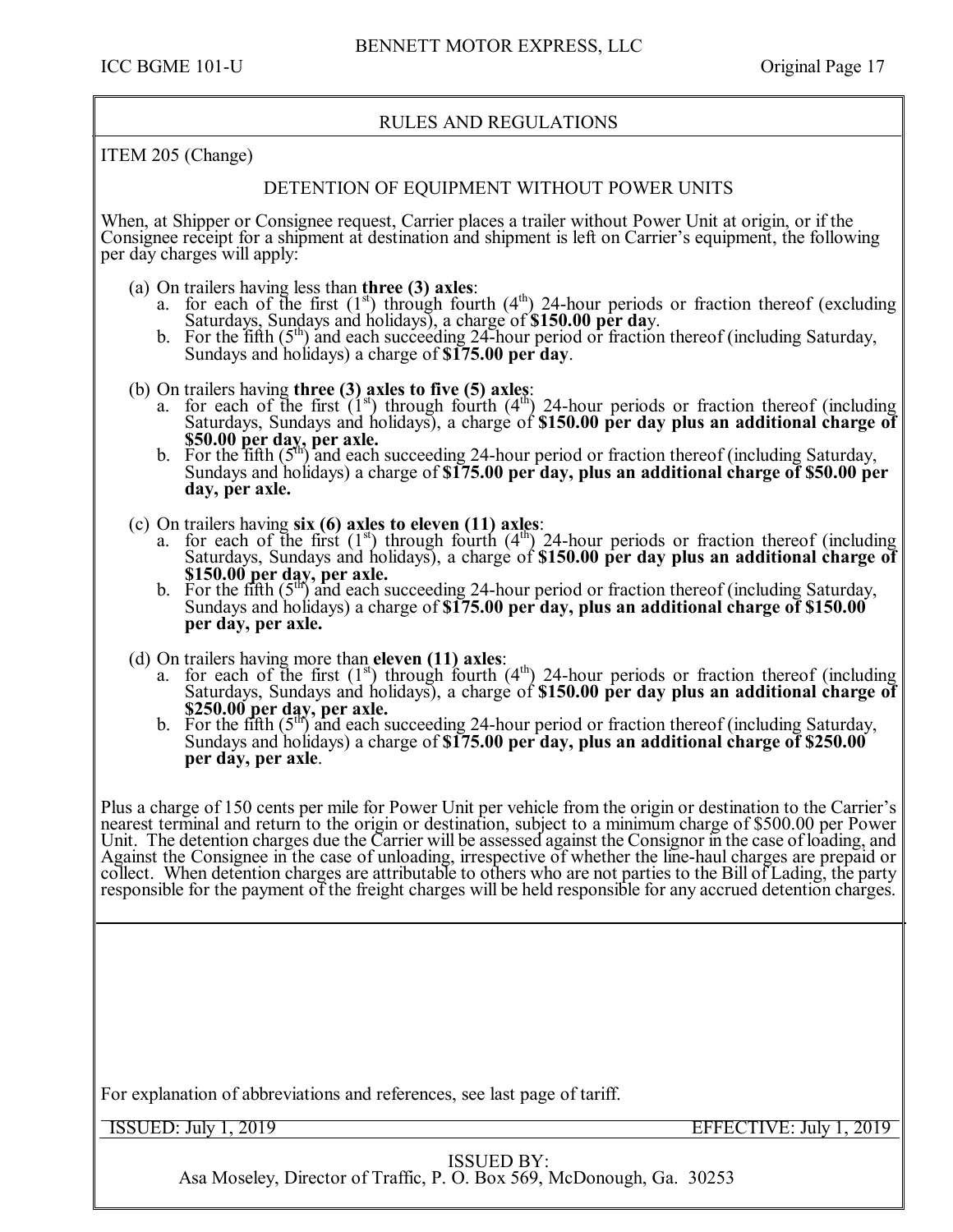ITEM 210 **(Change)**

## DIVERSION OR RECONSIGNMENT

 Shipments may be diverted or **reconsigned** in transit or at time of arrival at billed destination, subject to the following rules, regulations, and charges:

 (a) The terms "Diversion" or "Reconsignment" means a change in the name of Consignee and/or a change in the destination on part or all of the shipment, requiring an addition to or change in billing necessary to effect delivery, or an additional movement of the truck or both.

(b) Diversion or Reconsignment instructions must be confirmed in writing.

 (c) A charge of \$**125.00** per vehicle prior to shipment moving and \$**125.00** per vehicle after vehicle leaves origin point will be made for Diversion or Reconsignment in addition to all other applicable charges.

 (d) Freight charges on Reconsigned or Diverted shipments will be assessed on the basis of the through rate applicable, as of date of shipment, from point of origin to original point of destination, plus a charge of **175** cents per mile or applicable through rate, if higher, or excess mileage from original destination to reconsigned point.

ITEM 215

## EMERGENCY SHIPMENTS, REQUEST FOR (See NOTE A)

When the Shipper or Consignee requests Carrier to handle a shipment as an emergency shipment with pick-up or delivery on a Sunday or Holiday, the charges for same shall be assessed on the basis of a minimum weight of 40,000 pounds or actual weight if greater, at 150 percent of applicable rate, subject to a Minimum Charge of \$**1,500.00** per shipment.

- - - - - - - - - - - - - - - - NOTE A -- For the purpose of this rule an emergency shipment is defined as any shipment requiring a pick-up or delivery on a Sunday or Legal Holiday, and shipping document should be noted substantially in one of the following ways:

(1) Shipment must be delivered by (date) and (time) ; OR,

(2) Emergency or HOT shipment.

ITEM 217

## EQUIPMENT-AMBER FLASHING LIGHT

Whenever an amber flashing light is used in lieu of an escort vehicle on an over dimensional shipment (over length, over width or over height), the charge for said service shall be \$75.00 per shipment.

For explanation of abbreviations and references, see last page of tariff.

ISSUED: July 1, 2019 EFFECTIVE: July 1, 2019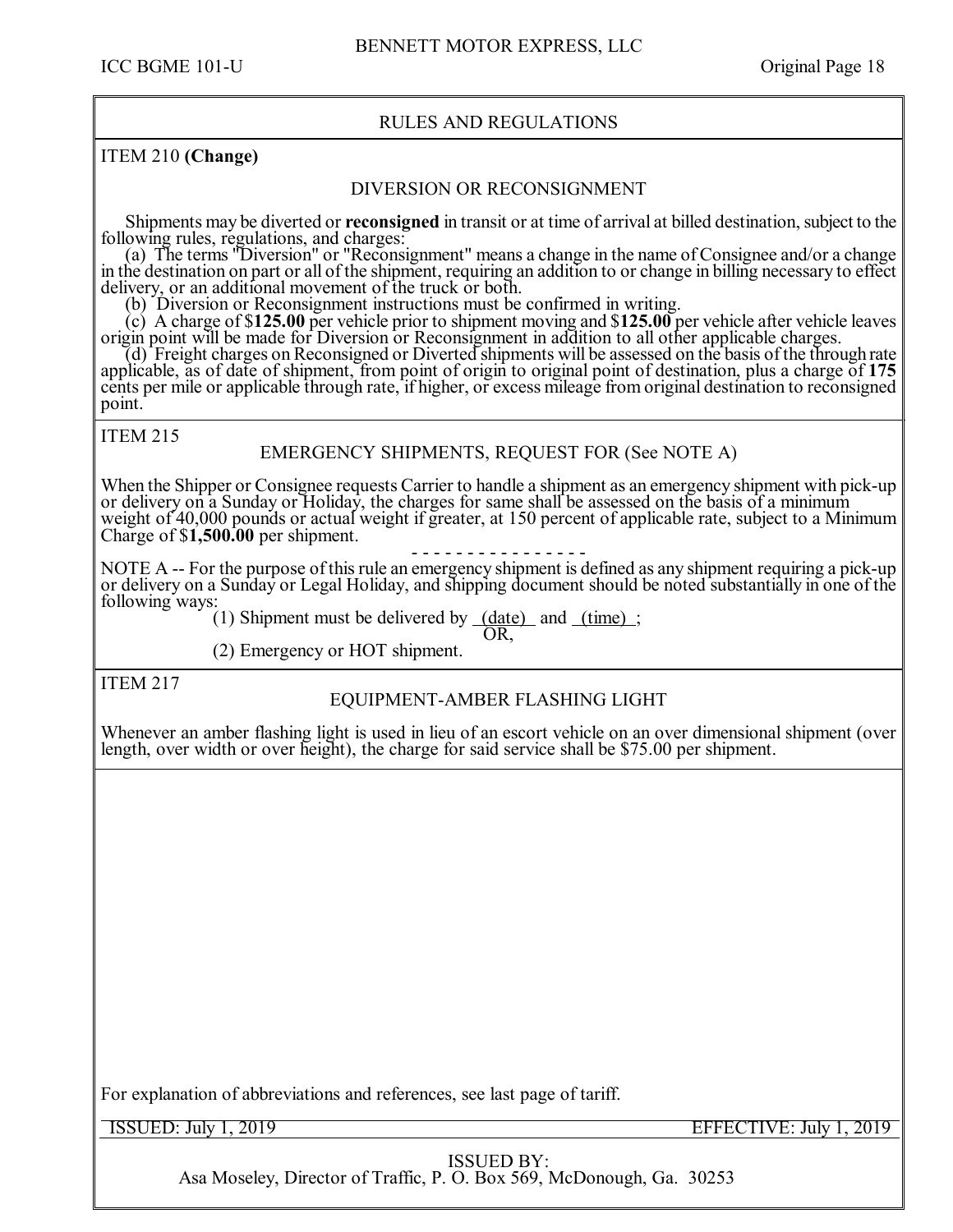ITEM 220 **(Change)**

## EQUIPMENT - SPECIAL

 When Carrier is requested by Shipper or Consignee on the Bill of Lading or otherwise in writing to furnish special equipment or when the use of special equipment is determined by the Carrier to be necessary to properly or safely transport the shipment because of its size or weight, such special equipment will be furnished, subject to the following minimum weights and charges:

(a) Extendable Flatbed Semi-Trailer or Adjustable Equipment:

| <b>HEIGHT OF COMMODITY</b> | MINIMUM WEIGHT | PERCENTAGE OF   | <b>MINIMUM CHARGE</b> |
|----------------------------|----------------|-----------------|-----------------------|
| (Before loading)           | IN POUNDS      | APPLICABLE RATE | PFR TRAILER           |
| Not exceeding 10' 3"       | 40.000         | 115             | \$200.00              |
| Exceeding 10' 3"           | 40.000         | 125             | \$300.00              |

## (b) AIR-RIDE TRACTOR; AIR RIDE TRAILER OR COMBINATION (See NOTE C):

| Equipment                            | Cents Per Mile Added Charge | Minimum Charge |
|--------------------------------------|-----------------------------|----------------|
| AIR RIDE TRACTOR                     | 15                          | \$50.00        |
| AIR RIDE TRAILER                     | 15                          | \$50.00        |
| AIR RIDE TRACTOR TRAILER COMBINATION | 25                          | \$75.00        |

(c) REFRIGERATED:

Charges on the shipment shall be 125 percent of the applicable rate.

(d) DOUBLE DROP:

Charges shall be based on minimum weight of not less than 40,000 pounds per vehicle used and shall be subject to 140 percent of the applicable rate, subject to a Minimum Charge of \$**1,200.00**, where no other specific double drop rates are published.

NOTE A - The term "Extendable Flatbed Semi-Trailer" as used in this Item shall be construed to mean any trailer or semi-trailer (other than equipment named in NOTE B) with a load carrying bed or platform suspended more than 42 inches above ground or street level with a load carrying bed capable of being extended manually to increase length.

NOTE B - The term "Adjustable Equipment" shall be construed to mean any trailer or semi-trailer (other than equipment named in NOTE A) the dimensions of which may be altered or adjusted either manually or hydraulically. Interchangeable or adjustable load carrying beds of varying length, or interchangeable, adjustable, or collapsible goosenecks, axle assemblies, beds, bolsters, or combination thereof, or hydraulically operated load carrying beds capable of being lowered, raised or extended horizontally to gain additional height or width clearances, or more suitable distribution of the load.

NOTE C - The term "Air-Ride Equipment" shall be construed to mean a tractor, trailer and/or tractor-trailer combination equipped with air suspension or comparable soft or easy ride suspension.

When Carrier is requested to furnish Air-Ride Equipment, the Bill of Lading or Shipping Instructions shall be annotated:

"Air-Ride Tractor requested"," Air-Ride Trailer requested" or "Air-Ride Tractor-Trailer combination requested", by Consignor. Bills of Lading or Shipping Instructions on such shipments shall be signed by a person authorized to make such request or by a person authorized to sign Bills of Lading on such shipments.

For explanation of abbreviations and references, see last page of tariff.

ISSUED: July 1, 2019 EFFECTIVE: July 1, 2019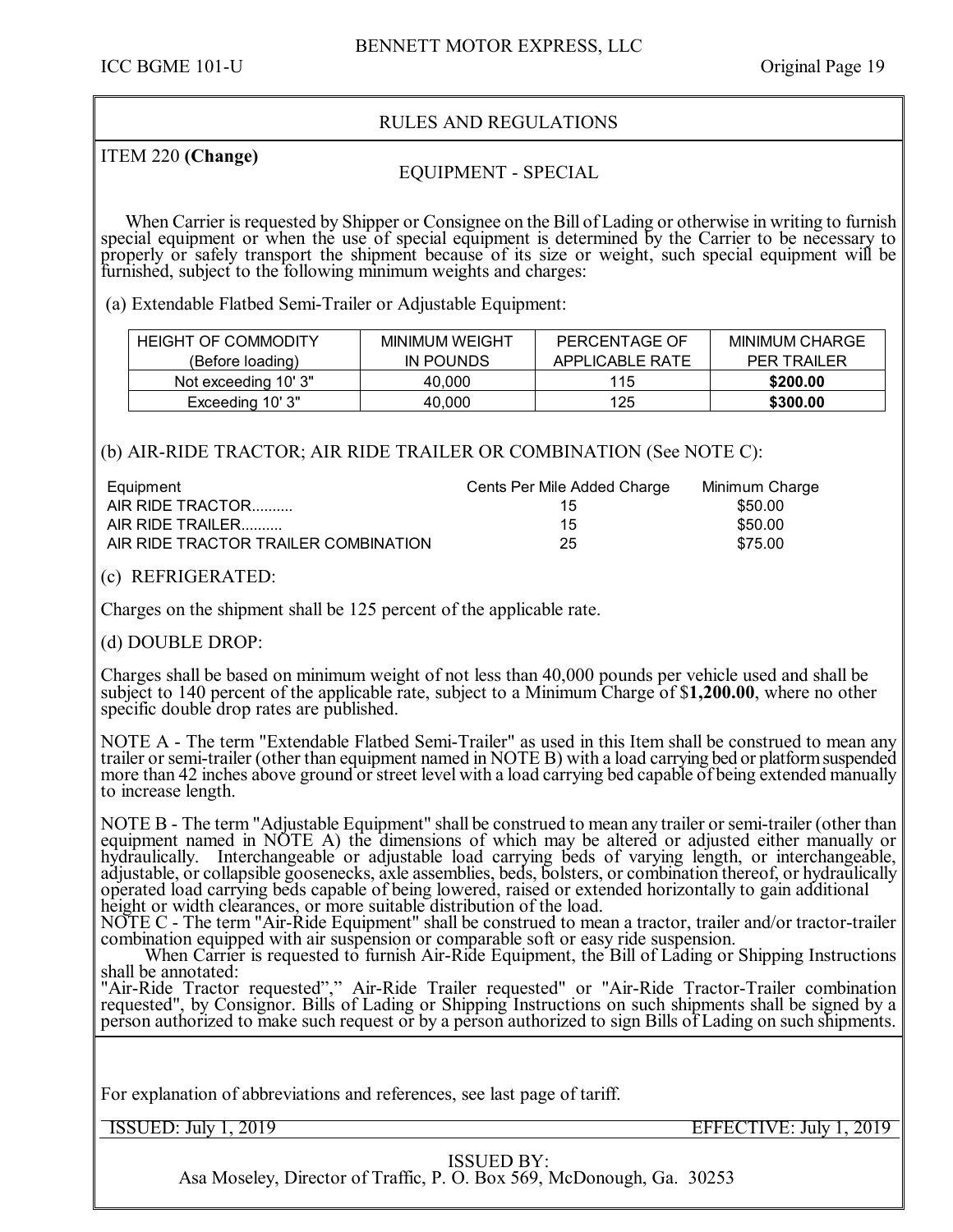## ITEM 230 **(Canceled)**

## EQUIPMENT, TWO-WAY RADIOS – SHIPMENTS REQUIRING

Provisions formerly published in this item are hereby canceled. (See Item 425)

ITEM 240

## EQUIPMENT- EMPTY MOVEMENT OF EQUIPMENT (See NOTE B)

 A Shipper specifically requests to deadhead equipment immediately to a point of pickup. All deadhead miles traveled from point of dispatch to point of origin will be charge per (NOTE A) per number of axles per vehicle. Charges for deadhead miles shall be approved in advance by Shipper. For any Carrier equipment requiring to be permitted for empty movement, Shipper shall also be accessed the permit costs incurred per Item 340 or actual cost, whichever is greater.

NOTE A --

| Axles | 10       | Description                             | Rate Per Deadhead Mile | Minimum Charge |
|-------|----------|-----------------------------------------|------------------------|----------------|
| 0     |          | Axles (Tractor and Trailer combination) | 1.50                   | \$750.00       |
| 6     |          | Axles (Tractor and Trailer combination) | 1.85                   | \$900.00       |
| 8     |          | Axles (Tractor and Trailer combination) | 2.15                   | \$1,000.00     |
| 10    | 10       | Axles (Tractor and Trailer combination) | 2.45                   | \$1,500.00     |
| 11    | 12       | Axles (Tractor and Trailer combination) | 2.80                   | \$2,000.00     |
| 13    | 13       | Axles (Tractor and Trailer combination) | 3.25                   | \$2,500.00     |
| 14    | and Over | Axles (Tractor and Trailer combination) | 3.70                   | \$5,500.00     |

NOTE B – If the equipment is not used, subject to the additional charges published in Item 470.

ITEM 250

# **ESCORTS, FLAGMEN AND/OR PILOT CARS**

ESCORTS, FLAGMEN AND/OR PILOT CARS - is defined as when a flagman, escort or pilot car (all terms hereafter referred to as "escort") is requested by the Shipper or required by regulatory agency, or if in the Carrier's opinion the shipment cannot be safely transported without use of an escort. The Carrier will make arrangements to secure an escort from a state or municipal authority or a company specializing in such service. Escort Service charges are paid for each escort at the rate of 2.00 per mile with an applicable Minimum Charge of \$450.00 per escort car. In addition, Carrier is authorized to charge one overnight layover charge of \$450.00 per escort for every 400 loaded miles, except for a Super Load (See NOTE A), for which the layover charge of \$450.00 per escort is for every 200 loaded miles.

NOTE A – Each state regulatory agency has different guide lines based on gross weights and/or dimensions that are used in order to determine whether or not a shipment as a "Super Load".

For explanation of abbreviations and references, see last page of tariff.

ISSUED: July 1, 2019 EFFECTIVE: July 1, 2019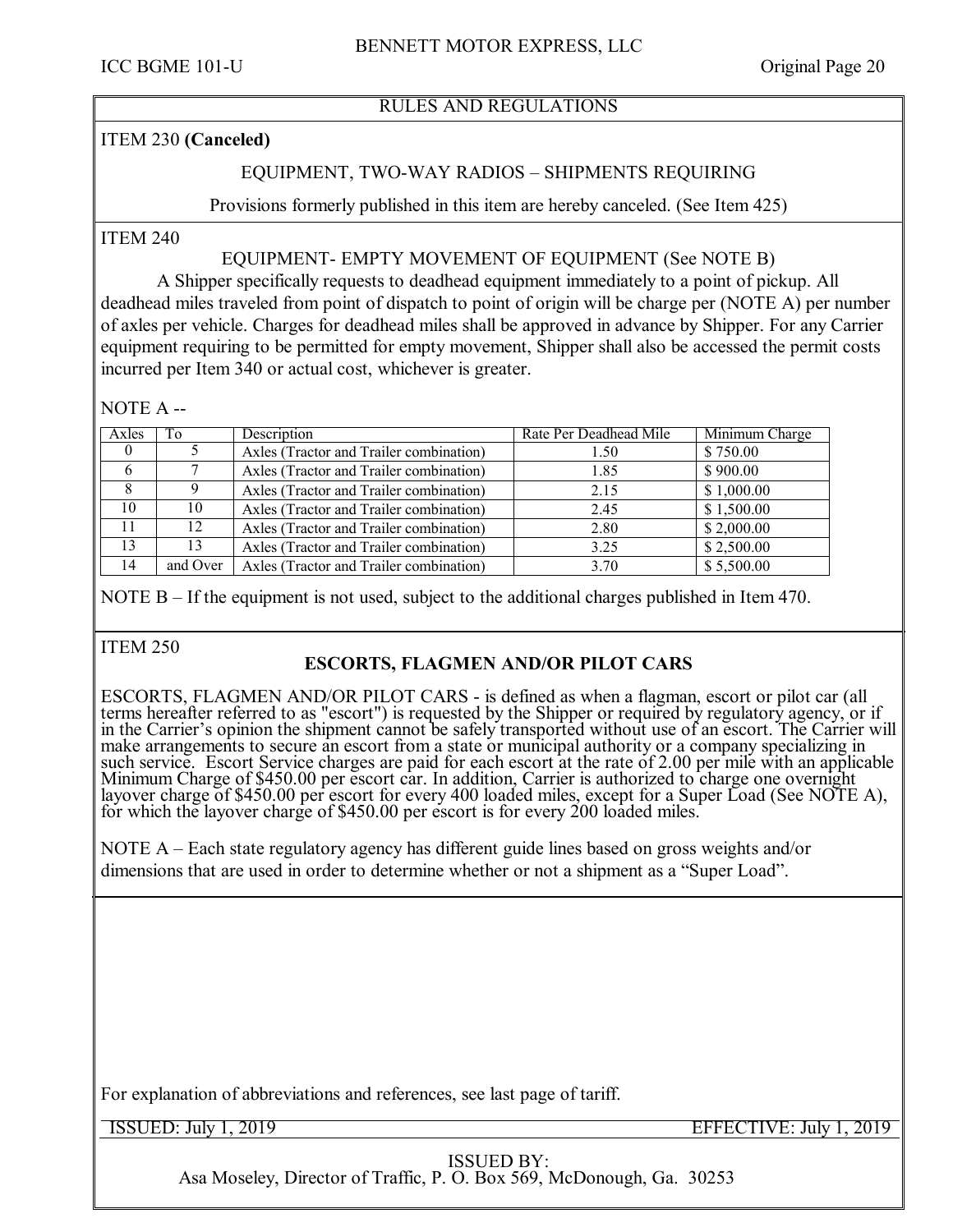ITEM 255

## EXPEDITED SERVICE

 When Expedited Service is requested or required by means of a written Bill of Lading annotation such as "Expedited Service Requested", the following charges will apply:

 (a) Charges on shipments moving under the provisions of this Item shall be computed at 150% of the applicable truckload rate and truckload minimum weight, or when rate is stated in cents per mile, applicable via route of movement.

 (b) When the request to perform Expedited Service includes the service of an extra driver, a charge of 50 cents per loaded mile will apply in addition to all other applicable charges; including paragraph (a). The request for the services of extra driver(s) must be given to the Carrier in writing or noted on Bill of Lading.

#### ITEM 260 (C)

## EXTRA DRIVER (See NOTE A)

 When requested by Shipper or Consignee and so indicated on Bill of Lading or in other writing, an Extra Driver will be furnished for an additional charge of fifty (50) cents per mile. Such charge shall apply in addition to the transportation and all other applicable charges and is to be assessed on the basis of the mileage applicable from origin to destination on the shipment involved. When an Extra Driver is requested, charges on the shipment involved shall be assessed on the basis of the applicable rate, subject to a minimum weight of not less than 24,000 pounds for each vehicle used.

NOTE A - When an extra driver is requested by the Shipper or Consignee, the provisions of this Item and the charges provided herein are applicable when the Carrier operates the transporting vehicle from origin to destination with two drivers or when the Carrier operates the transporting vehicle, through the substitution, addition, and/or relief of drivers, from the origin to destination in substantially the same service as could have been performed by two drivers regardless of whether two drivers are or are not on the transporting vehicle for the entire movement, origin to destination.

### ITEM 265

#### FERRY CHARGES

When a ferry is required to effect pick-up or delivery of a shipment, the Carrier will pay the ferry charge incurred in ferrying its vehicle in both the loaded and empty movement. Such charges shall be in addition to the charges otherwise provided in this tariff and shall be collected from the Shipper or party requesting movement of the shipment. Evidence of payment shall be furnished to the Shipper or party requesting movement of the shipment upon request, subject to the provisions of **Item 30**.

For explanation of abbreviations and references, see last page of tariff.

ISSUED: July 1, 2019 EFFECTIVE: July 1, 2019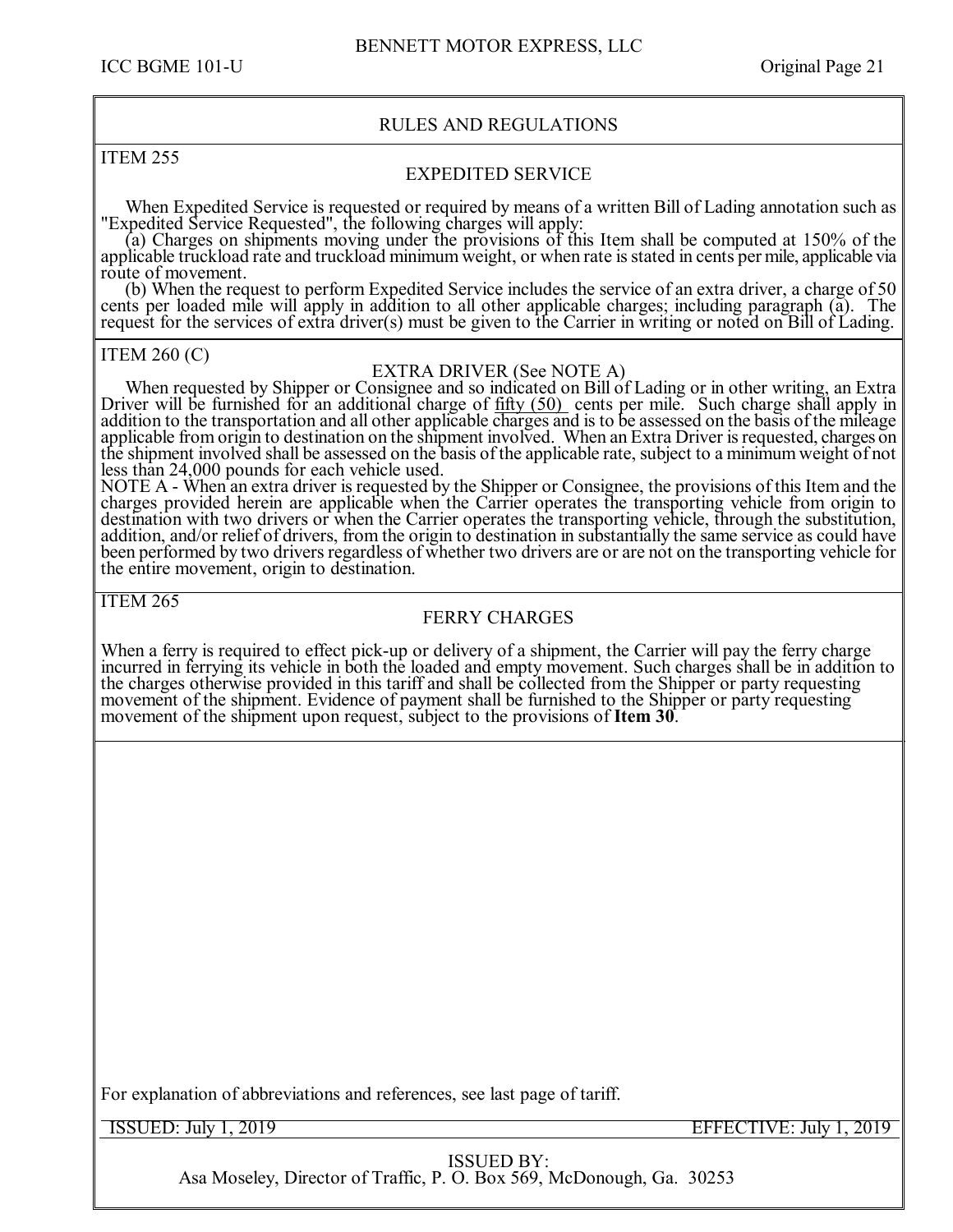ITEM 268

#### **LIMITED LIABILITY FOR DELAYS FOR PICKUP OR DELIVERY**

The Limited Liability for Delays for Pickup or Delivery provisions named herein concerning damages claimed due to delays in scheduled pickups and/or deliveries.

- (1) Liability for damages due to delay shall be limited to an amount not to exceed \$200.00 per shipment, unless a guaranteed pickup or delivery time is agreed upon.
- (2) If a guaranteed pickup or delivery time is requested and agreed upon, the agreement must be confirmed in writing by both parties prior to shipment and noted on the Bill of Lading, using language substantially similar to the following:

| <b>GUARANTEED ARRIVAL TIME</b> |       |
|--------------------------------|-------|
| Date:                          |       |
| Time:                          |       |
| Penalty: $\sqrt{s}$            | hour/ |

 Penalty charges must be stated in U.S. Dollars per hour and shall be based upon use of equipment of no greater lifting capacity than necessary to load or unload the cargo onto the Carrier's equipment, and not upon equipment of greater lifting capacity.

- (3) An additional charge of \$250.00 per shipment or twenty-five percent (25%) of the total penalty charge specified as provided in paragraph 2 above, whichever is greater, shall be assessed for entering into a commitment to perform under a guaranteed pickup or delivery time.
- (4) In no event shall Carrier assume responsibility for damages attributed to delays due to circumstances beyond Carrier's control such as but not limited to, delays caused by weather conditions, mechanical failure, illness or injury to driver, traffic congestion, highway detours or reroutings, compliance with legal requirements and strikes.
- (5) Notwithstanding anything to the contrary above, in no event shall Carrier be liable for any damage resulting from loss of use, profit, or business, or for any special, indirect, incidental, or consequential damages, whether arising from an action of contract, tort, or other legal theory. Carrier's liability for damages for and cause, whatsoever, and regardless of the form of action (in contract or tort), shall be limited solely to the amount of freight charges of the shipment which is the basis of such claim.

ITEM 270 **(Change)** 

## LOADING AND UNLOADING

 (a) Except as otherwise provided, loading of freight on the truck shall be performed by the Shipper, and unloading of the freight from the truck shall be performed by the Consignee.

 (b) When special equipment that is not a part of the trucking equipment operated in the service of the Carrier, such as cranes, hoists or winches, is necessary to perform the loading or unloading service, it shall be supplied by the Consignor or Consignee together with personnel for operation thereof.

 (c) If additional personnel is required for loading or unloading, the additional personnel will be furnished by the Consignor or Consignee. However, Carrier at its option, if requested by Shipper or Consignee, may provide personnel, if available, to perform or assist in the loading or unloading service at a charge of \$50.00 per hour, **per person,** with a minimum of three (3) hours per shipment.

 (d) Carrier, for its own convenience, may elect to operate self-propelled vehicles with or without attachments from Shipper's facilities, platform or rail flat cars, to the Carrier's local facility.

 (e) Any damage sustained in the loading or unloading of freight, by the Consignor or Consignee, in or on the Carriers' vehicle, will be the responsibility of the Consignor or Consignee, whichever is applicable.

For explanation of abbreviations and references, see last page of tariff.

ISSUED: July 1, 2019 EFFECTIVE: July 1, 2019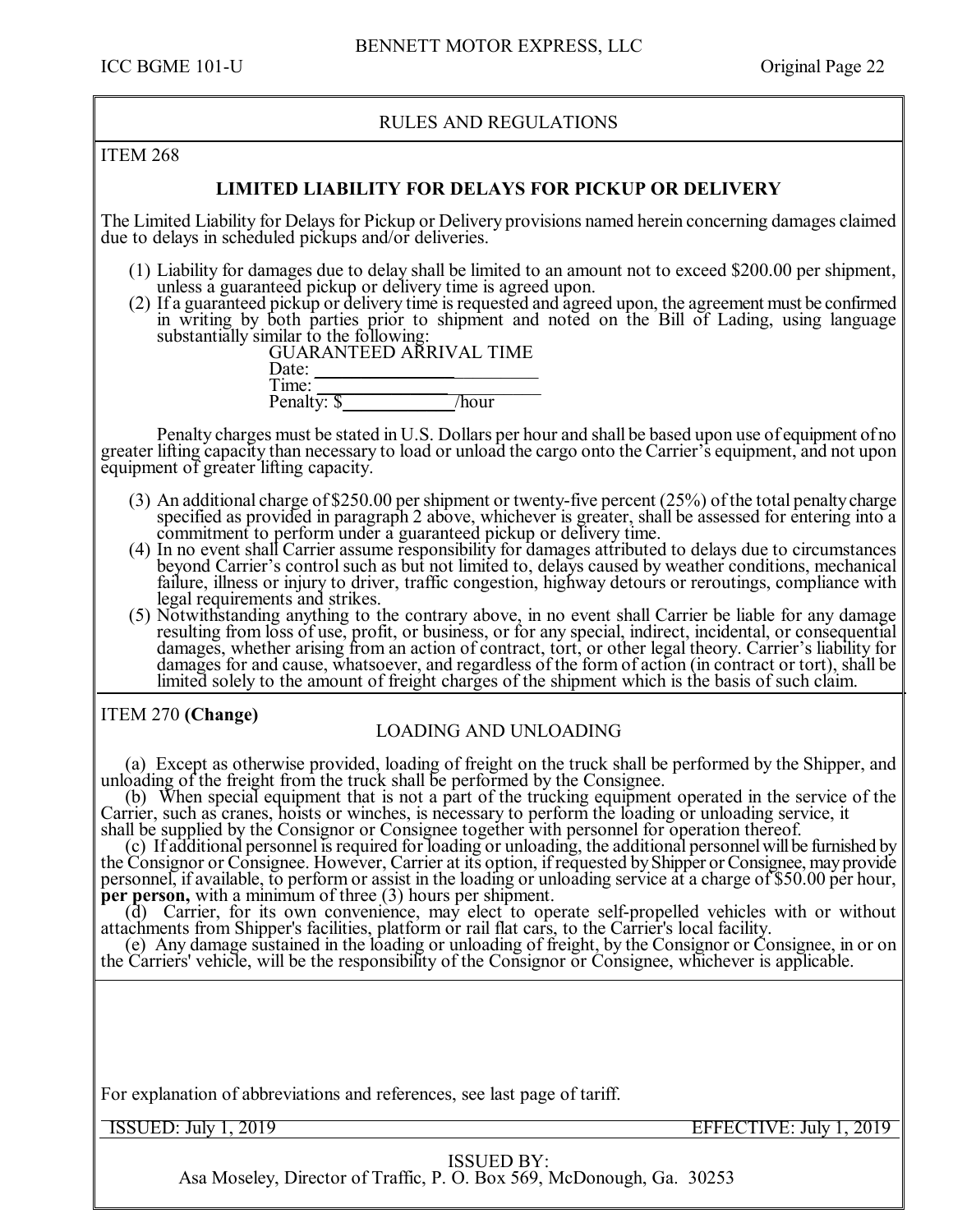#### ITEM 280

#### METHOD OF DETERMINING DISTANCES

 Except as otherwise provided in paragraphs (a), (b), and (c) the mileage on all shipments will be subject to the direct mileage as determined by PC Miler (ALK Associates, LLC) current version practical miles, including revisions, changes or reissues thereto:

 (a) When the dimensions of an article in the shipment exceed 48' in length or 8'6" in width or 13'6" in overall height measured from the ground to the top of the article after loaded, or those shipments otherwise requiring permits, the mileage to be used in determining the rate and charges shall be the distance via the route of travel over which the shipment is required to move.

 (b) Where the Shipper or Consignee requests transportation of the shipment over a particular route, longer than the shortest route, the distance over the longer route will be used. Specific commodity rates (other than distance commodity rates) will not apply on permitted loads.

 (c)When due to act of God, public enemy, riots or insurrections, highways are impassable and/or when bridges, ferries, tunnels or roads are closed by governmental authorities for rebuilding, repair or frost laws, or for other reasons requiring Carrier to detour, the distance over the shortest route over which the truck can be moved origin to destination will be used to determine the rate.

ITEM 300 **(Canceled)**

## MIXED SHIPMENTS – TL OR VOLUME

Provisions formerly published in this item are hereby canceled.

ITEM 305

## NEW YORK, NY, LONG ISLAND, NY

OR

## POINTS IN NASSAU AND SUFFOLK COUNTIES, NJ ADDITIONAL SHIPPING CHARGES

Shipments originating at or destined wholly or in part to New York, NY (entire Boroughs of Bronx, Brooklyn, Manhattan, Queens and Richmond), Long Island, NY, or points in Nassau and Suffolk Counties, NJ, shall be subject to the following charges:

- a) On legal shipments an additional charge of \$350.00 shall be applied to each such shipment.
- b) On Over Dimensional Shipments and Over Weight Shipments, an additional charge of \$450.00 shall be applied to each such shipment.

ITEM 307

## NONSUFFICIENT FUNDS (NSF) CHECKS

When checks are returned by payer's bank for non-sufficient funds, the payer will be assessed **\$150.00** or such greater amount as allowed under applicable state law in addition to all other applicable charges herein.

For explanation of abbreviations and references, see last page of tariff.

ISSUED: July 1, 2019 EFFECTIVE: July 1, 2019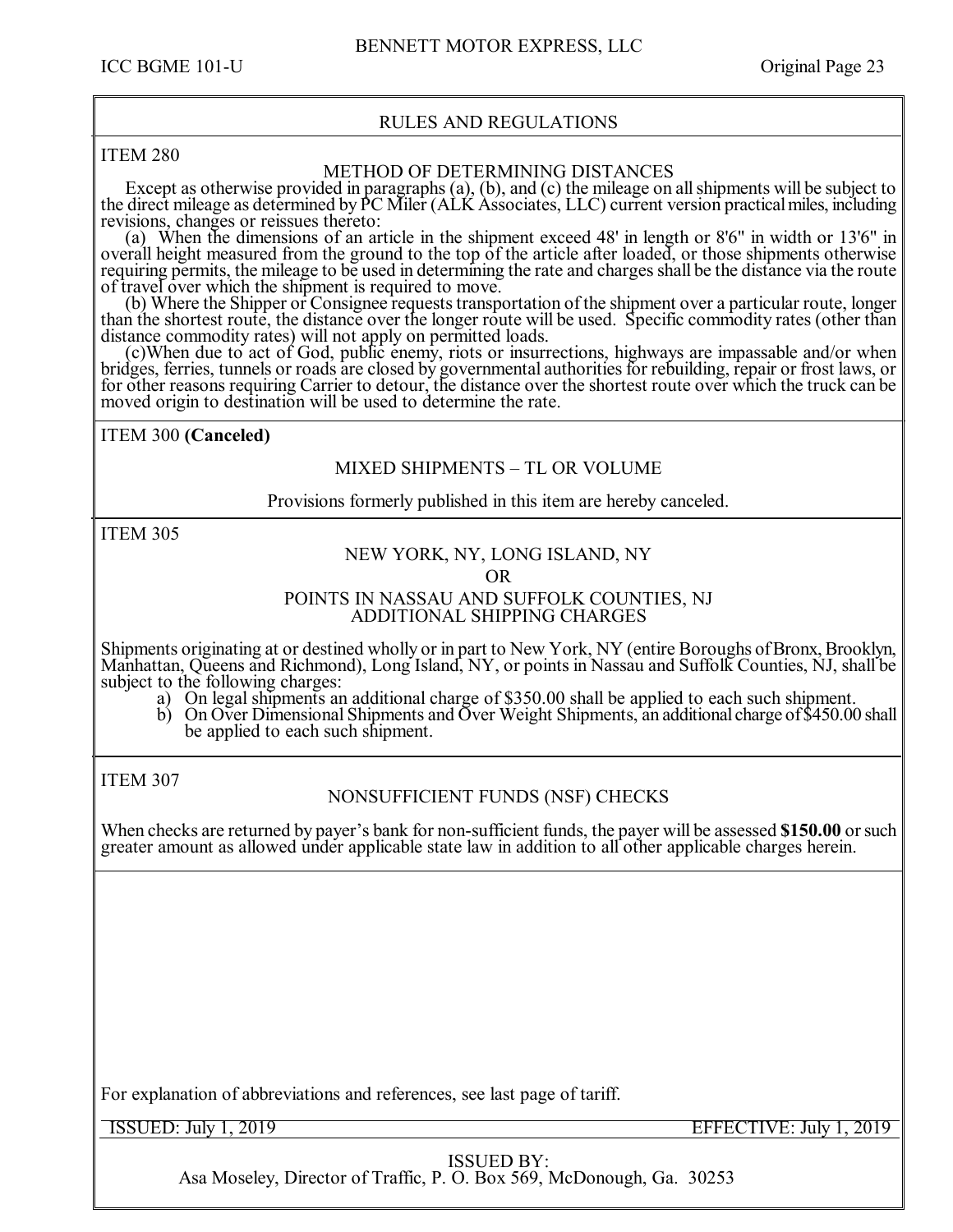ITEM 310

#### OVER-DIMENSIONAL SHIPMENTS (Length – Width – Height)

## OVER DIMENSION CHARGE:

 It shall be the Shipper's responsibility to notify the Carrier on the Shipping Document or Bill of Lading by marking the bill "Over-Dimensional Shipment", or other language clearly identifying the shipment as overdimensional.

 The following charges will be applied in addition to all other applicable rates and charges, on each vehicle, on which the lading exceeds one or more of the following:

 Eight feet, six inches in width or thirteen feet, six inches in height (when measured from ground after loaded).

OVERHEIGHT:

| ) ver | To    | Percentage of Applicable Rate |
|-------|-------|-------------------------------|
| 13'6" | 14'   | 120                           |
| 14'   | 14'6" | 140                           |
| 14'   | 15'   | 160                           |
| 15'   | 16'   | 200                           |
| 16'   | ---   | 300                           |

OVERWIDTH:

| )ver  |     | Percentage of Applicable Rate |
|-------|-----|-------------------------------|
| 8'6'' | 9'  | 115                           |
| 9'    | 10' | 125                           |
| 10'   | 12' | 150                           |
| 12'   | 14' | 175                           |
| 14'   | --- | 250                           |

(Concluded on following page)

For explanation of abbreviations and references, see last page of tariff.

ISSUED: July 1, 2019 EFFECTIVE: July 1, 2019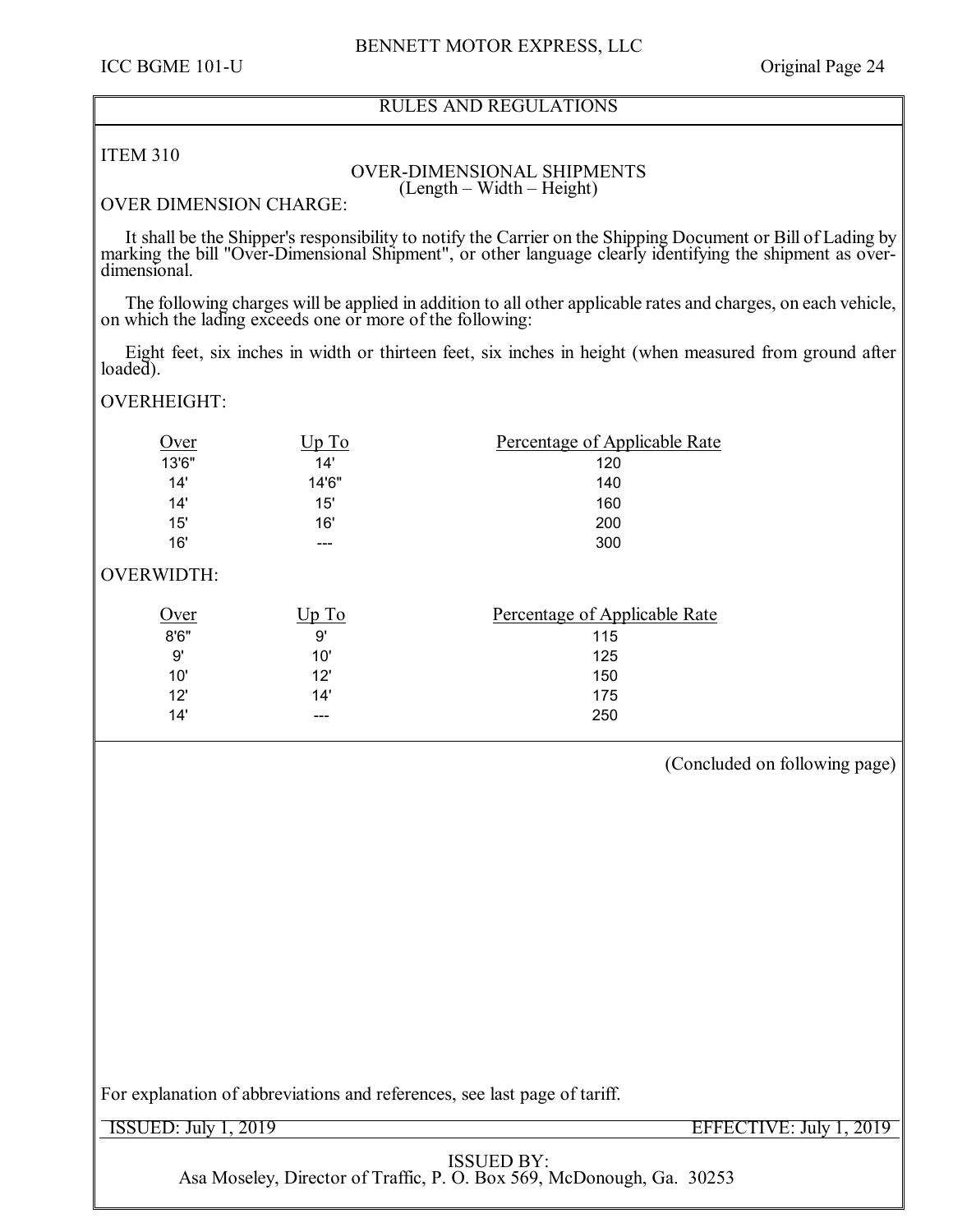ITEM 310 (Concluded)

#### OVER-DIMENSIONAL SHIPMENTS (Concluded) (Length – Width – Height)

## OVER DIMENSION CHARGE: (Concluded)

## OVERLENGTH:

| Over | Jp To | Percentage of Applicable Rate |
|------|-------|-------------------------------|
| 45'  | 50'   | 115                           |
| 50'  | 55'   | 125                           |
| 55'  | 60'   | 150                           |
| 60'  | 65'   | 175                           |
| 65'  |       | 250                           |

 When the shipment or portion thereof, is over width, over height, and over length, and falls into two or more of the above categories, the highest charge of the three shall apply.

 (a) On over-dimensional shipments, the permit charge per Item 340 or the actual cost by the state or municipal authorities, whichever is higher, shall apply to the point of origin, or to the stop off(s) or to final destination by each state or municipal authorities. Shipments moving under special permits required by state or municipal authorities, which permits specify the route to be traveled, the mileage will be computed via the route of movement.

(b) Truckload minimum on over-dimensional shipments should not be less than 30,000 pounds.

## ITEM 325 **(Canceled)**

## OVER WEIGHT SHIPMENT

Provisions formerly published in this item are hereby canceled.

For explanation of abbreviations and references, see last page of tariff.

ISSUED: July 1, 2019 EFFECTIVE: July 1, 2019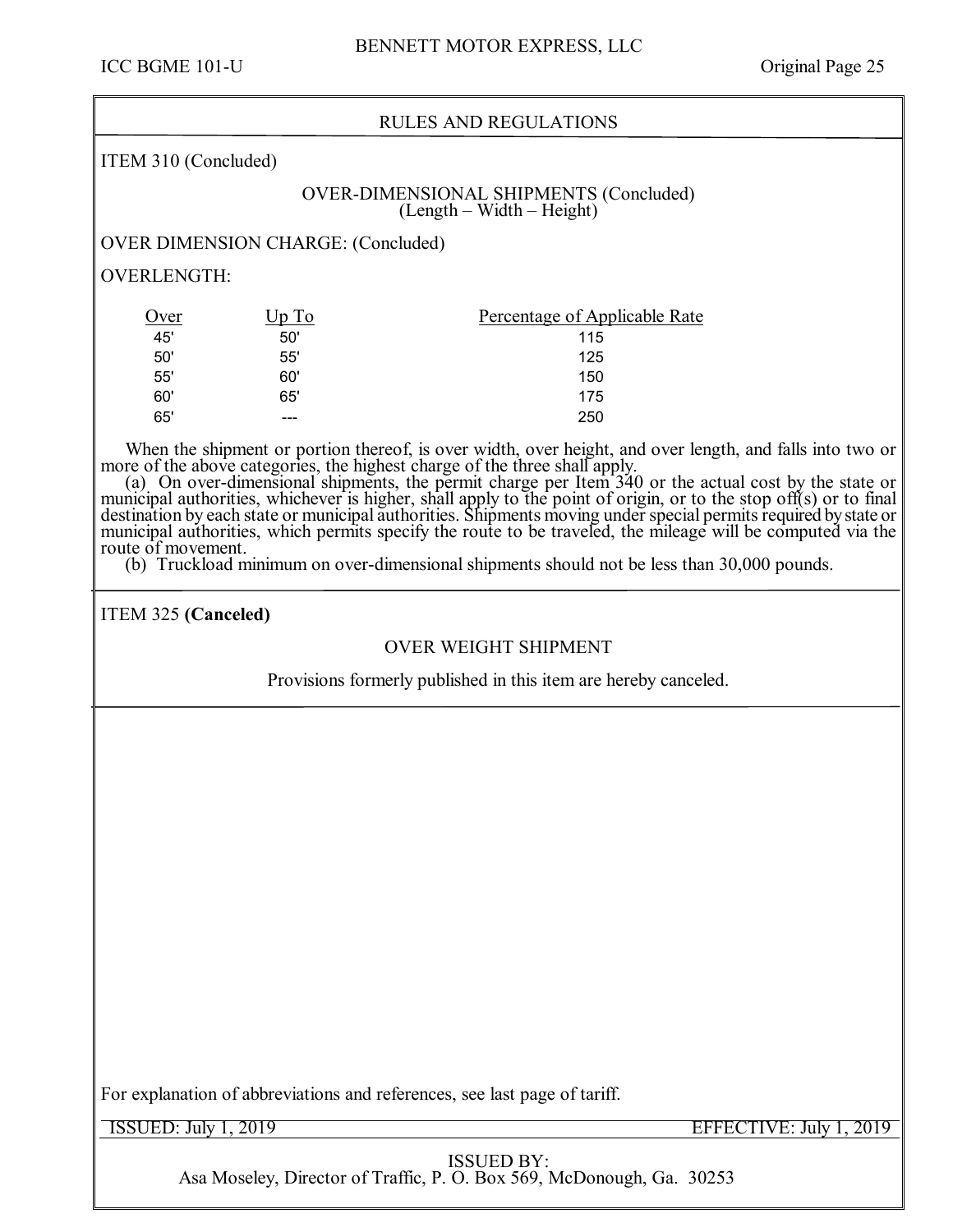#### ITEM 330 (Change) PERMITS ORDERED IN ADVANCE OF MOVEMENT

When a Carrier is requested to furnish equipment at a designated point, and based on information supplied by the party ordering such equipment, the shipment will require special permits from State, County or Municipal Regulatory Bodies for the movement thereof, such permits may at the option of the Carrier, be purchased in advance of the movement and purchased on the basis of information supplied by the party ordering such equipment, subject to the following provisions:

 (a) If after arrival of Carrier's equipment at the place designated by the Shipper, Shipper fails to tender a shipment (through no fault of the Carrier), Carrier will charge the Shipper the total amount of such permits purchased, plus \$20.00 for each separate permit purchased to cover the cost of procuring such permits. Such charges will be in addition to all other applicable tariff charges.

 (b) If after arrival of Carrier's equipment at the place of loading, it is discovered that the shipment does not require special permits (through no fault of the Carrier), permits purchased on the basis of information supplied will be charged to the party paying the freight charges, plus \$20.00 for each permit purchased, to cover the cost of securing the permit. Such charges will be in addition to all over applicable tariff charges.

 (c) If after arrival of the Carrier's equipment at the place of loading, it is discovered that the weight and/or dimensions and/or originally scheduled destination or other information pertinent to the purchase of permits is not in accordance with information supplied in advance of the movement (through no fault of the Carrier) and permits must be reordered and/or revised, Carrier will charge the amount and/or additional amount of each permit, plus \$20.00 for each revised permit and/or each additional permit purchased. Such charges will be in addition to all other applicable tariff charges.

For explanation of abbreviations and references, see last page of tariff.

ISSUED: July 1, 2019 EFFECTIVE: July 1, 2019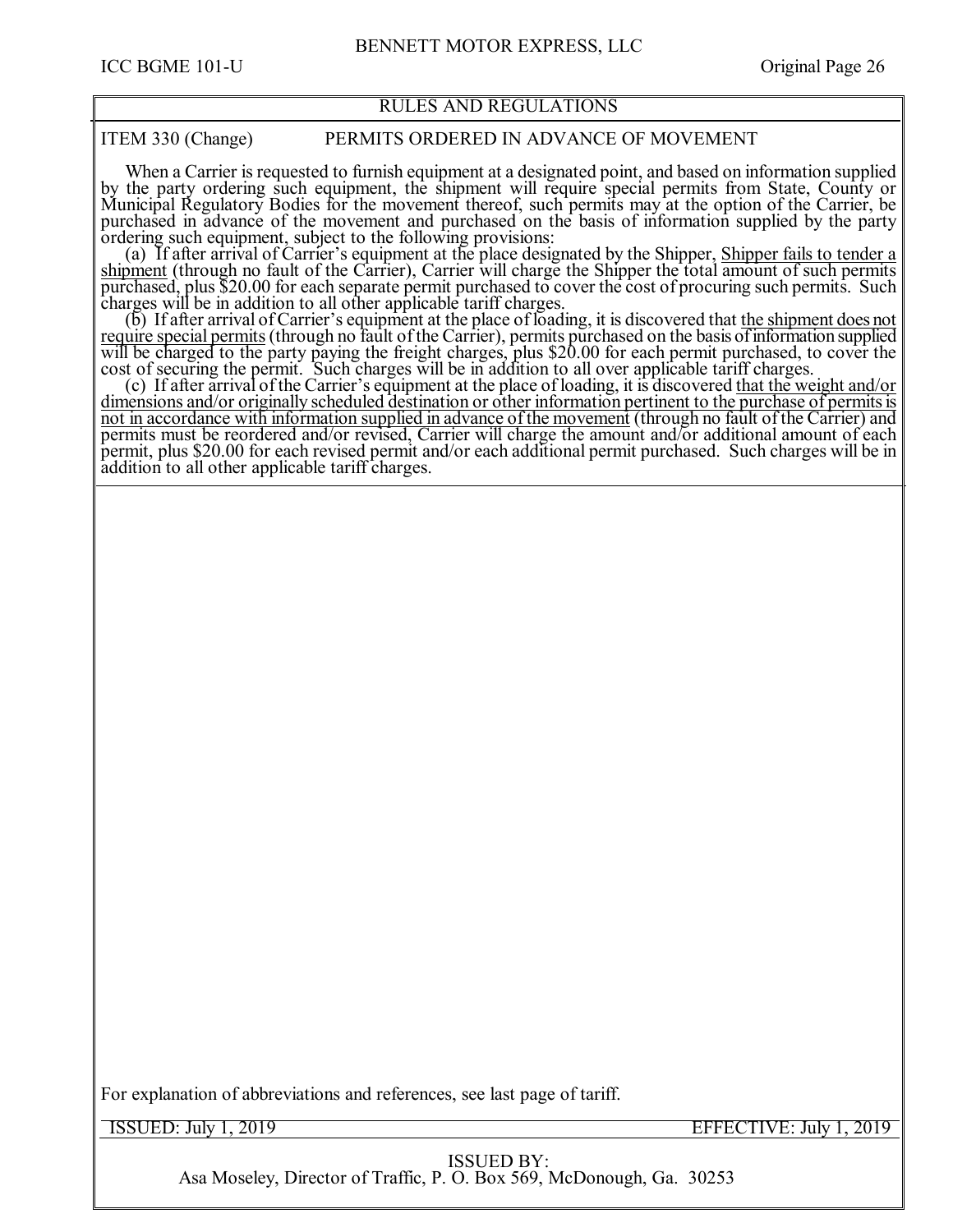## ITEM 340 (Change) PERMITS-SPECIAL for Loads not exceeding 80,000# (See NOTES A and B) (OVERDIMENSIONAL – Length, Width or Height – See below)

#### (OVERWEIGHT – See Item 345)

 When a single Special Permit and/or Bond is required by appropriate regulations of any city, county, state or municipal agency and Carrier obtains such special permit and/or bond to perform the transportation service, the cost per state is that as shown below or actual cost of the permit, whichever is greater. Any additional permit required by any city, county, state or municipal agency will be billed at actual cost, plus administration fees in securing such permit, and Overweight Shipments are subject to the additional permits fees as published in ITEM 345; these charges shall be assessed in addition to all other tariff charges. Loads can not exceed 100' long, 13' wide, 14'6" high or 150,000# without Super Load permits

#### **OVER DIMENSIONAL – Length, Width or Height – PER STATE PERMIT CHARGE**

| <b>STATE</b> | <b>CHARGE</b>                              | <b>STATE</b> | <b>CHARGE</b> | <b>STATE</b> | <b>CHARGE</b> | <b>STATE</b> | <b>CHARGE</b> | <b>STATE</b> | <b>CHARGE</b> |
|--------------|--------------------------------------------|--------------|---------------|--------------|---------------|--------------|---------------|--------------|---------------|
| AB           | \$95.00                                    | IA           | \$52.00       | MN           | \$52.00       | <b>NS</b>    | \$95.00       | <b>SD</b>    | \$52.00       |
| AL           | \$52.00                                    | ID           | \$52.00       | <b>MO</b>    | \$52.00       | NV           | \$52.00       | SK           | \$95.00       |
| AR           | \$52.00                                    | IL           | \$52.00       | MS           | \$52.00       | NY           | \$57.00       | TN           | \$57.40       |
| AZ           | \$52.00                                    | $\mathbb{N}$ | \$52.00       | MT           | \$52.00       | <b>OH</b>    | \$92.00       | TX           | \$77.00       |
| BC           | \$95.00                                    | KS.          | \$52.00       | NB           | \$95.00       | OK.          | \$59.00       | UT           | \$77.00       |
| CA           | \$52.00                                    | KY           | \$77.00       | NC           | \$57.00       | <b>ON</b>    | \$95.00       | VA           | \$52.00       |
| CO           | \$52.00                                    | LA           | \$52.00       | <b>ND</b>    | \$52.00       | <b>OR</b>    | \$52.00       | <b>VT</b>    | \$52.00       |
| <b>CT</b>    | \$52.00                                    | $MA*$        | \$97.00       | NE           | \$52.00       | PA           | \$54.00       | <b>WA</b>    | \$52.00       |
| DC           | \$98.00                                    | MB           | \$95.00       | NF           | \$95.00       | PE           | \$95.00       | WI           | \$52.00       |
| DE           | \$52.00                                    | MD           | \$62.00       | NH           | \$52.00       | QC           | \$95.00       | WV           | \$52.00       |
| FL           | \$52.00                                    | <b>ME</b>    | \$52.00       | NJ           | \$52.00       | RI.          | \$52.00       | WY           | \$52.00       |
| GA           | \$52.00                                    | MI           | \$67.00       | NM           | \$52.00       | <b>SC</b>    | \$52.00       |              |               |
|              | *Note: MA 15 Ft. and wider permit \$395.00 |              |               |              |               |              |               |              |               |

#### **OVER DIMENSIONAL – Length, Width or Height PER PERMIT CHARGE FOR A COUNTY and/or A CITY PERMIT**

| <b>State</b>  | City/County             | Charge       | <b>State</b> | City/County           | Charge   |
|---------------|-------------------------|--------------|--------------|-----------------------|----------|
| $A\mathbf{Z}$ | <b>Phoenix</b>          | \$52.00      | <b>NY</b>    | <b>Sullivan</b>       | \$52.00  |
| CA            | All Cities and Counties | \$52.00 each | OK           | Broken Arrow          | \$75.00  |
| DC            | City of DC              | \$98.00      | PA           | Philadelphia          | \$98.00  |
| $\mathbb{L}$  | Chicago                 | \$65.00      | <b>TX</b>    | <b>Beaumont</b>       | \$98.00  |
| $\mathbf{L}$  | <b>Cook County</b>      | \$98.00      | VA           | Chesapeake            | \$98.00  |
| $\mathbb{L}$  | <b>Wayne County</b>     | \$50.00      | VA           | Franklin              | \$98.00  |
| ${\bf I}$     | <b>Winnebago County</b> | \$152.00     | VA           | Hampton               | \$98.00  |
| $\mathbb{N}$  | Washtenaw               | \$50.00      | VA           | Newport News          | \$98.00  |
| LA            | New Orleans             | \$92.00      | VA           | Norfolk               | \$98.00  |
| MD(c)         | Baltimore               | \$77.00      | VA           | Portsmouth            | \$98.00  |
| MI            | Detroit                 | \$223.00     | VA           | Suffolk               | \$98.00  |
| MI            | <b>McComb</b>           | \$71.00      | VA           | <b>Suffolk County</b> | \$98.00  |
| MI            | <b>Wayne County</b>     | \$52.00      | VA           | Virginia Beach        | \$98.00  |
| <b>NM</b>     | Albuquerque             | \$52.00      | <b>WA</b>    | Seattle               | \$52.00  |
| NY            | New York City           | \$87.00      | WI           | Milwaukee             | \$320.00 |

NOTE A - ALL STATES ARE SUBJECT TO CITY AND COUNTY PERMITS WITHOUT NOTICE NOTE B - Canadian Provinces may require city and county permits at their discretion.

For explanation of abbreviations and references, see last page of tariff.

ISSUED: July 1, 2019 EFFECTIVE: July 1, 2019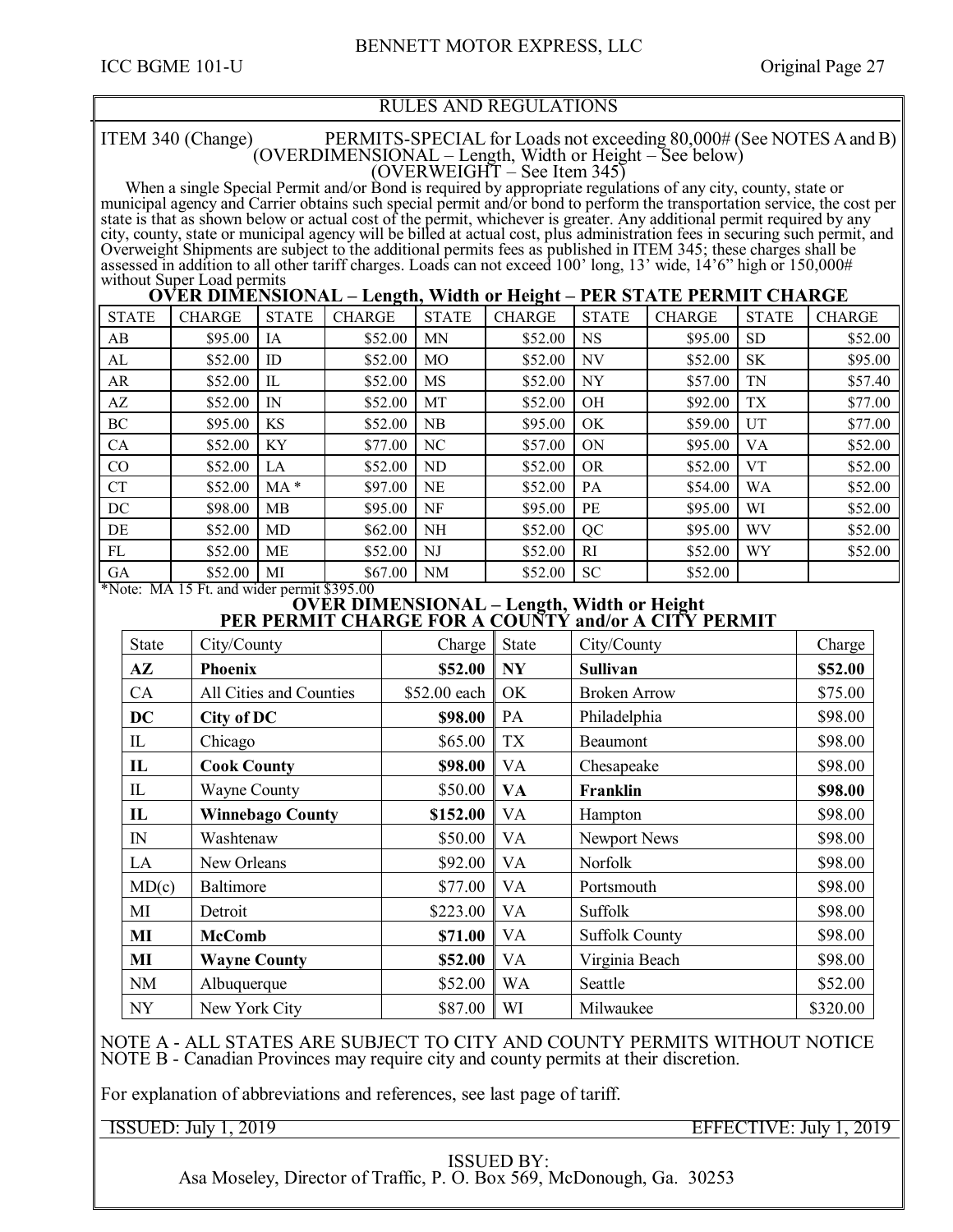|           | ITEM $345(C)$<br>Any shipments which requires an overweight permit shall be assessed in addition to all other applicable                |           | OVERWEIGHT SHIPMENTS (See NOTES A, B, C, D, E, F, G and H)                                                              |          |     |                     |     |             |
|-----------|-----------------------------------------------------------------------------------------------------------------------------------------|-----------|-------------------------------------------------------------------------------------------------------------------------|----------|-----|---------------------|-----|-------------|
| ST        | charges, an excess weight charge for each state transported from, to, or through as shown in this item:<br>OVER WEIGHT PER VEHICLE USED | <b>ST</b> | OVER WEIGHT PER VEHICLE USED                                                                                            |          |     |                     |     |             |
|           | \$50.00 up to 115M Gross                                                                                                                |           | Charge in dollars per Truck Used                                                                                        |          |     |                     |     |             |
| <b>AL</b> | \$85.00 over 115M up to 125M Gross                                                                                                      |           | Gross                                                                                                                   |          |     | Distance (in miles) |     |             |
|           | \$135.00 over 125M up to 150M Gross                                                                                                     |           | Weight                                                                                                                  |          |     | NOT OVER            |     | <b>OVER</b> |
|           | \$165.00 over 150M Gross                                                                                                                |           | (In Pounds)                                                                                                             | 50       | 100 | 150                 | 200 | over 200    |
|           | \$50.00 plus a charge per ton, or                                                                                                       |           | to 100M                                                                                                                 | 65       | 80  | 100                 | 115 | 135         |
|           | fraction thereof, for weight in excess                                                                                                  | LA        | over 100M to 108M                                                                                                       | 85       | 130 | 170                 | 215 | 255         |
|           | of 80M Gross                                                                                                                            |           | over 108M to 120M                                                                                                       | 105      | 165 | 225                 | 285 | 345         |
| AR        | 0 - 100 miles \$8.00                                                                                                                    |           | over 120M to 132M                                                                                                       | 125      | 205 | 285                 | 365 | 450         |
|           | 101 - 150 miles  \$10.00                                                                                                                |           | over 132M to 152M                                                                                                       | 155      | 260 | 370                 | 480 | 570         |
|           | 151 - 200 miles . \$12.00                                                                                                               |           | over 152M to 172M                                                                                                       | 190      | 330 | 475                 | 620 | 765         |
|           | 201 - 250 miles . \$14.00                                                                                                               |           | over 172M to 192M                                                                                                       | 225      | 400 | 580                 | 760 | 940         |
|           | over 250 miles  \$16.00                                                                                                                 |           | over 192M to 212M                                                                                                       | 260      | 470 | 685                 | 900 | 1115        |
| AZ        | \$85.00                                                                                                                                 |           | over 212M up to 254M - \$65.00 plus 30 cents per ton mile                                                               |          |     |                     |     |             |
| CA        | \$175.00                                                                                                                                |           | of weight in excess of 80M plus a fee for structural evaluation                                                         |          |     |                     |     |             |
|           | \$50.00 up to 118M Gross                                                                                                                |           | over 254M - \$65.00 plus 50 cents per ton mile of                                                                       |          |     |                     |     |             |
| CO        | \$85.00 over 118M up to 140M Gross                                                                                                      |           | weight in excess of 80M plus a fee for structural evaluation<br>(See NOTE E)                                            |          |     |                     |     |             |
|           | \$125.00 over 140M Gross                                                                                                                | MA        |                                                                                                                         | \$65.00  |     |                     |     |             |
| <b>CT</b> | \$50.00                                                                                                                                 |           | up to 120M Gross - \$55.00 plus \$8.00 per ton or fraction                                                              |          |     |                     |     |             |
| DC        | \$50.00                                                                                                                                 |           | thereof over 80M Gross                                                                                                  |          |     |                     |     |             |
| DE        | \$50.00 plus \$5,00 per each 8M, or                                                                                                     |           | 120M to 150M Gross - On Interstate Highways                                                                             |          |     |                     |     |             |
|           | fraction thereof over 80M Gross                                                                                                         |           | \$8.00 per ton over 80M Gross                                                                                           |          |     |                     |     |             |
|           |                                                                                                                                         |           | over 150M Engineering Survey fee required, plus \$8.00 per                                                              |          |     |                     |     |             |
| FL        | See Item 347                                                                                                                            | MD        | ton over 80M Gross over 120M off Interstate Highway                                                                     |          |     |                     |     |             |
| GA        | \$50.00 up to 150M Gross<br>\$175.00 over 150M up to 180M Gross                                                                         |           | Engineering Survey fee required, plus \$8.00 per ton over 80M<br>Gross (NOTE Loads Delivering or Picked Up in Baltimore |          |     |                     |     |             |
|           | \$565.00 over 180M Gross                                                                                                                |           | require a Baltimore City Permit)                                                                                        |          |     |                     |     |             |
| IA        | \$65.00                                                                                                                                 |           |                                                                                                                         |          |     |                     |     |             |
|           | \$65.00 up to 110M Gross                                                                                                                |           |                                                                                                                         |          |     |                     |     |             |
| ID        | \$70.00 over 110M up to 120M Gross                                                                                                      |           | (see MD Fee Sheet)                                                                                                      |          |     |                     |     |             |
|           | \$140.00 over 120M                                                                                                                      | ME        |                                                                                                                         | \$175.00 |     |                     |     |             |
| $\sf IL$  | \$50.00 plus 6 cents per ton mile on                                                                                                    | MI        |                                                                                                                         | \$97.00  |     |                     |     |             |
|           | weight in excess of 80M Gross                                                                                                           |           | \$50.00 plus a charge in cents per mile:                                                                                |          |     |                     |     |             |
|           | \$65.00 plus a charge in cents per mile:                                                                                                |           | 30 cents 100M Gross                                                                                                     |          |     |                     |     |             |
|           | 35 cents 80M to 108M Gross                                                                                                              |           | 35 cents over 100M to 105M Gross                                                                                        |          |     |                     |     |             |
| IN        | 60 cents 108M to 120M Gross                                                                                                             | ΜN        | 40 cents over 105M to 115M Gross                                                                                        |          |     |                     |     |             |
|           | 60 cents plus \$40 120M to 150M Gross                                                                                                   |           | 45 cents over 115M to 120M Gross                                                                                        |          |     |                     |     |             |
|           | 100 cents plus \$40 150M to 200M                                                                                                        |           | 50 cents over 120M to 125M Gross                                                                                        |          |     |                     |     |             |
|           | Gross                                                                                                                                   |           | 55 cents over 125M to 135M Gross                                                                                        |          |     |                     |     |             |
| KS        | \$50.00                                                                                                                                 |           | 60 cents over 135M to 145M Gross                                                                                        |          |     |                     |     |             |
| KY.       | \$92.00                                                                                                                                 |           | 85 cents over 145M Gross                                                                                                |          |     |                     |     |             |

(Continued on following page)

For explanation of abbreviations and references, see last page of tariff.

ISSUED: July 1, 2019 EFFECTIVE: July 1, 2019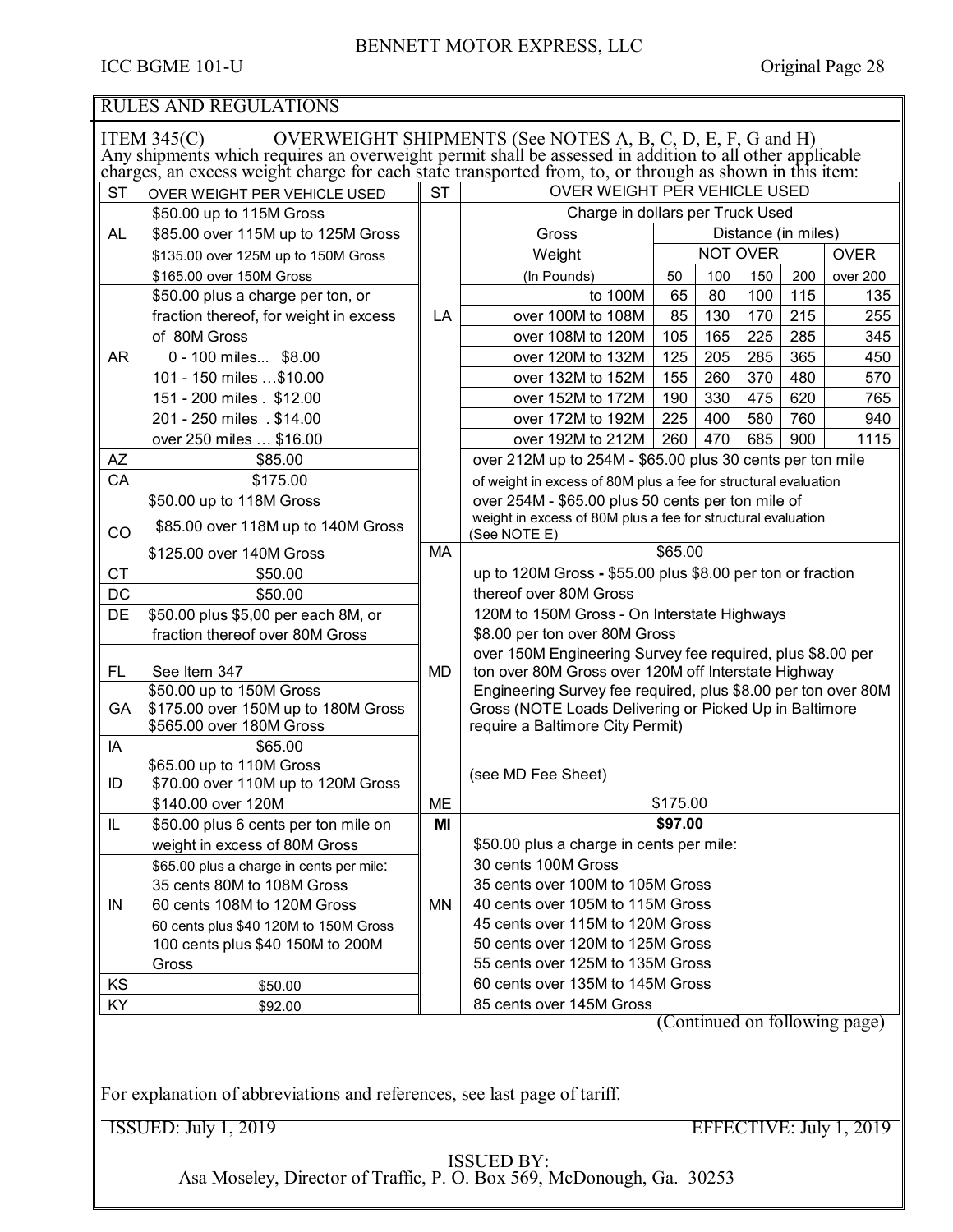ITEM 345 (Continued)

OVERWEIGHT SHIPMENTS (See NOTES A, B, C, D, E, F, G and H) Any shipments which requires an overweight permit shall be assessed in addition to all other applicable charges, an excess weight charge for each state transported from, to, or through as shown in this item:

| <b>ST</b> | OVER WEIGHT PER VEHICLE USED                                       | <b>ST</b> | OVER WEIGHT PER VEHICLE USED                                          |                      |           |  |
|-----------|--------------------------------------------------------------------|-----------|-----------------------------------------------------------------------|----------------------|-----------|--|
| <b>MO</b> | \$50.00 plus \$15.00 for each 10M or                               |           | Gross Weight                                                          | less than            | Over      |  |
|           | Fraction thereof over 80M Gross                                    |           | not over                                                              | 150 miles            | 150 miles |  |
| <b>MS</b> | \$50.00 plus 5 cents per mile for each                             |           | 105M                                                                  | \$55.00              | \$65.00   |  |
|           | 1,000 lbs or fraction thereof in excess                            | <b>OR</b> | 115M                                                                  | \$70.00              | \$105.00  |  |
|           | of 80M Gross                                                       |           | 125M                                                                  | \$75.00              | \$120.00  |  |
| <b>MT</b> | \$50.00 plus \$4.00 per 5M or fraction                             |           | 145M                                                                  | \$98.00              | \$180.00  |  |
|           | thereof over 80M Gross, per 25 mile                                |           | over 145M                                                             | \$110.00             | \$210.00  |  |
|           | increments or fraction thereof.                                    |           |                                                                       |                      |           |  |
| NC        | \$55.00 (See NOTE F)                                               |           | \$50.00 plus 3 cents per ton mile on weight in excess<br>of 80M Gross |                      |           |  |
| <b>ND</b> | \$50.00 plus \$5.00 per ton in excess of                           | b-PA      | (NA) if shipment exceeds 145M Gross                                   |                      |           |  |
|           | 80M Gross                                                          |           | \$65.00 plus 4 cents per ton mile on weight in excess                 |                      |           |  |
|           |                                                                    |           | of 80M Gross applies only if shipment exceeds 145M                    |                      |           |  |
|           |                                                                    |           | Gross                                                                 |                      |           |  |
| <b>NE</b> | \$65.00                                                            |           |                                                                       |                      |           |  |
|           | \$50.00 - up to 105M Gross                                         | SC        | \$50.00 plus 2 cents per ton mile on weight in excess                 | \$50.00 (See NOTE G) |           |  |
|           | \$74.00 -over 105M up to 115M Gross                                |           | of 80M Gross                                                          |                      |           |  |
| <b>NH</b> | \$84.00 - over 115M up to 120M Gross                               | <b>SD</b> | \$65.00 plus 4 cents per ton mile on weight in excess                 |                      |           |  |
|           | \$94.00 - over 120M, plus \$2.00 per                               |           | of 80M Gross on shipments requiring 8 axles or                        |                      |           |  |
|           | 1M over 120M Gross                                                 |           | more                                                                  |                      |           |  |
|           |                                                                    |           | \$59.40 plus 5 cents per ton mile on weight in excess                 |                      |           |  |
|           | \$50.00 - up to 100M Gross                                         | TN        | of 80M Gross                                                          |                      |           |  |
|           | \$75.00 - over 100M up to 105M Gross                               |           |                                                                       |                      |           |  |
| <b>NJ</b> | \$85.00 - over 105M up to 110M Gross                               |           | \$275 - up to 120M Gross                                              |                      |           |  |
|           | \$135.00 - over 110M up to 115M Gross                              | <b>TX</b> | \$340- over 120M to 160M Gross                                        |                      |           |  |
|           | \$205.00 - over 115M Gross<br>\$50.00 plus 3 cents per ton mile on |           | \$415- over 160M to 200M Gross                                        |                      |           |  |
| <b>NM</b> | weight in excess of 86M Gross                                      |           | \$490- over 200M to 250M Gross                                        |                      |           |  |
| <b>NV</b> | \$50.00                                                            | UT        | \$50.00 up to 125M Gross                                              |                      |           |  |
| <b>NY</b> | \$80.00                                                            |           | Over 125M See Item 346 for Charges                                    |                      |           |  |
|           |                                                                    |           | \$50.00 plus \$4.00 Structure Fee and overweight                      |                      |           |  |
| OH        | \$88.00 plus .06 ton a mile over 80,000                            | VA        | stated below on addendum.                                             |                      |           |  |
| <b>OK</b> | \$50.00 plus \$5.00 per 1M, or fraction                            |           | Minimum Charge of \$50.00                                             |                      |           |  |
|           | thereof over 80M Gross. Shipments                                  | VT        | \$50.00                                                               |                      |           |  |
|           | 16' wide or more are subject to an                                 |           | Shipments 100' L x 15' W x 14' H or                                   |                      |           |  |
|           | additional charge of \$275.00                                      |           | Larger permit charge will be \$450.00                                 |                      |           |  |

b – The city of Philadelphia, PA requires a permit is at \$84.00 for up to 200,999 lbs gross, over 200,999 lbs gross a permit is at \$220.00 plus \$0.04 per ton mile.

(Continued on following page)

For explanation of abbreviations and references, see last page of tariff.

ISSUED: July 1, 2019 EFFECTIVE: July 1, 2019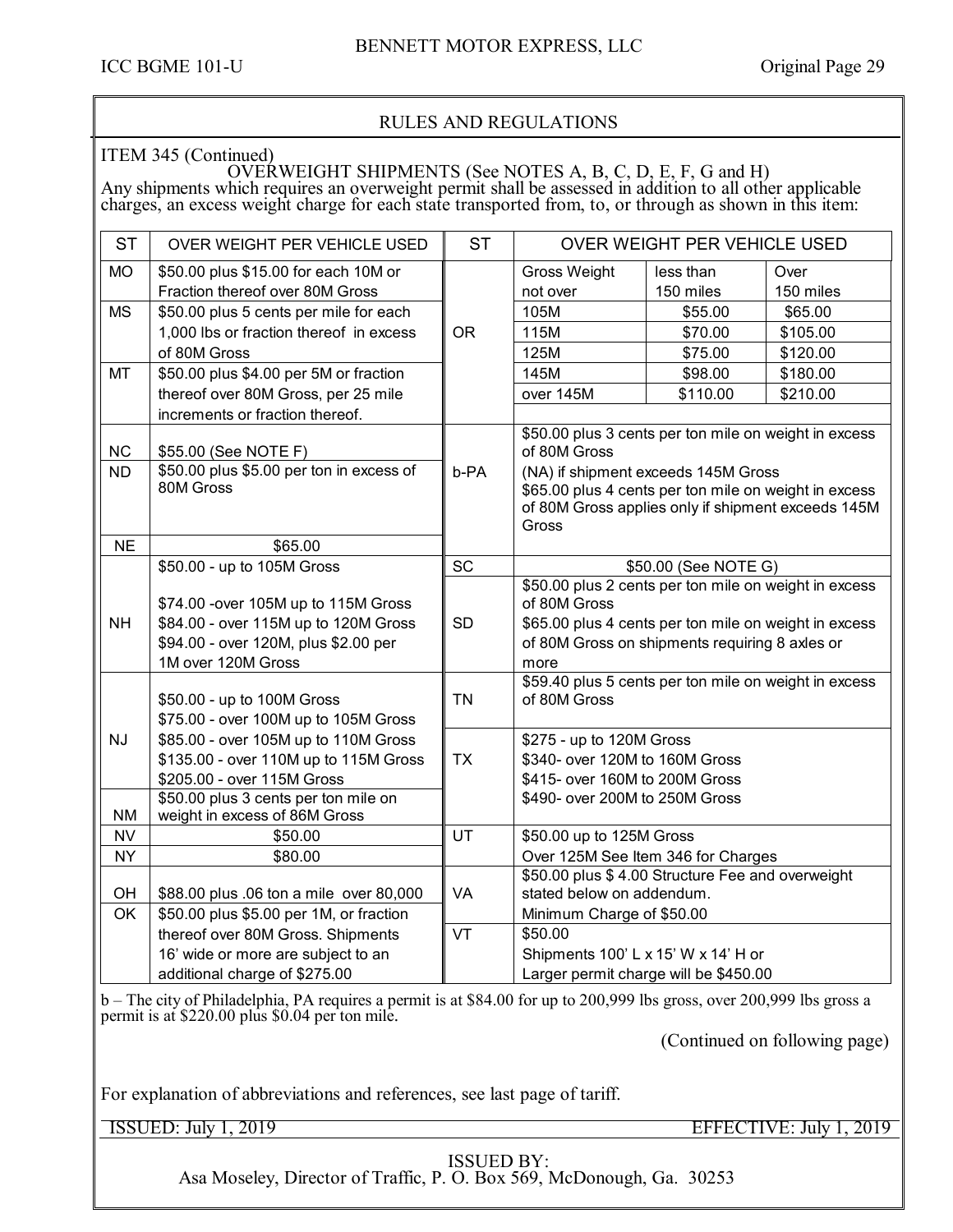|           | ITEM 345 (Continued)                                                                    |                   |                                                                                                                                                                                                                    |
|-----------|-----------------------------------------------------------------------------------------|-------------------|--------------------------------------------------------------------------------------------------------------------------------------------------------------------------------------------------------------------|
|           |                                                                                         |                   | Any shipments which requires an overweight permit shall be assessed in addition to all other applicable<br>charges, an excess weight charge for each state transported from, to, or through as shown in this item: |
| <b>ST</b> | OVER WEIGHT PER VEHICLE USED                                                            | <b>ST</b>         | OVER WEIGHT PER VEHICLE USED                                                                                                                                                                                       |
| <b>WA</b> | \$50.00 plus a charge in cents per mile:                                                | WI                | 50.00<br>- up to 100M Gross                                                                                                                                                                                        |
|           | 21 cents up to 100M Gross                                                               |                   | - over 100M up to 110M Gross<br>70.00                                                                                                                                                                              |
|           | 35 cents over 100M up to 105M Gross                                                     |                   | 80.00<br>- over 110M up to 120M Gross                                                                                                                                                                              |
|           | 49 cents over 105M up to 110M Gross                                                     |                   | 90.00<br>- over 120M up to 130M Gross                                                                                                                                                                              |
|           | 63 cents over 110M up to 115M Gross                                                     |                   | 100.00<br>- over 130M up to 150M Gross                                                                                                                                                                             |
|           | 84 cents over 115M up to 120M Gross                                                     |                   | 110.00<br>- over 150M up to 160M Gross                                                                                                                                                                             |
|           | 105 cents over 120M up to 130M Gross                                                    |                   | 120.00<br>- over 160M up to 165M Gross                                                                                                                                                                             |
|           | 126 cents over 130M up to 140M Gross                                                    |                   | 120.00<br>- over 165M Gross                                                                                                                                                                                        |
|           | 147 cents over 140M up to 145M Gross                                                    |                   | plus \$12.00 per 10M or fraction thereof                                                                                                                                                                           |
|           | 165 cents over 145M up to 160M Gross                                                    |                   | over 165M Gross                                                                                                                                                                                                    |
|           | 203 cents over 160M up to 170M Gross                                                    | <b>WY</b>         | \$50.00 plus 6 cents per ton mile on weight in excess of                                                                                                                                                           |
|           | 238 cents over 170M up to 180M Gross                                                    |                   | 80M Gross on shipments requiring up to 7 axles.                                                                                                                                                                    |
|           | 280 cents over 180M up to 200M Gross                                                    |                   | Shipments requiring more than 7 axles will be charged                                                                                                                                                              |
|           | 290 cents over 200M up to 210M Gross                                                    |                   | on weight in excess of 100M total gross. In addition                                                                                                                                                               |
| WV        | 300 cents over 210M Gross                                                               |                   | to these charges, tractor & trailer exceeding 75' in                                                                                                                                                               |
|           | \$50.00 plus 4 cents per ton mile or<br>fraction thereof in excess of 80M Gross         |                   | length or 15' feet in height or width will be subject to                                                                                                                                                           |
|           |                                                                                         |                   | an additional charge of 4 cents per mile per foot or<br>fraction thereof over these dimensions.                                                                                                                    |
|           | NOTE A - (1) Per Ton mile means 2M of freight transported for one mile.                 |                   |                                                                                                                                                                                                                    |
|           | $(2)$ Per ton means a weight of 2M                                                      |                   |                                                                                                                                                                                                                    |
|           |                                                                                         |                   | (3) When computing charges per ton, weights resulting in a fraction of a ton will be computed                                                                                                                      |
|           | at the next higher ton.                                                                 |                   |                                                                                                                                                                                                                    |
|           |                                                                                         |                   | NOTE B – Charges provided "per mile", "per ton mile", or "per mile traveled", shall be assessed only on                                                                                                            |
|           |                                                                                         |                   |                                                                                                                                                                                                                    |
|           |                                                                                         |                   | one-way distance through the states traveled and such distance shall be computed via the                                                                                                                           |
|           | routes specified in this permit.                                                        |                   |                                                                                                                                                                                                                    |
|           |                                                                                         |                   | NOTE $C - A$ truckload shipment which requires an overnight permit and which also is subject to Item 320                                                                                                           |
|           |                                                                                         |                   | (Over Dimension Length, Width and/or Height) will be subject to this item when charge                                                                                                                              |
|           |                                                                                         |                   | computed from Item 340 (Over Dimension - Length, Width and/or Height - Permit). When the                                                                                                                           |
|           |                                                                                         |                   | amount charge by a state for an overweight permit exceeds the amount specified in this item, the                                                                                                                   |
|           | actual cost of the permit will apply.                                                   |                   |                                                                                                                                                                                                                    |
|           | NOTE D – Provisions formerly published in this NOTE are hereby cancelled. See Item 455. |                   |                                                                                                                                                                                                                    |
|           |                                                                                         |                   | (Concluded on following page)                                                                                                                                                                                      |
|           |                                                                                         |                   |                                                                                                                                                                                                                    |
|           |                                                                                         |                   |                                                                                                                                                                                                                    |
|           |                                                                                         |                   |                                                                                                                                                                                                                    |
|           |                                                                                         |                   |                                                                                                                                                                                                                    |
|           |                                                                                         |                   |                                                                                                                                                                                                                    |
|           |                                                                                         |                   |                                                                                                                                                                                                                    |
|           |                                                                                         |                   |                                                                                                                                                                                                                    |
|           |                                                                                         |                   |                                                                                                                                                                                                                    |
|           | For explanation of abbreviations and references, see last page of tariff.               |                   |                                                                                                                                                                                                                    |
|           | <b>ISSUED: July 1, 2019</b>                                                             |                   | EFFECTIVE: July 1, 2019                                                                                                                                                                                            |
|           |                                                                                         | <b>ISSUED BY:</b> |                                                                                                                                                                                                                    |
|           | Asa Moseley, Director of Traffic, P. O. Box 569, McDonough, Ga. 30253                   |                   |                                                                                                                                                                                                                    |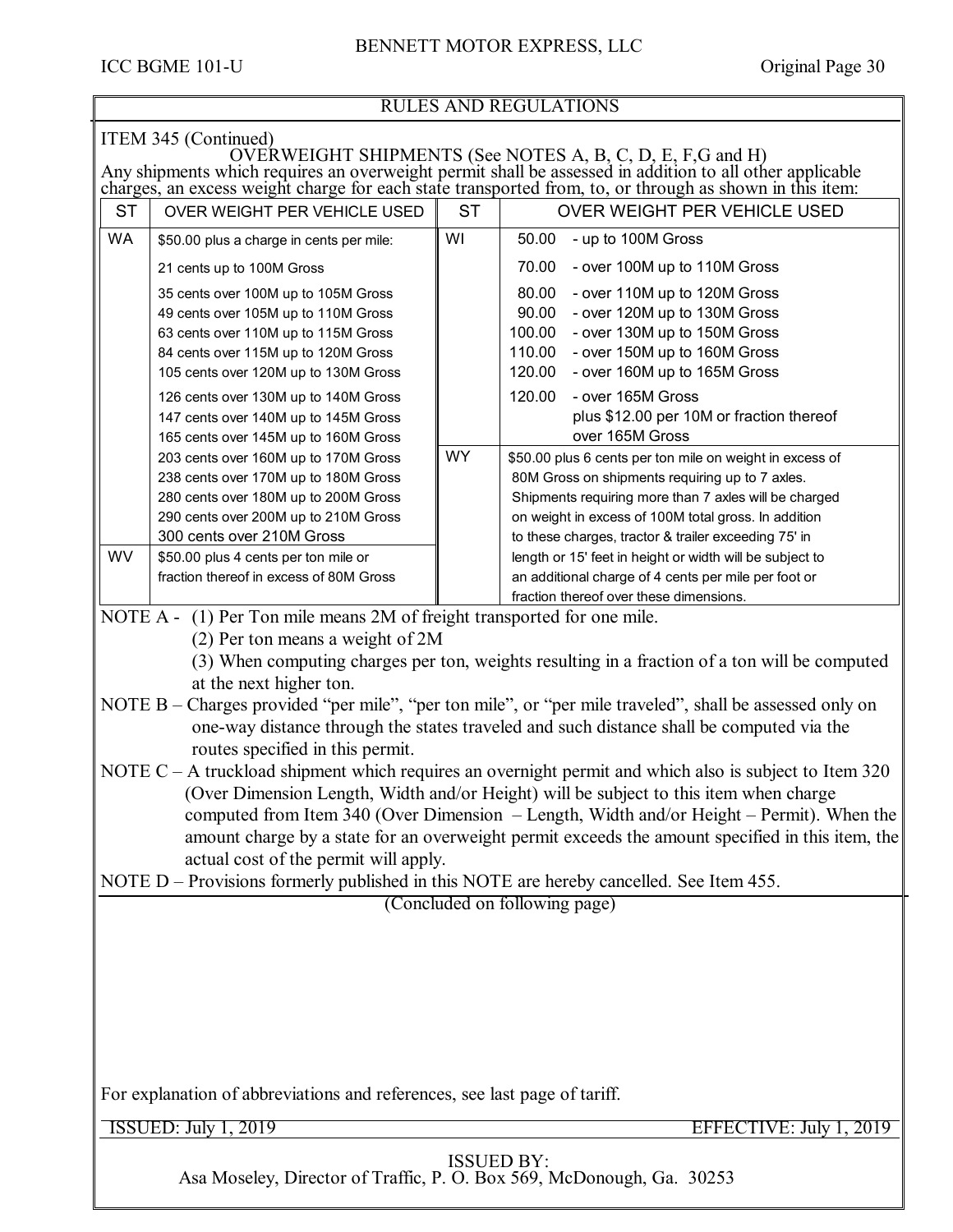#### ITEM 345 (Concluded) OVERWEIGHT SHIPMENTS (See NOTES A, B, C, D, E, F,G and H)

NOTE E—The Structural Evaluation Fee **for the state of LA** shall be charged per structure as follows: **\$400** – treated lumber, concrete slab, and precast concrete slab bridges **\$1,000** – truss, continuous span, and moveable bridges and for all Mississippi River Bridges **\$1,000** – all other structures NOTE F—If over 132,000 lbs. in NC permit charges listed below: Fee: \$100.00 application fee. \$12.00 for over width \$12.00 for over length \$12.00 for over width \$12.00 for over weight \$3.00 per 1,000 lbs over 132,000 lbs. NOTE G – If over 130,000 lbs in SC permit charge listed below: - Fee: \$100.00 application fee \$30.00 permit charge \$3.00 per 1,000 over 130,000 lbs.

NOTE H – Gross Weight defined – as the weight of all components making up a shipment, trailer, tractor, axles, product, riggers, dunnage, etc…

For explanation of abbreviations and references, see last page of tariff.

ISSUED: July 1, 2019 EFFECTIVE: July 1, 2019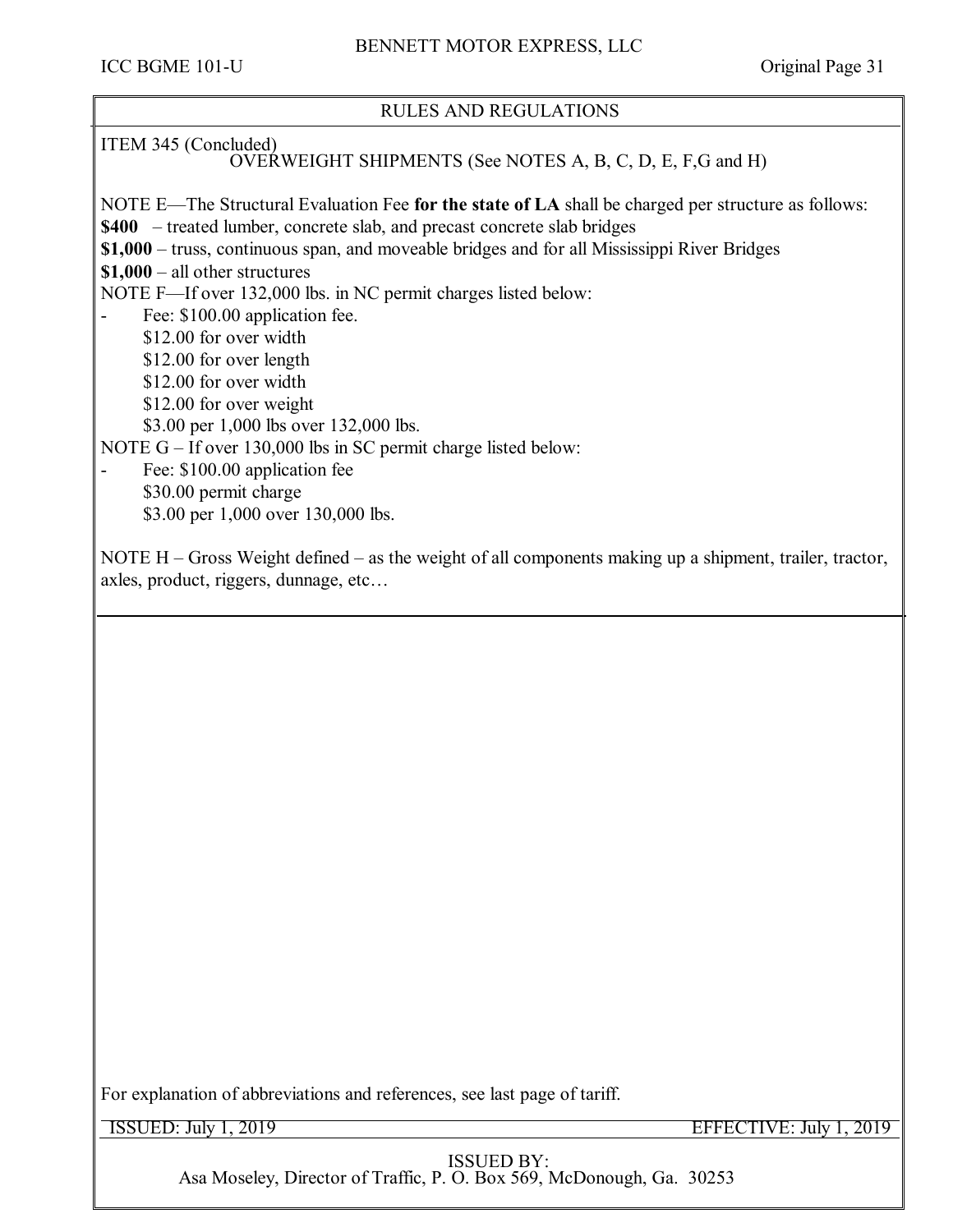(c)

|             | <b>STATE OF</b>             |          |
|-------------|-----------------------------|----------|
|             | <b>MARYLAND PERMIT FEES</b> |          |
| 90,000 LBS. | 45 TONS                     | \$30.00  |
| 92,000 LBS. | 46 TONS                     | \$35.00  |
| 94,000 LBS. | 47 TONS                     | \$40.00  |
| 96,000 LBS. | 48 TONS                     | \$45.00  |
| 98,000 LBS. | 49 TONS                     | \$50.00  |
| 100,000LBS. | 50 TONS                     | \$55.00  |
| 102,000LBS. | 51 TONS                     | \$60.00  |
| 104,000LBS. | 52 TONS                     | \$65.00  |
| 106,000LBS. | 53 TONS                     | \$70.00  |
| 108,000LBS. | 54 TONS                     | \$75.00  |
| 110,000LBS. | 55 TONS                     | \$80.00  |
| 112,000LBS. | 56 TONS                     | \$85.00  |
| 114,000LBS. | 57 TONS                     | \$90.00  |
| 116,000LBS. | 58 TONS                     | \$95.00  |
| 118,000LBS. | 59 TONS                     | \$100.00 |
| 120,000LBS. | 60 TONS                     | \$105.00 |
| 122,000LBS. | 61 TONS                     | \$110.00 |
| 124,000LBS. | 62 TONS                     | \$115.00 |
| 126,000LBS. | 63 TONS                     | \$120.00 |
| 128,000LBS. | 64 TONS                     | \$125.00 |
| 130,000LBS. | 65 TONS                     | \$130.00 |
| 132,000LBS. | 66 TONS                     | \$135.00 |
| 134,000LBS. | 67 TONS                     | \$140.00 |
| 136,000LBS. | 68 TONS                     | \$145.00 |
| 138,000LBS. | 69 TONS                     | \$150.00 |
| 140,000LBS. | 70 TONS                     | \$155.00 |
| 142,000LBS. | 71 TONS                     | \$160.00 |
| 144,000LBS. | 72 TONS                     | \$165.00 |
| 146,000LBS. | 73 TONS                     | \$170.00 |
| 148,000LBS. | 74 TONS                     | \$175.00 |
| 150,000LBS. | 75 TONS                     | \$180.00 |

For explanation of abbreviations and references, see last page of tariff.

ISSUED: July 1, 2019 EFFECTIVE: July 1, 2019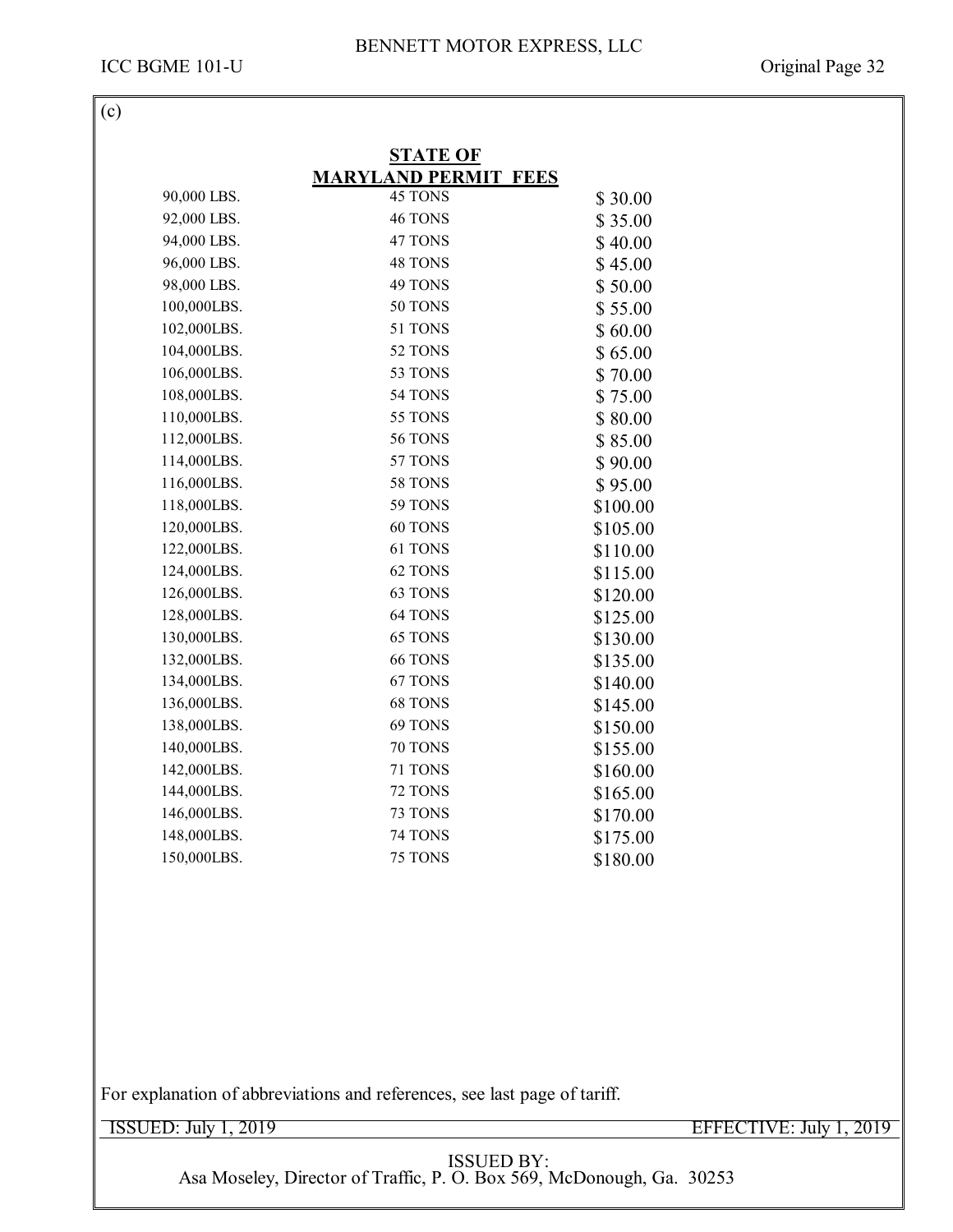## ICC BGME 101-U Original Page 33

## STATE OF VIRGINIA PERMIT FEES

#### **Single-Trip Hauling Permits**

|                                           | <b>Current Fees</b>                                |                       | Recommended<br><b>Additional Fees</b>      |                                            | <b>Sample Total Fees</b><br>(Based on a 180-mile<br>round trip) |                                               |
|-------------------------------------------|----------------------------------------------------|-----------------------|--------------------------------------------|--------------------------------------------|-----------------------------------------------------------------|-----------------------------------------------|
| <b>Vehicle Gross</b><br>Weight            | <b>Administrative Temporary</b><br>Charge<br>(DMV) | Registration<br>(DMV) | Per-Mile<br>Fee<br>For<br>Damage<br>(VDOT) | <b>Flat Fee</b><br>For<br>Damage<br>(VDOT) | Current<br>Fees<br>Only                                         | Current<br>Fees<br>Plus<br>Additional<br>Fees |
| 115,000 lbs or<br>less, non-<br>superload | \$20                                               | \$0.10/mile           | \$0.20/mile                                | SO.                                        | \$38                                                            | \$74                                          |
| 115,000 lbs or<br>less, superload         | \$30                                               | \$0.10/mile           | \$0.20/mile                                | \$0                                        | \$48                                                            | \$84                                          |
| 115,001 to<br>150,000 lbs                 | \$30                                               | \$0.10/mile           | \$0.20/mile                                | \$50                                       | \$48                                                            | \$134                                         |
| 150,001 to<br>200,000 lbs                 | \$30                                               | \$0.10/mile           | \$0.20/mile                                | \$160                                      | \$48                                                            | \$244                                         |
| 200,001 to<br>500,000 lbs                 | \$30                                               | \$0.10/mile           | \$0.20/mile                                | \$250                                      | \$48                                                            | \$334                                         |
| 500,001 lbs or<br>more                    | \$30                                               | \$0.10/mile           | \$0.20/mile                                | \$1,420                                    | \$48                                                            | \$1,504                                       |

#### **Overload Permits**

Eliminate permits authorizing one percent, two percent, three percent, and four percent overloads and change fee for the five percent overload permit from \$200 to \$250.

 $\frac{5}{k}$ 

 $\mathcal{S}$ 

For explanation of abbreviations and references, see last page of tariff.

ISSUED: July 1, 2019 EFFECTIVE: July 1, 2019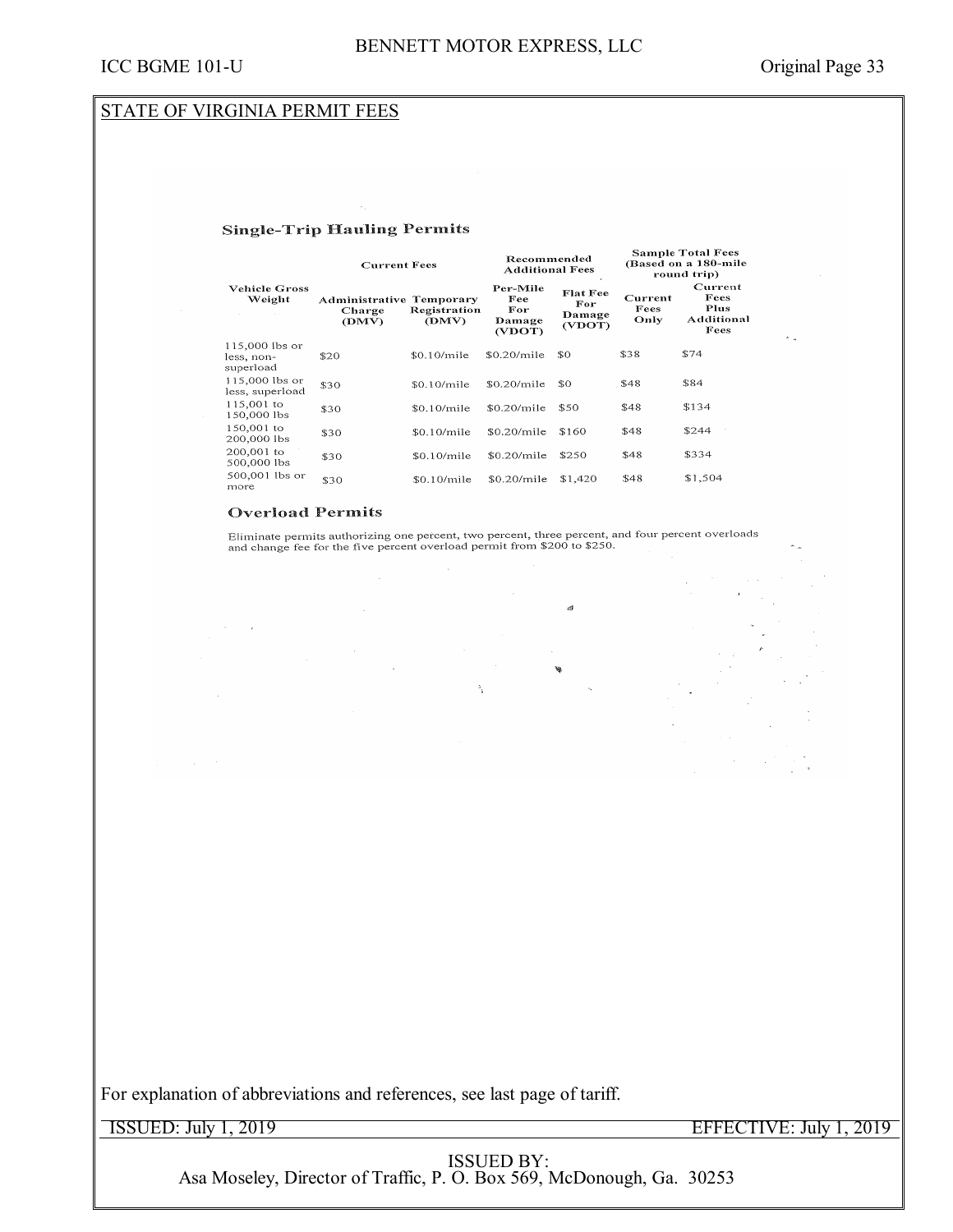## ITEM 346

## UTAH – OVERWEIGHT IN EXCESS OF 125,000 LBS.

# NON – DIVISIBLE FEE TABLE 125,000 POUNDS PLUS

|         |       |       |       |       |       |       | <b>MILES</b> |       |       |       |       |       |       |
|---------|-------|-------|-------|-------|-------|-------|--------------|-------|-------|-------|-------|-------|-------|
| Weight  | 50    | 100   | 150   | 200   | 250   | 300   | 350          | 400   | 450   | 500   | 550   | 600   | 650   |
| 125,000 | \$65  | \$65  | \$70  | \$90  | \$110 | \$140 | \$160        | \$180 | \$200 | \$230 | \$250 | \$270 | \$290 |
| 150,000 | \$65  | \$70  | \$110 | \$140 | \$180 | \$210 | \$250        | \$280 | \$320 | \$350 | \$390 | \$420 | \$450 |
| 175,000 | \$65  | \$100 | \$140 | \$190 | \$240 | \$290 | \$330        | \$380 | \$430 | \$450 | \$450 | \$450 |       |
| 200,000 | \$65  | \$120 | \$150 | \$240 | \$300 | \$360 | \$420        | \$450 | \$450 |       |       |       |       |
| 225,000 | \$70  | \$150 | \$220 | \$290 | \$360 | \$440 | \$450        |       |       |       |       |       |       |
| 250,000 | \$90  | \$170 | \$260 | \$340 | \$430 | \$450 |              |       |       |       |       |       |       |
| 275,000 | \$100 | \$200 | \$290 | \$390 | \$450 |       |              |       |       |       |       |       |       |
| 300,000 | \$110 | \$220 | \$330 | \$440 |       |       |              |       |       |       |       |       |       |
| 325,000 | \$120 | \$250 | \$370 | \$450 |       |       |              |       |       |       |       |       |       |
| 350,000 | \$140 | \$270 | \$410 |       |       |       |              |       |       |       |       |       |       |
| 375,000 | \$150 | \$300 | \$440 |       |       |       |              |       |       |       |       |       |       |
| 400,000 | \$160 | \$320 | \$450 |       |       |       |              |       |       |       |       |       |       |
| 425,000 | \$170 | \$350 |       |       |       |       |              |       |       |       |       |       |       |
| 450,000 | \$190 | \$340 |       |       |       |       |              |       |       |       |       |       |       |
| 475,000 | \$200 | \$400 |       |       |       |       |              |       |       |       |       |       |       |
| 500,000 | \$210 | \$420 |       |       |       |       |              |       |       |       |       |       |       |
| 525,000 | \$220 | \$450 |       |       |       |       |              |       |       |       |       |       |       |
| 550,000 | \$240 |       |       |       |       |       |              |       |       |       |       |       |       |
| 575,000 | \$250 |       |       |       |       |       |              |       |       |       |       |       |       |
| 600,000 | \$260 |       |       |       |       |       |              |       |       |       |       |       |       |
| 625,000 | \$270 |       |       |       |       |       |              |       |       |       |       |       |       |
| 650,000 | \$290 |       |       |       |       |       |              |       |       |       |       |       |       |
| 675,000 | \$300 |       |       |       |       |       |              |       |       |       |       |       |       |
| 700,000 | \$310 |       |       |       |       |       |              |       |       |       |       |       |       |
| 725,000 | \$320 |       |       |       |       |       |              |       |       |       |       |       |       |
| 750,000 | \$340 |       |       |       |       |       |              |       |       |       |       |       |       |
| 775,000 | \$350 |       |       |       |       |       |              |       |       |       |       |       |       |
| 800,000 | \$360 |       |       |       |       |       |              |       |       |       |       |       |       |
| 825,000 | \$370 |       |       |       |       |       |              |       |       |       |       |       |       |
| 850,000 | \$390 |       |       |       |       |       |              |       |       |       |       |       |       |
| 875,000 | \$400 |       |       |       |       |       |              |       |       |       |       |       |       |
| 900,000 | \$410 |       |       |       |       |       |              |       |       |       |       |       |       |
| 925,000 | \$420 |       |       |       |       |       |              |       |       |       |       |       |       |
| 950,000 | \$440 |       |       |       |       |       |              |       |       |       |       |       |       |
| 975,000 | \$450 |       |       |       |       |       |              |       |       |       |       |       |       |
|         |       |       |       |       |       |       |              |       |       |       |       |       |       |

For explanation of abbreviations and references, see last page of tariff.

ISSUED: July 1, 2019 EFFECTIVE: July 1, 2019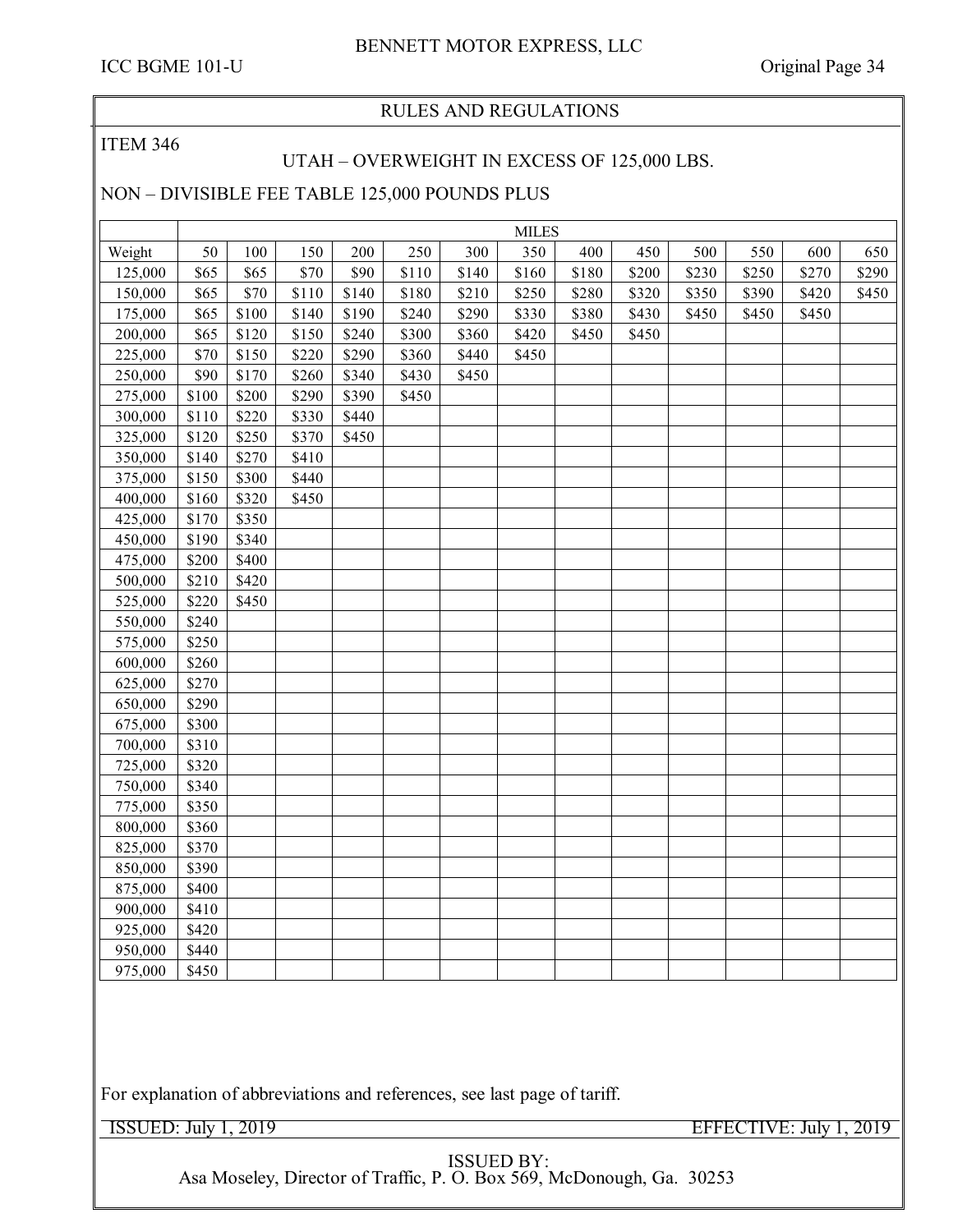## **ITEM 347** STATE OF FLORIDA - OVERWEIGHT

#### Department of Transportation Single Trip Permit Fee by Weight Class and Trip Length Weight Class

| Miles | 95,000                                    | 112,000 | 122,000 | 132,000 | 142,000 | 152,000 | 162,000 | 172,000 |
|-------|-------------------------------------------|---------|---------|---------|---------|---------|---------|---------|
| 25    | \$11                                      | \$12    | \$13    | \$13    | \$14    | \$15    | \$16    | \$17    |
| 50    | \$17                                      | \$20    | \$22    | \$23    | \$25    | \$26    | \$27    | \$29    |
| 75    | \$24                                      | \$28    | \$31    | \$32    | \$35    | \$38    | \$39    | \$42    |
| 100   | \$31                                      | \$36    | \$40    | \$42    | \$46    | \$49    | \$51    | \$55    |
| 125   | \$38                                      | \$44    | \$49    | \$51    | \$56    | \$60    | \$63    | \$68    |
| 150   | \$44                                      | \$52    | \$58    | \$61    | \$67    | \$71    | \$74    | \$80    |
| 175   | \$51                                      | \$60    | \$67    | \$70    | \$77    | \$83    | \$86    | \$93    |
| 200   | \$58                                      | \$68    | \$76    | \$80    | \$88    | \$94    | \$98    | \$106   |
| 225   | \$65                                      | \$76    | \$85    | \$89    | \$98    | \$105   | \$110   | \$119   |
| 250   | \$71                                      | \$84    | \$94    | \$99    | \$109   | \$116   | \$121   | \$131   |
| 275   | \$78                                      | \$92    | \$103   | \$108   | \$119   | \$128   | \$133   | \$144   |
| 300   | \$85                                      | \$100   | \$112   | \$118   | \$130   | \$139   | \$145   | \$157   |
| 325   | \$92                                      | \$108   | \$121   | \$127   | \$140   | \$150   | \$157   | \$170   |
| 350   | \$98                                      | \$116   | \$130   | \$137   | \$151   | \$161   | \$168   | \$182   |
| 375   | \$105                                     | \$124   | \$139   | \$146   | \$161   | \$173   | \$180   | \$195   |
| 400   | \$112                                     | \$132   | \$148   | \$156   | \$172   | \$184   | \$192   | \$208   |
| 425   | \$119                                     | \$140   | \$157   | \$165   | \$182   | \$195   | \$204   | \$221   |
| 450   | \$125                                     | \$148   | \$166   | \$175   | \$193   | \$206   | \$215   | \$233   |
| 475   | \$132                                     | \$156   | \$175   | \$184   | \$203   | \$218   | \$227   | \$246   |
| 500   | \$139                                     | \$164   | \$184   | \$194   | \$214   | \$229   | \$239   | \$259   |
| 525   | \$146                                     | \$172   | \$193   | \$203   | \$224   | \$240   | \$251   | \$272   |
| 550   | \$152                                     | \$180   | \$202   | \$213   | \$235   | \$251   | \$262   | \$284   |
| 575   | \$159                                     | \$188   | \$211   | \$222   | \$245   | \$263   | \$274   | \$297   |
| 600   | \$166                                     | \$196   | \$220   | \$232   | \$256   | \$274   | \$286   | \$310   |
| 625   | \$173                                     | \$204   | \$229   | \$241   | \$266   | \$285   | \$298   | \$323   |
| 650   | \$179                                     | \$212   | \$238   | \$251   | \$277   | \$296   | \$309   | \$335   |
|       | NOTE: Fee rounded up to next whole dollar |         |         |         |         |         |         |         |

|                                                                                          | TRIP PERMIT | <b>MULTI-TRIP</b> |
|------------------------------------------------------------------------------------------|-------------|-------------------|
| (1) OVERDIMENSION                                                                        | 5 Days      | 12 Months         |
| (a) *Straight Trucks and Semi-truck-tractor-trailer                                      |             |                   |
| Up to 12 Feet Wide, or up to 13 Feet 6 Inches High or up to 85 Feet Long                 | \$5.00      | \$20.00           |
| Up to 14 Feet Wide, or up to 14 Feet 6 Inches High or up to 95 Feet Long                 | \$15.00     | \$150.00          |
| Up to 14 Feet Wide, or up to 18 Feet High or up to 120 Feet Long                         | \$25.00     | \$250.00          |
| Over 14 Feet Wide, or over 18 Feet High or over 120 Feet Long                            | \$25.00     | <b>NOT ISSUED</b> |
| (b) Qualifying Semi-trailers of Legal Width, Height and Weight, Which                    |             |                   |
| Exceed 53 feet in Length (Movement Allowed All Days and All Hours)                       | \$10.00     | \$30.00           |
| (c) Overlength Semi-trailer with Greater than 41 Feet Kingpin Setting (Legal             |             |                   |
| Width, Height and Weight)                                                                | \$10.00     | \$30.00           |
| * - SPECIFIED ROUTES ONLY - When applicable, the specified routes shall be on the permit |             |                   |

For explanation of abbreviations and references, see last page of tariff.

ISSUED: July 1, 2019 EFFECTIVE: July 1, 2019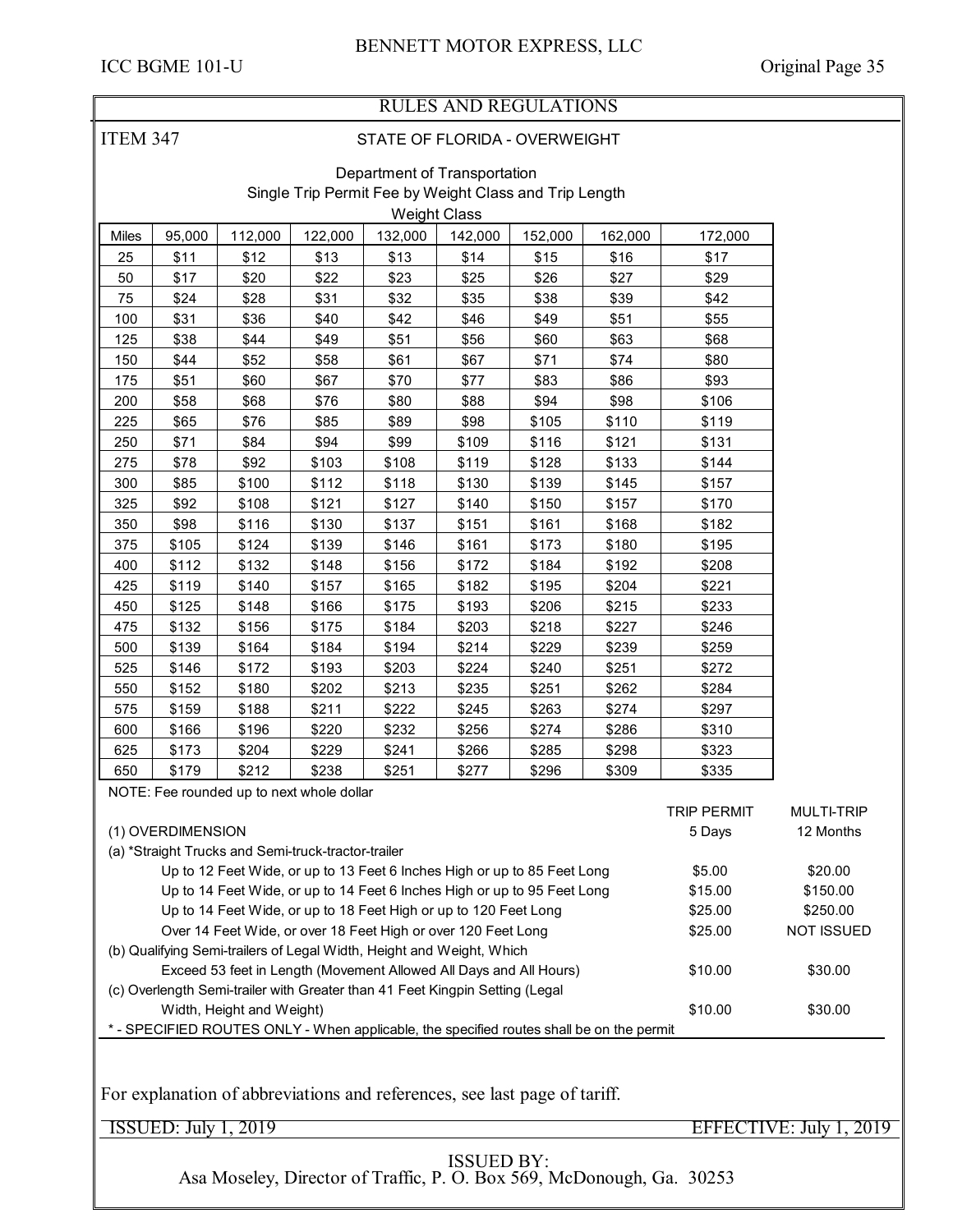## ITEM 350 PICK-UPS AND DELIVERY SERVICE

 (a) Unless otherwise specifically provided, rates include one pickup of a shipment at a point of origin and one delivery of a shipment at destination at all points directly accessible to Carrier's vehicle within the terminal areas of cities or villages and at other points from and to which rates apply.

 (b) The term "Pickup" as used herein refers to the service involved in calling for and positioning vehicle for loading of freight on motor vehicle from a platform, railroad freight car, or other facilities directly accessible to highway vehicle.

 $\zeta$  (c) The term "Delivery" as used herein refers to the service involved in positioning of vehicle for unloading of freight from motor freight vehicle to a platform, railroad freight car, or other facilities directly accessible to highway vehicle.

## ITEM 360 **(Canceled)**

#### PROOF OF DELIVERY

Provisions formerly published in this item are hereby canceled.

ITEM 370

## REFUSED AND RETURNED SHIPMENTS

 Shipments of freight which are refused by the Consignee or which through no fault of the Carrier, cannot be delivered at destination, may at direction of Consignor or Owner be returned in the reverse direction back to original origin at the same rate applicable to original destination, subject to the rates in effect on the date of the returned load: PROVIDED, that the full amount of freight charges in both directions shall have been paid or guaranteed by Owners.

For explanation of abbreviations and references, see last page of tariff.

ISSUED: July 1, 2019 EFFECTIVE: July 1, 2019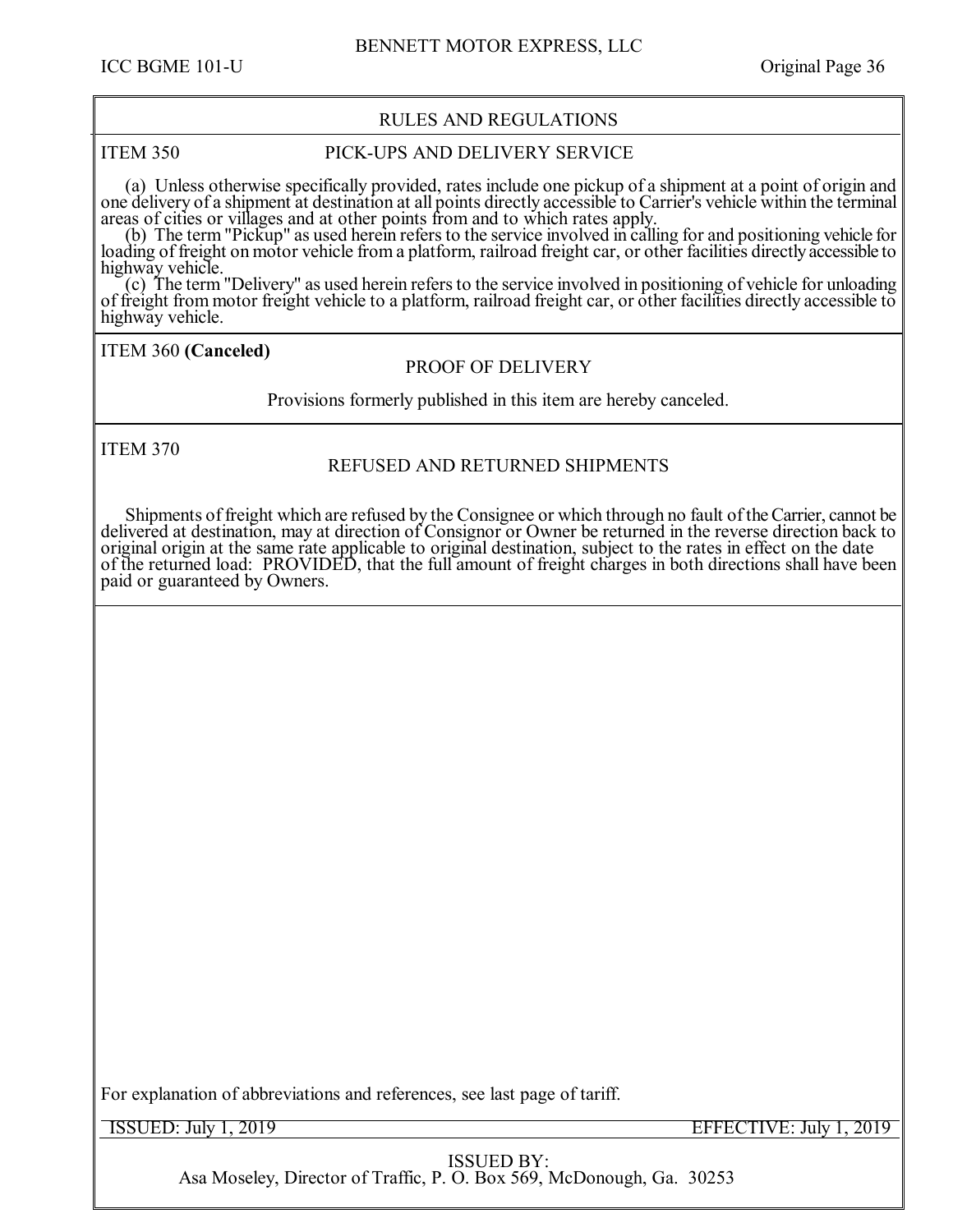### ITEM 380 RELEASED VALUE

(1) All shipments governed by this tariff are subject to released valuation provisions named herein unless Carrier and Consignor/Shipper have specifically agreed otherwise in writing. Unless a higher value is declared on the bill of lading at time of shipment (see paragraphs 3 and 4 below), transportation service shall be based on a released value not exceeding \$2.50 (\$1.00 for used goods) per pound, per shipping package or loose article (see paragraph 2), subject to a maximum of \$100,000 per shipment. (NOTE B)

 (a) Applicable charges on any package, loose article, or entire shipment subject to a released value of \$2.50 (\$1.00 for used goods) per pound (subject to a maximum of \$100,000 per shipment) shall be the applicable line-haul charge (NOTE A), PLUS any other applicable accessorial charges provided in this publication or tariffs or contracts governed hereby.

 (b) Applicable charges on any package, loose article, or entire shipment which exceeds a released value of \$2.50 (\$1.00 for used goods) per pound (subject to a maximum of \$100,000 per shipment) shall be the applicable line-haul charge (NOTE A), PLUS an excess value charge of \$1.00 for each \$100.00 (or fraction thereof) by which the total released value of any package or loose article exceeds \$2.50 (\$1.00 for used goods) per pound on that package or loose article or \$100,000 per shipment, whichever is less (subject to a minimum excess value charge of \$150.00 per shipment), PLUS any other applicable accessorial charges provided in this publication of tariffs or contracts governed hereby.

(2) The released value shall be deemed to relate separately to the gross weight of each shipping package or to the weight of each loose article, and not to the shipment as a whole, subject to a maximum of \$100,000 per entire shipment. In case of loss or damage to a portion of a shipment the maximum amount recoverable shall be the released value \$2.50 (\$1.00 for used goods) per pound multiplied by the actual gross weight of the article or package (not the billed weight), but not more than the actual loss or damage.

(3) Declared valuations in excess of \$2.50 (\$1.00 for used goods) per pound or \$100,000 maximum per entire shipment must be specifically and prominently shown on shipping documents and either the terms 'DECLARED VALUE,' `Released value not exceeding' or `RVNX' may be used, followed by the total released value or released value per pound, in dollars and cents, together with the actual weight applicable to such released valuations.

(4) Notwithstanding anything to the contrary above, on shipments moving within Mexico, Carrier shall have no liability during any portion of the movement within Mexico, in relation to the cargo or any component thereof, or to the selection of another carrier, and all conditions, responsibilities and warranties in relation thereto, whether expressed or implied, whether statutory, collateral hereto or otherwise, whether in relation to the fitness, description, state, quality or condition of the cargo, or any component thereof, are hereby excluded and extinguished. If this geographical liability limitation is judicially or otherwise determined to be ineffective or unenforceable for any reason whatsoever, then the release value and carrier's liability for loss or damage within Mexico shall be limited to the lesser of (1) five U.S. cents per pound (\$.05/lb.) or (2) the current standard limitation of liability under Mexican Law for uninsured goods for which no higher valuation has been declared (approximately \$.03/lb. in 2001), with claims for such losses to be asserted within the time limits required under Mexican law. In any event, any damage, loss, theft or injury to cargo being shipped to or from Mexico shall be presumed to have occurred in Mexico, and therefore be subject to the foregoing limitations, absent proof of an accident or hijacking in the United States memorialized by a police report, the recovery of loss or stolen freight within the United States, or notation of loss or damage on the carrier's bill of lading at the time of delivery at the applicable U.S. border-town..

(Concluded on following page)

For explanation of abbreviations and references, see last page of tariff.

ISSUED: July 1, 2019 EFFECTIVE: July 1, 2019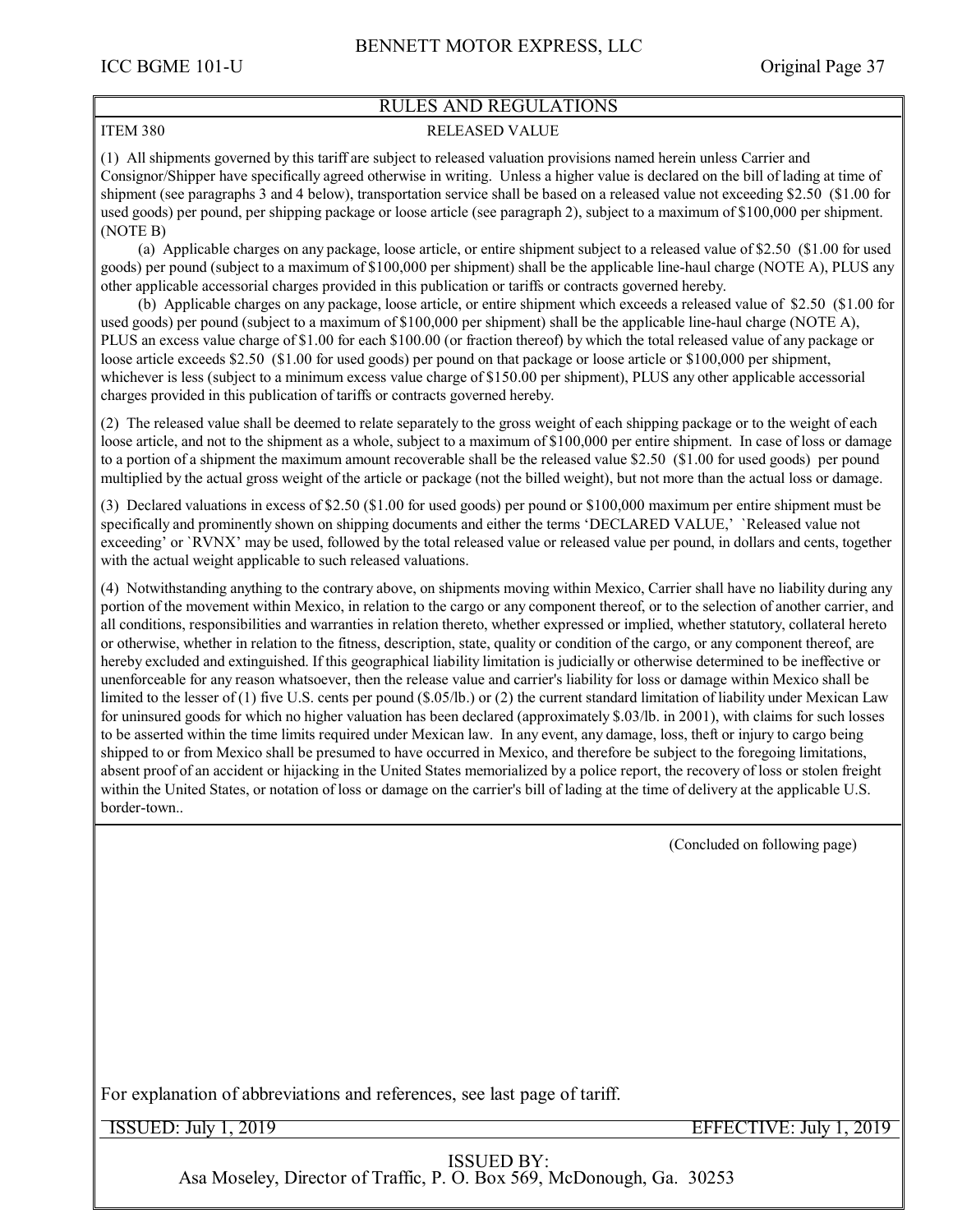ITEM 380 (Concluded)

#### RELEASED VALUE

(5) Notwithstanding anything to the contrary above, in no event shall Carrier be liable for any damage resulting from loss of use, profit, or business, or for any special, indirect, incidental, or consequential damages, whether arising from an action in contract, tort, or other legal theory.

NOTE A - The term `line-haul charge' as used herein means the applicable charge for the over-the-road transportation named in governed tariffs or contracts (including any applicable minimum charge). The term `line-haul charge' does not include any other accessorial charges named in this publication or in tariffs or contracts governed hereby.

NOTE B - The excess value charges named herein shall be shown separately on the Carrier's freight bill, and not part of the linehaul revenue.

(EXAMPLE Release value exceeds \$100,000):

Shipper states on the Bill of Lading, "Shipment has a Declared a Value of \$300,000.00 and weight of shipment is 40,000lbs.

Excess Value Charge calculated is

- 1) 40,000 lbs times \$2.50 equals \$100,000 which is the released value
- 2) \$300,000 minus \$100,000 (released value) equals \$200,000 excess value

3) .01 times \$200,000 equals \$2,000.00 in excess valuation charges

For explanation of abbreviations and references, see last page of tariff.

ISSUED: July 1, 2019 EFFECTIVE: July 1, 2019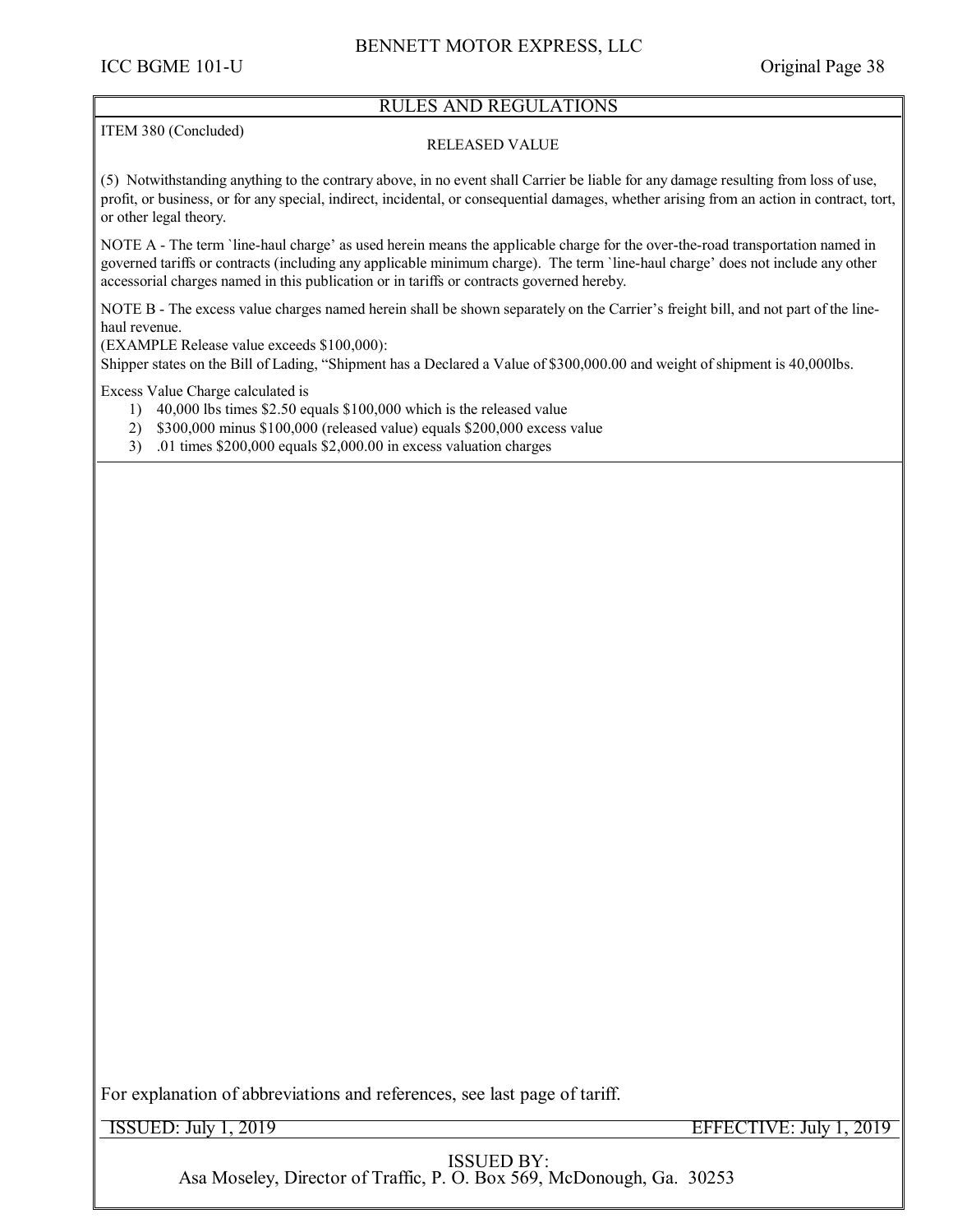## ITEM 390

#### SCHEDULING-PREARRANGED

 Upon reasonable request of Consignor, Consignee, or others designated by them, the Carrier will enter into a schedule for the placing of a vehicle for loading or unloading at premises of Consignor, Consignee, or other premises designated by them. The time for placing of the vehicle must be during the Carrier's normal business hours. Such arrangement may be made by telephone (at Consignor's or Consignee's expense) and must be confirmed in writing. It shall include the time (day and hour) and location at which vehicle is to be placed for loading or unloading.

## ITEM 400 **(Change)**

## SERVICE CHARGE - BRIDGE

 Shipments moving between Canada and the United States will be subject to an additional charge of **\$150.00** per shipment to cover the cost of bridge crossing.

 $\overline{a}$ ITEM 410

## BORDER CROSSING FEES (NOTES A and B)

 On shipments originating or destined to Canada and/or Mexico, a charge \$250.00 per load will apply in additional to all other applicable charges.

 Shipments originating more than 100 miles from the U.S. Border crossing point will be subject to a charge of \$1.50 per mile for all miles in excess of the 100 miles from the U.S. border to the loading point.

 Shipments destined to points outside of the boarders of the United States shall be subject to a charge of \$1.50 per mile for all miles from the furthest destination point back to the U.S. border crossing point.

ITEM 415 **(Change)** 

## **SPECIAL SERVICES – LOADING OR UNLOADING**

If a truck is requested to be at origin or destination at a specific time to facilitated loading or unloading by crew and/or mechanical device, an additional charge of **\$250.00** will be assessed.

Committing to a prearranged schedule shall not constitute special agreement to pick up or deliver at a "guaranteed' time, and service will not be provided other than with reasonable dispatch, except as otherwise provided herein (see Item 268 , ICC BGME 101 series). Free time for loading or unloading shall not begin until the later of either (a) prearranged time or (b) actual arrival of the vehicle; provided, however, if the vehicle arrives prior to the prearranged schedule, then free time shall begin at the time loading or unloading commences.

See Item 268 , ICC BGME 101 series for limitation of liability for delays in loading and/or unloading.

For explanation of abbreviations and references, see last page of tariff.

ISSUED: July 1, 2019 EFFECTIVE: July 1, 2019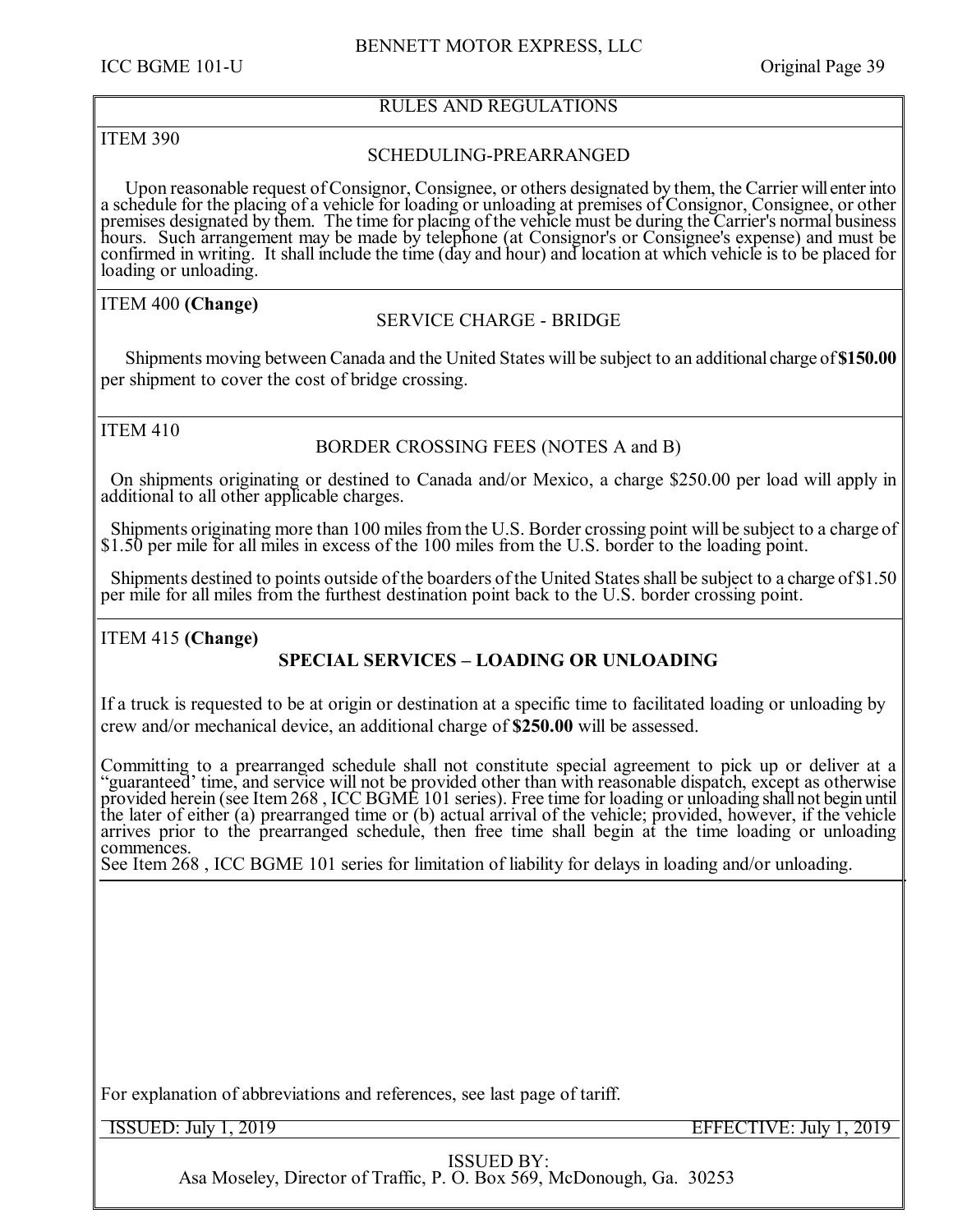## ITEM 420 **(Change)**

#### SHIPMENTS ON TOUR (See NOTE C)

 (a) One or more articles making up a shipment for display, demonstration, or experiment at one or more points, which shipment requires the exclusive use of a vehicle to transport and which requires the reloading and moving of such article or articles to another point or points for display, demonstration, or experiment, or termination of the tour, shall constitute a shipment on tour.

 (b) Transportation charges for a shipment on tour shall be the charge from point of origin to the first stopping point; from that stopping point to the next stopping point; and then in like manner from each stopping point to the next stopping point, and from the final stopping point to destination, at the rate and charges published herein. Each separate line-haul movement of the shipment on tour must be rated and charged separately.

 (c) When so ordered by Shipper, a vehicle may be placed on stand-by status (See NOTE A) while the shipment is being displayed, demonstrated or experimented with, for which a stand-by charge as set forth in paragraph (d) hereof shall be made.

 (d) Stand-by charges shall be **\$750.00** per day (See NOTE B). A day is deemed as a period of 24 hours commencing at 12:01 a.m. and includes Saturdays, Sundays and Holidays. A portion of one day shall be charged for as one day.

NOTE A - Stand-by status shall commence on the day of arrival at display, demonstration or experimental site and shall terminate on the day of departure from the display, demonstration or experimental site. The day of arrival is defined as that period of time from 12:01 a.m. to 5:00 p.m.. If shipment arrives after 5:00 p.m., the day of arrival shall commence at 12:01 a.m. of the following calendar day.

NOTE B - Except that the stand-by charge for day of arrival and day of departure shall be \$200.00 for each day.

NOTE C - Freight charges on shipments on tour shall be computed at the applicable truckload rates subject to a minimum charge computed at 30,000 pounds, applicable via the route of movement.

#### ITEM 425

## **SPECIAL SERVICES/SATELLITE MOTOR SURVEILLANCE SERVICE**

Satellite Motor Surveillance Service is used on the commercial truck movement of selected freight for the purpose of providing the shipping public with truck location reports, in transit truck status changes, and emergency notification.

When Satellite Motor Surveillance Service is requested, Consignor will attempt to notify Carrier in advance (48 hours or more if possible). The request for the service maybe made verbally or given to the Carrier in writing or noted on the Bill of Lading.

For shipments on which Satellite Motor Surveillance Service is requested an additional charge of twenty-five (\$0.25) cents per mile shall be assessed in addition to all other applicable charges.

For explanation of abbreviations and references, see last page of tariff.

ISSUED: July 1, 2019 EFFECTIVE: July 1, 2019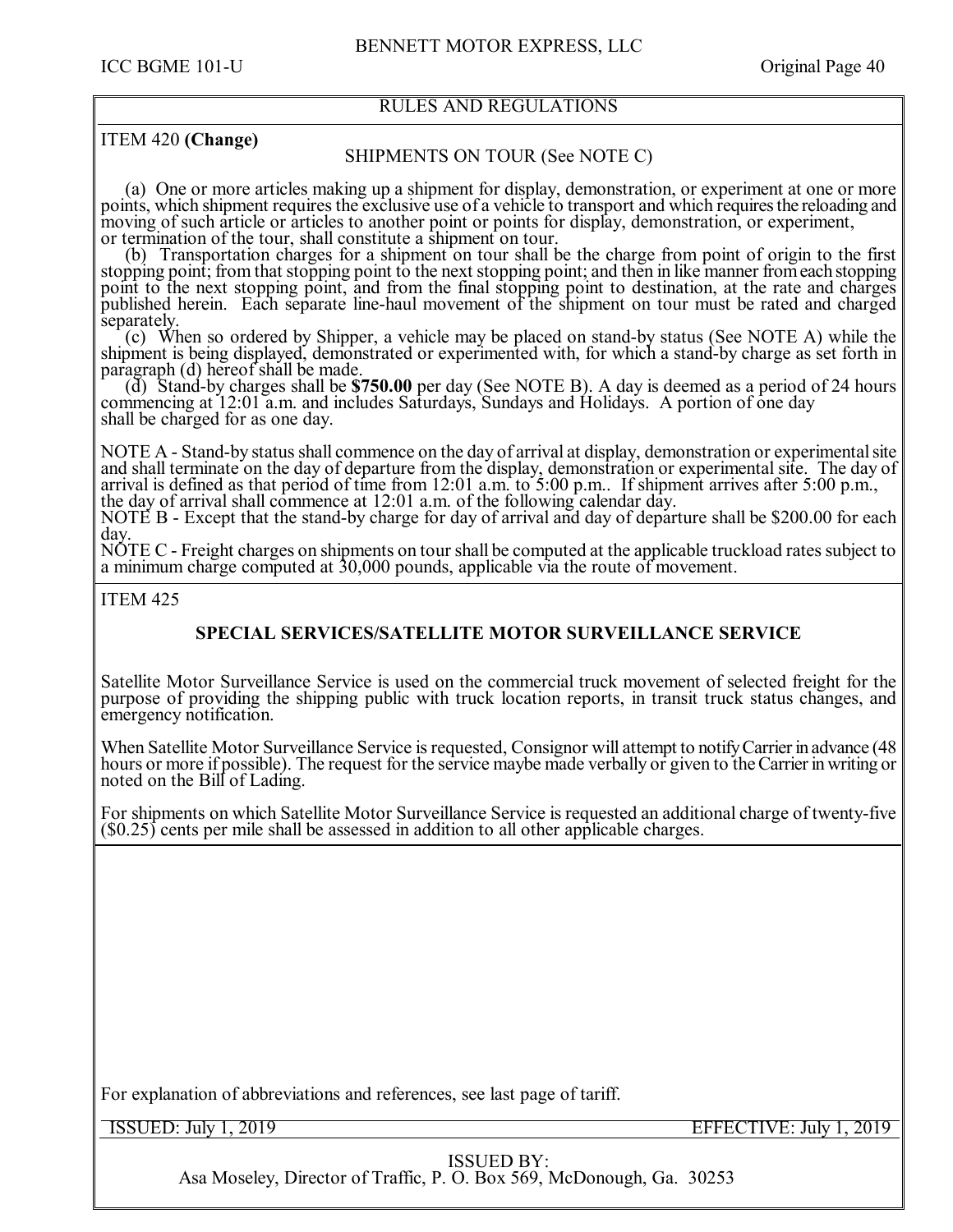#### ITEM 430

## STOPOFFS-TO PARTIALLY LOAD OR UNLOAD (See NOTE A)

 Except as otherwise specifically provided in individual Items, shipments subject to truckload rates and truckload minimum weights, or actual weight, if greater, received from one Shipper at one point at one time for one Consignee at one destination and covered by one Bill of Lading, may be stopped for partial loading or for partial unloading subject to the following rules, regulations, exceptions, and charges:

- (a) All freight charges must be paid in full at one time by Consignor or Consignee.
- (b) Only one Bill of Lading shall be issued for the entire shipment.
- (c) The Bill of Lading shall show, in the space provided therefore, the name of only one Consignee and one delivery address, and only one Shipper and one Shipper's address.
- (d) The names of places or addresses at which vehicle is to be stopped for completion of loading and/or partial unloading shall be shown either in the body of the Bill of Lading or in separate papers which shall be attached to and considered a part of the shipping documents.
- (e) Unlimited stops in transit for either partial loading or unloading will be permitted, exclusive of the original pickup and final delivery.
- (f) Both loading and unloading at the same stop will not be permitted. A shipment which has been stopped for partial unloading may not thereafter be stopped for partial loading.
- (g) Each stop off will be subject to a stop off charge of \$100.00, excluding point of final delivery. This charge shall be in addition to all other applicable charges to the shipment.
- (h) On shipments stopped for partial loading and/or unloading, charges shall be assessed on the basis of minimum weight, or actual weight when greater, of the entire shipment, from the point where any portion of the shipment is unloaded, between which charges are applicable based on the short line mileage from origin to final destination, or to a stop off point, to whichever of such points the charges are higher.
- (i) Mileages on all stop offs shipments will be computed via route of movement.

NOTE A - The provisions of this rule will not apply on shipments consigned "COD", "TO ORDER", "ORDER NOTIFY", "ORDER CARE OF", or on which Section 7 provisions of the Bill of Lading have been executed.

For explanation of abbreviations and references, see last page of tariff.

ISSUED: July 1, 2019 EFFECTIVE: July 1, 2019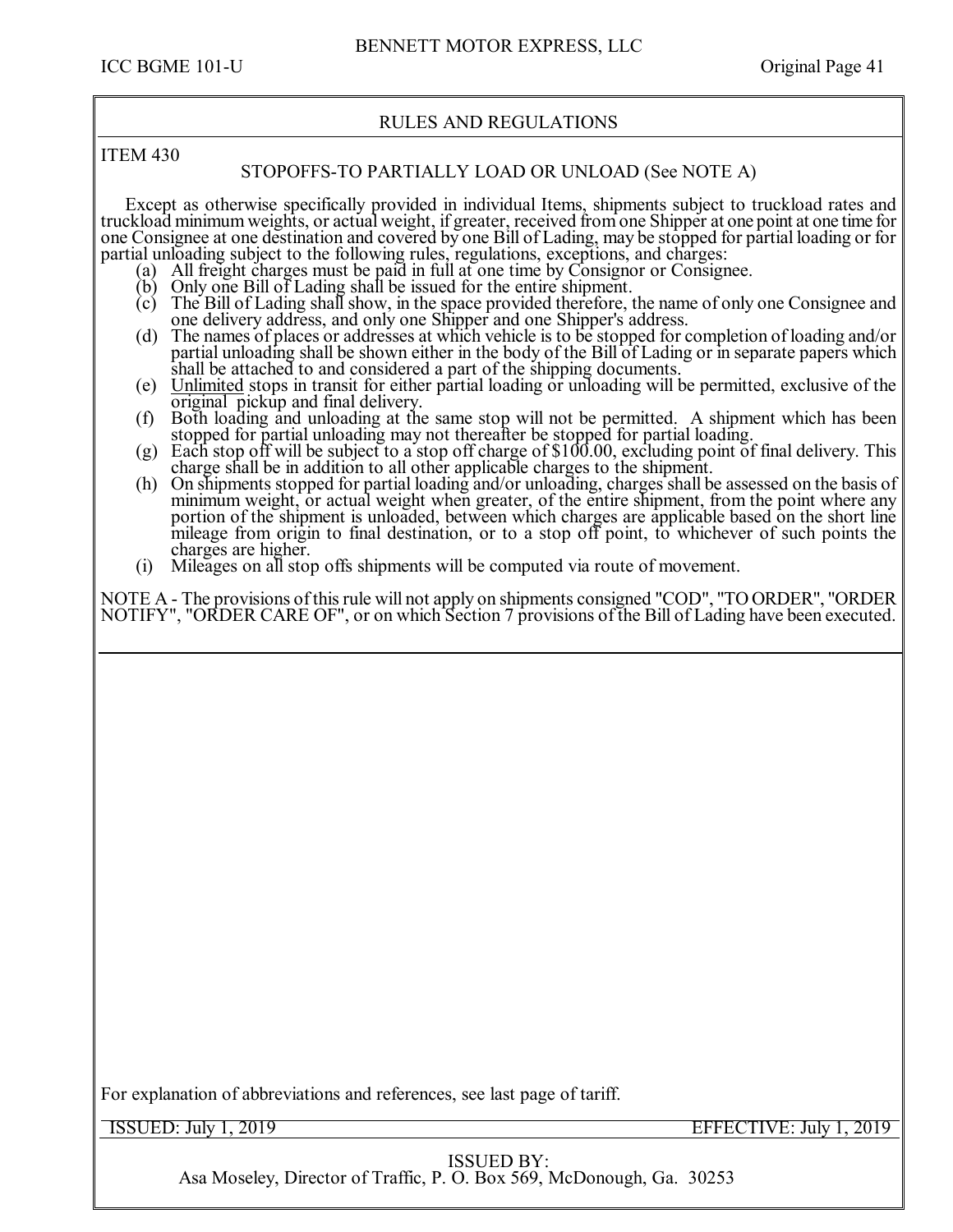#### ITEM 435

#### SURCHARGE, FUEL

 All shipments shall be subject to a fuel surcharge, in addition to all other rates and charges, calculated by multiplying the billed mileage by the surcharge amount shown below:

Fuel Price Index (NOTE A) in Cents per Gallon Surcharge Amount

| $0.0 - 114.9$   |                                       |
|-----------------|---------------------------------------|
| $115.0 - 118.9$ |                                       |
| $119.0 - 122.9$ |                                       |
| $123.0 - 126.9$ |                                       |
| $127.0 - 130.9$ |                                       |
| $131.0 - 134.9$ | $\ldots$ 5¢                           |
|                 |                                       |
|                 |                                       |
|                 |                                       |
|                 | thereof) that the index exceeds 146.9 |
|                 | cents per gallon                      |

This surcharge shall also apply on all miles billed under:

- Equipment Ordered but not used
- Excess Mileage Charges
- Redelivery Service
- Refused or Rejected Shipments
- Movement of empty Equipment
- All Chargeable Deadhead and Bobtail Miles

The Fuel Surcharge shall be shown as a separate entry (not part of the rate) on the freight bill.

 The person actually responsible, by contract or otherwise, for the payment of fuel charges is to receive the full increase in revenue derived from the fuel surcharge.

NOTE A - The Fuel Price Index is the national average diesel price as determined by the Energy Information Administration, Department of Energy. This figure is updated every Monday (or Tuesday if Monday is a holiday) and is available by calling (202) 586-6966. The fuel surcharge for each week shall be based on that week's Monday Fuel Price Index.

For explanation of abbreviations and references, see last page of tariff.

ISSUED: July 1, 2019 EFFECTIVE: July 1, 2019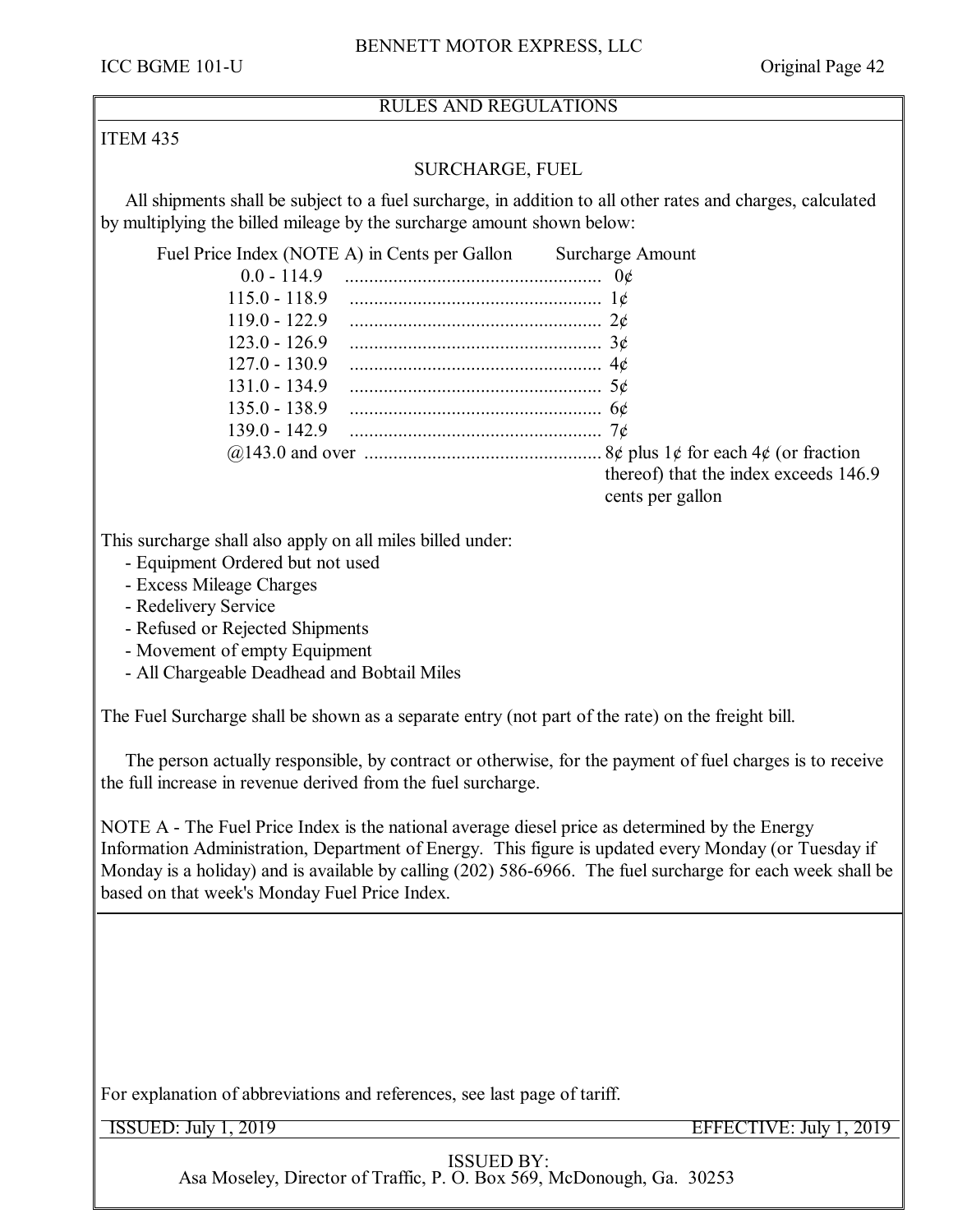## ITEM 440 **(Change)**

## TARPING OF SHIPMENTS (See NOTE A)

 At the request of the Shipper, tarping of loads will be accomplished by Carrier when Shipper places a notation on Bill of Lading to the effect that tarping is requested. The charge as shown in NOTE B will be assessed for such service for each vehicle so tarped.

 In those instances where a load requiring tarping involves stopoffs to complete loading and/or stop-offs to partially unload and untarp and retarping is required at the stop-off point or points the charge for untarping and retarping shall be 90% of the original tarp charge and will be assessed for each time the load is required to be untarped and tarped.

NOTE A -- Carrier will not be liable for damage when no tarp is requested or Carrier will not be liable for damage when such damage is attributable to a lack of tarp and no tarp is requested or tarp is rejected.

NOTE  $B$  – The applicable charge for tarping of a shipment will be as follows:

| 8'6" - 11'6" Wide or 8'4" -10'4" High \$ 225.00 |
|-------------------------------------------------|
| 11'6"- 14' Wide or 10'4"- 12' High\$ 315.00     |
|                                                 |
|                                                 |

#### ITEM 450

## TERMINAL CHARGES AT PORTS (See NOTE A)

 Rates do not include the cost of loading, unloading, handling, wrapping, or other terminal service charges at ports of entry or export as assessed by steamship, barge or wharf companies or their agents.

 (a) A charge of forty (40) cents per 100 pounds at the actual weight, minimum charge \$35.00 per vehicle required, shall be added to the applicable rates named on all shipments unloaded at such steamship or barge docks or wharves, except as provided in NOTE B.

 (b) Consignor, Consignee, or Owner of the shipment may, if it desires, prepay such charges directly to the steamship, barge, or wharf company, or his agent, in which case no charge for this service will be assessed by the Carrier. The Bill of Lading and Shipping Order must be noted to the effect prior to pickup and delivery by the Carrier at piers, docks or wharves.

 (c) Carrier will advance for collection from Shipper, Owner, or Consignee, lawful charges for storage of property in a public warehouse. The Bill of Lading and Shipping Order must be noted to the effect prior to pickup or delivery by the Carrier at piers, docks or wharves.

For detention of Carrier's equipment at steamship docks or wharves, apply charges provided in Item 200.

NOTE A – Provisions formerly published in this NOTE are hereby cancelled. See Item 455.

NOTE B - Any portions of a shipment that cannot be unloaded by its own power, weighing 10,000 pounds or more, shall be charged at the rate of forty-nine (49) cents per 100 pounds. In any case where actual terminal charges exceed forty (40) cents per 100 pounds or forty-nine (49) cents per 100 pounds, as the case may be, the minimum charge shall be the actual cost of such terminal charges.

For explanation of abbreviations and references, see last page of tariff.

ISSUED: July 1, 2019 EFFECTIVE: July 1, 2019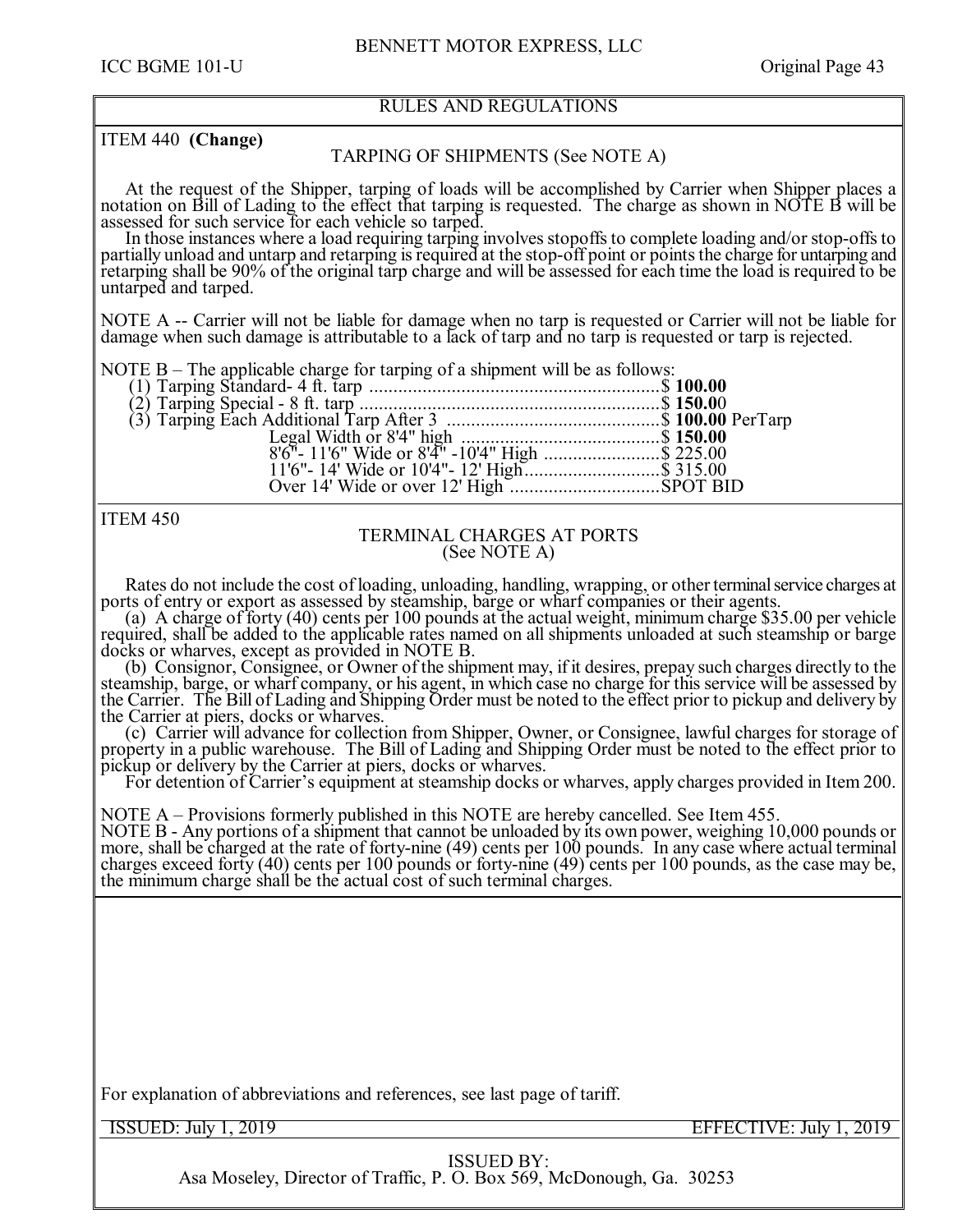#### ITEM 455

#### TOLL—ROADS, BRIDGES, TUNNELS and OTHER FEE-BASED PASSAGE

When the route from origin to destination includes toll,roads, bridges, tunnels, or other fee-based passage, Carrier shall pay the toll charges and assess such charges to the payer of the freight charges, in addition to all other applicable charges. Evidence of toll receipts shall be furnished to the party responsible for freight charges upon request.

## ITEM 460 USE OF PROPER EQUIPMENT

 It will be left to the Carrier's judgment as to what type of vehicle is better suited for the shipment in order to give the best service and protection on the highway (such as standard semi-trailers or low boy trailers) on articles that are over height, width, length, and/or bulk.

## ITEM 470 (Changed) VEHICLE FURNISHED BUT NOT USED (See NOTE B)

 (1) If, after arrival of Carrier's vehicle or vehicles at the place of loading designated by the Consignor, Consignor fails to tender a shipment for transportation, or informs the Carrier that shipment will not be tendered, a charge will be made for each vehicle ordered and not used as shown below and subject to the applicable rate per mile, as shown below, times the miles (See NOTE A):

| Axles | Tо       | Description                             | Rate Per Mile | Charge for each vehicle order and not used |
|-------|----------|-----------------------------------------|---------------|--------------------------------------------|
|       |          | Axles (Tractor and Trailer combination) | 1.50          | \$750.00                                   |
|       |          | Axles (Tractor and Trailer combination) | 1.85          | \$900.00                                   |
|       |          | Axles (Tractor and Trailer combination) | 2.15          | \$1,000.00                                 |
| 10    | 10       | Axles (Tractor and Trailer combination) | 2.45          | \$1,500.00                                 |
| 11    | 12       | Axles (Tractor and Trailer combination) | 2.80          | \$2,000.00                                 |
| 13    | 13       | Axles (Tractor and Trailer combination) | 3.25          | \$2,500.00                                 |
| 14    | and Over | Axles (Tractor and Trailer combination) | 3.70          | \$5,500.00                                 |

 (2) If, after expiration of two (2) hours from the time of arrival of Carrier's vehicle, Consignor has not tendered a shipment for transportation or furnished Carrier with information respecting tender of shipment, Carrier's vehicle shall be considered to be released by Consignor and charges shall be assessed in above table.

NOTE A – Miles will be practical or permitted routed, whichever is the greater, calculated from place of designated loading to either (a) the closest terminal or (b) the next place of loading, whichever computes the shortest miles.

NOTE B – Where permits and escorts have been ordered, the Consignor shall be billed at actual cost.

#### ITEM 480 WEIGHT

 (a) Except as otherwise provided, charges shall be computed on gross weight of articles shipped. The Shipper should show on Bill of Lading the actual gross weight.

 (b) Carrier reserves the right to weigh shipments where facilities for weighing are available at point of origin or enroute, or at destination. Scale tickets shall show gross and tare weight of vehicle. Net weight, if greater than the applicable minimum weight, is to be used in computing freight charges, except as otherwise specifically provided.

 (c) If the weight of the article or articles shipped cannot be determined as provided in paragraphs (a) and (b) above, the Shipper shall furnish the Carrier in writing with an itemized statement of the article or articles offered for shipment, together with the actual gross weights thereof, indicating that such weights are the actual weight of the article or articles described to the best of his knowledge and belief. Such statement must be signed by the Shipper.

 (d) The maximum weight per container or trailer shall not exceed the maximum legal weight by law established by the states through which operations are conducted.

For explanation of abbreviations and references, see last page of tariff.

ISSUED: July 1, 2019 EFFECTIVE: July 1, 2019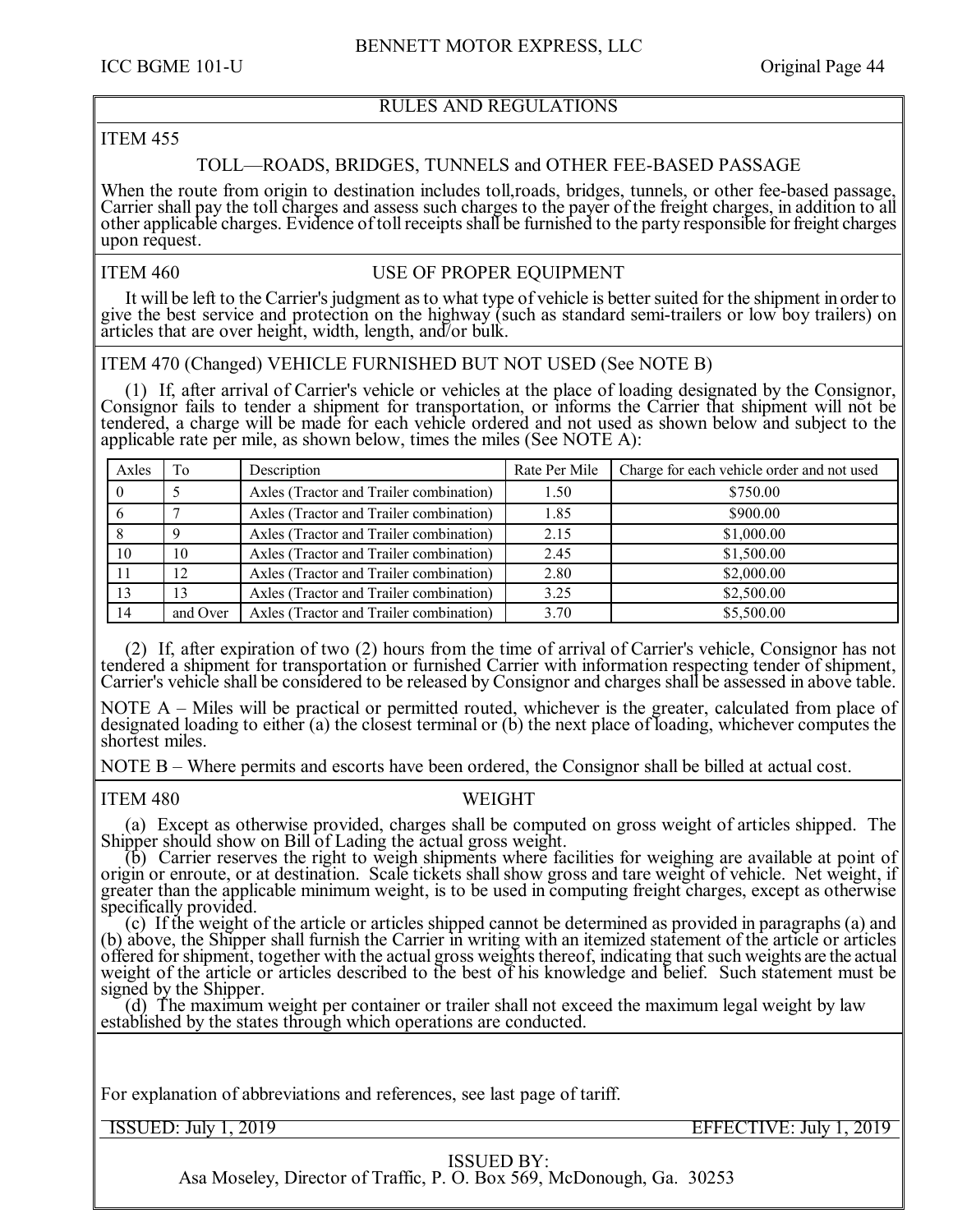#### EXPLANATION OF ABBREVIATIONS AND REFERENCE MARKS FOR STANDARD USE THROUGHOUT THE TARIFF, AS AMENDED

| <b>ABBREVIATON OR</b><br><b>REFERENCE MARK</b> | <b>EXPLANATION</b>                      |                                                                  |                                 |                                                 |               |                |             |                |                          |  |
|------------------------------------------------|-----------------------------------------|------------------------------------------------------------------|---------------------------------|-------------------------------------------------|---------------|----------------|-------------|----------------|--------------------------|--|
| (A)                                            |                                         | Addition.                                                        |                                 |                                                 |               |                |             |                |                          |  |
| (C)                                            |                                         | Change in wording resulting in neither increases nor reductions. |                                 |                                                 |               |                |             |                |                          |  |
| (1)                                            |                                         | Increase.                                                        |                                 |                                                 |               |                |             |                |                          |  |
| $(R)$ .                                        | Reduction.                              |                                                                  |                                 |                                                 |               |                |             |                |                          |  |
| <b>CDA</b>                                     | Country of Canada                       |                                                                  |                                 |                                                 |               |                |             |                |                          |  |
| Conc.                                          |                                         |                                                                  | Concluded.                      |                                                 |               |                |             |                |                          |  |
| Cont.                                          |                                         |                                                                  | Continued.                      |                                                 |               |                |             |                |                          |  |
| <b>CTRY</b>                                    |                                         | Country                                                          |                                 |                                                 |               |                |             |                |                          |  |
| <b>CY</b>                                      |                                         |                                                                  | County                          |                                                 |               |                |             |                |                          |  |
| HGB.<br>ICC.                                   |                                         | Household Goods Carriers' Bureau.                                |                                 |                                                 |               |                |             |                |                          |  |
| PC                                             |                                         |                                                                  | Interstate Commerce Commission. |                                                 |               |                |             |                |                          |  |
| <b>ST</b>                                      |                                         |                                                                  |                                 | Postal Code<br>State or Postal Code or Province |               |                |             |                |                          |  |
| <b>USA</b>                                     | Country of the United States of America |                                                                  |                                 |                                                 |               |                |             |                |                          |  |
| <b>CTRY</b>                                    | <b>STATE</b>                            |                                                                  | PC                              | <b>CTRY</b>                                     | <b>STATE</b>  | PC             | <b>CTRY</b> | <b>STATE</b>   | PC                       |  |
| <b>CDA</b>                                     | Alberta                                 |                                                                  | AB                              | <b>USA</b>                                      | Florida       | <b>FL</b>      | <b>USA</b>  | New Jersey     | NJ                       |  |
| <b>CDA</b>                                     | <b>British Columbia</b>                 |                                                                  | BC                              | <b>USA</b>                                      | Georgia       | GA             | <b>USA</b>  | New Mexico     | NM                       |  |
| <b>CDA</b>                                     | Manitoba                                |                                                                  | MB                              | <b>USA</b>                                      | Hawaii        | H <sub>I</sub> | <b>USA</b>  | New York       | $\ensuremath{\text{NY}}$ |  |
| <b>CDA</b>                                     | New Brunswick                           |                                                                  | NB                              | <b>USA</b>                                      | Idaho         | ID             | <b>USA</b>  | North Carolina | NC                       |  |
| <b>CDA</b>                                     | Newfoundland                            |                                                                  | NL                              | <b>USA</b>                                      | Illinois      | IL             | <b>USA</b>  | North Dakota   | ND                       |  |
| <b>CDA</b>                                     | Northwest Territories                   |                                                                  | NT                              | <b>USA</b>                                      | Indiana       | IN             | <b>USA</b>  | Ohio           | OH                       |  |
| <b>CDA</b>                                     | Nova Scotia                             |                                                                  | <b>NS</b>                       | <b>USA</b>                                      | Iowa          | IA             | <b>USA</b>  | Oklahoma       | OK                       |  |
| <b>CDA</b>                                     | Ontario                                 |                                                                  | ON                              | <b>USA</b>                                      | Kansas        | <b>KS</b>      | <b>USA</b>  | Oregon         | <b>OR</b>                |  |
| <b>CDA</b>                                     | Prince Edward Island                    |                                                                  | PE                              | <b>USA</b>                                      | Kentucky      | KY             | <b>USA</b>  | Pennsylvania   | PA                       |  |
| <b>CDA</b>                                     | Quebec                                  |                                                                  | QC                              | <b>USA</b>                                      | Louisiana     | LA             | <b>USA</b>  | Rhode Island   | RI                       |  |
| <b>CDA</b>                                     | Saskatchewan                            |                                                                  | <b>SK</b>                       | <b>USA</b>                                      | Maine         | <b>ME</b>      | <b>USA</b>  | South Carolina | <b>SC</b>                |  |
| <b>CDA</b>                                     | <b>Yukon Territory</b>                  |                                                                  | <b>YT</b>                       | <b>USA</b>                                      | Maryland      | <b>MD</b>      | <b>USA</b>  | South Dakota   | SD                       |  |
| <b>USA</b>                                     | Alabama                                 |                                                                  | AL                              | <b>USA</b>                                      | Massachusetts | MA             | <b>USA</b>  | Tennessee      | TN                       |  |
| <b>USA</b>                                     | Alaska                                  |                                                                  | AK                              | <b>USA</b>                                      | Michigan      | MI             | <b>USA</b>  | Texas          | ${\rm TX}$               |  |
| <b>USA</b>                                     | Arizona                                 |                                                                  | AZ                              | <b>USA</b>                                      | Minnesota     | <b>MN</b>      | <b>USA</b>  | Utah           | UT                       |  |
| <b>USA</b>                                     | Arkansas                                |                                                                  | ${\sf AR}$                      | <b>USA</b>                                      | Mississippi   | <b>MS</b>      | <b>USA</b>  | Vermont        | <b>VT</b>                |  |
| <b>USA</b>                                     | California                              |                                                                  | CA                              | <b>USA</b>                                      | Missouri      | <b>MO</b>      | <b>USA</b>  | Virginia       | VA                       |  |
| <b>USA</b>                                     | Colorado                                |                                                                  | CO                              | <b>USA</b>                                      | Montana       | MT             | <b>USA</b>  | Washington     | WA                       |  |
| <b>USA</b>                                     | Connecticut                             |                                                                  | ${\cal C}{\cal T}$              | <b>USA</b>                                      | Nebraska      | NE             | <b>USA</b>  | West Virginia  | WV                       |  |
| <b>USA</b>                                     | Delaware                                |                                                                  | DE                              | <b>USA</b>                                      | Nevada        | <b>NV</b>      | <b>USA</b>  | Wisconsin      | WI                       |  |
| <b>USA</b>                                     | District of Columbia                    |                                                                  | $\rm DC$                        | <b>USA</b>                                      | New Hampshire | NH             | <b>USA</b>  | Wyoming        | WY                       |  |

THE END

For explanation of abbreviations and references, see last page of tariff.

ISSUED: July 1, 2019 EFFECTIVE: July 1, 2019